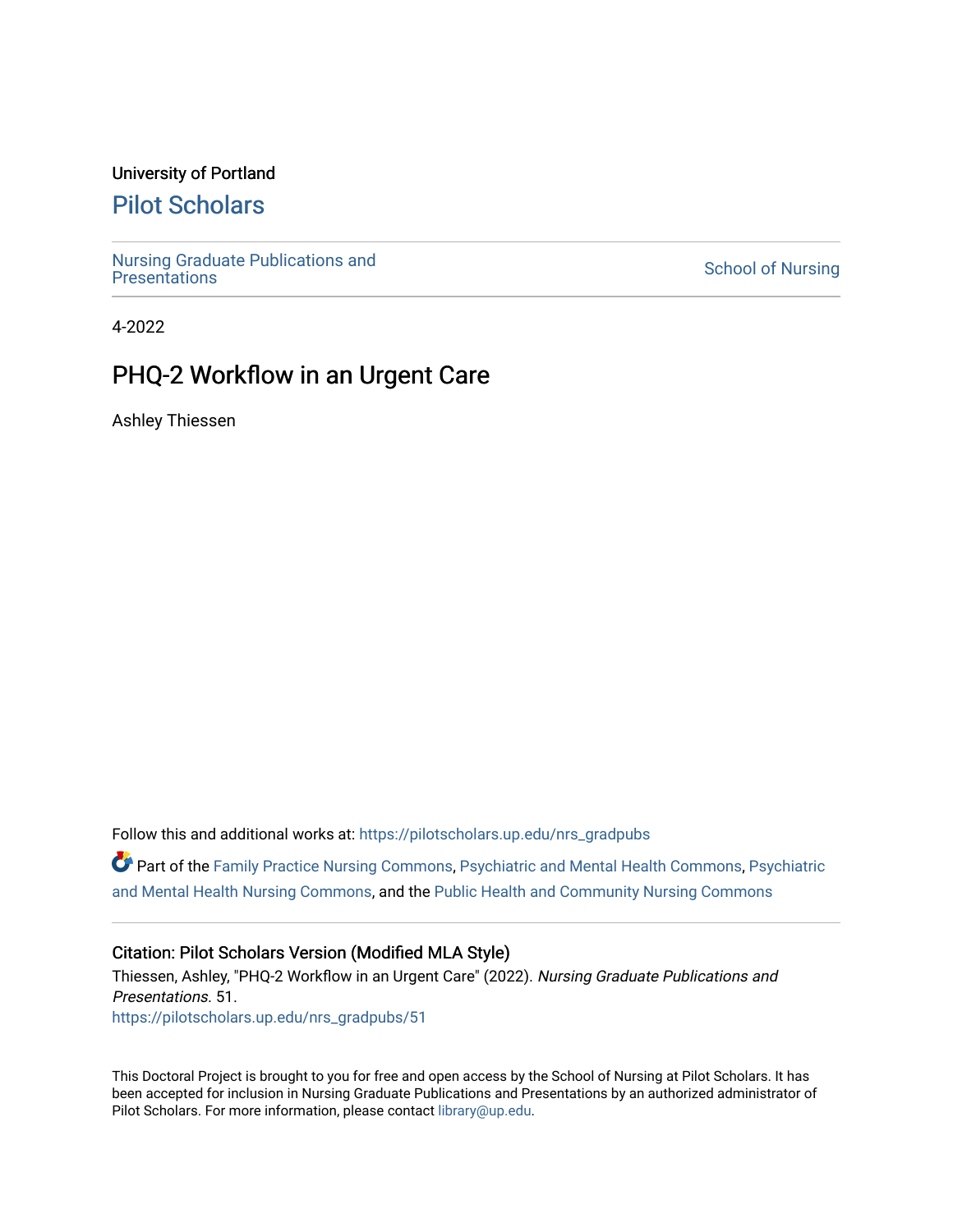# **PHQ-2 Workflow in an Urgent Care**

By: Ashley Thiessen

University of Portland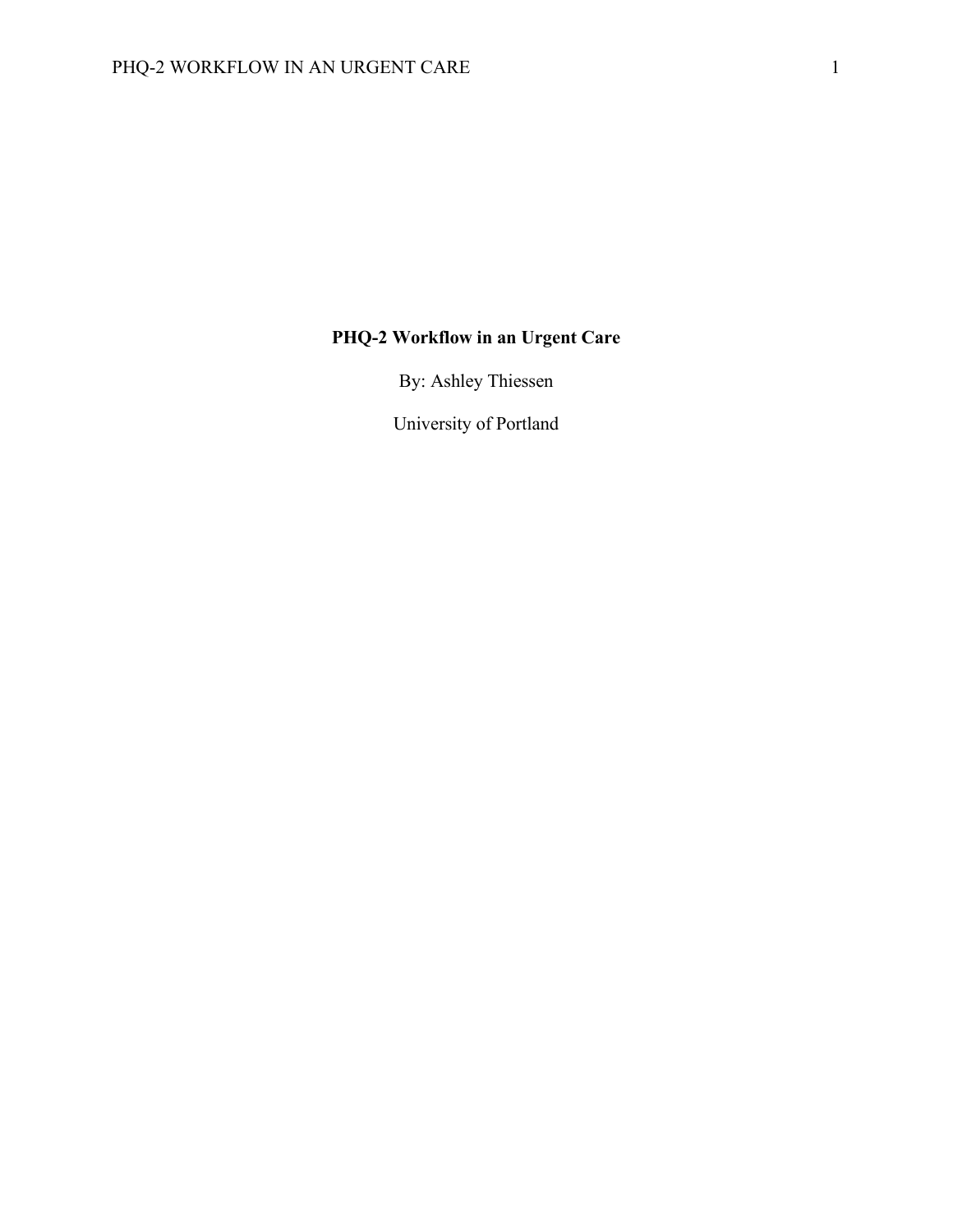#### **Abstract**

The purpose of this quality improvement project was to implement the use of the PHQ-2 and PHQ-9 questionnaire in a rural urgent care setting. The project implementation began with a provider training on depression screening with a pre- and post-presentation survey, a seven-week implementation, and a post-implementation survey. The PHQ-2 workflow provided a stepwise process for patients entering the urgent care who were 18 and older without a primary care provider. The patients were provided a PHQ-2 depression screening tool with a PHQ-9 questionnaire following a positive PHQ-2, were appropriately diagnosed with depression, and referred to social work for further follow-up. The results of the pre- and post-presentation survey showed an increase in awareness of mental health being a concern in an urgent care and confidence to connect patients to mental health resources. The results of the process and outcome measures showed 24% of the 165 qualifying patients completed a PHQ-2 questionnaire. A total of 10% of the completed PHQ-2 questionnaires were positive. Seventy five percent of the positive PHQ-2 questionnaires had a completed PHQ-9, and one PHQ-9 had a score of 10 or more. Two depression diagnoses were made seven-weeks prior to implementation and two diagnoses were missed post implementation. The one PHQ-9 score greater than 10 had a referral to a social worker for follow-up. Lastly, the post-implementation survey showed an increase in mental health awareness and confidence in connecting the patient to mental health resources, 67% were satisfied and 33% were strongly satisfied with the PHQ-2 workflow. Common themes on how to improve the workflow were to make sure the PHQ-2 and PHQ-9 questionnaire was completed during patient rooming prior to the provider patient assessment and to provide more education on counseling resources. Recommendations include expanding the inclusion criteria to patients 13 and older and who have a primary care provider.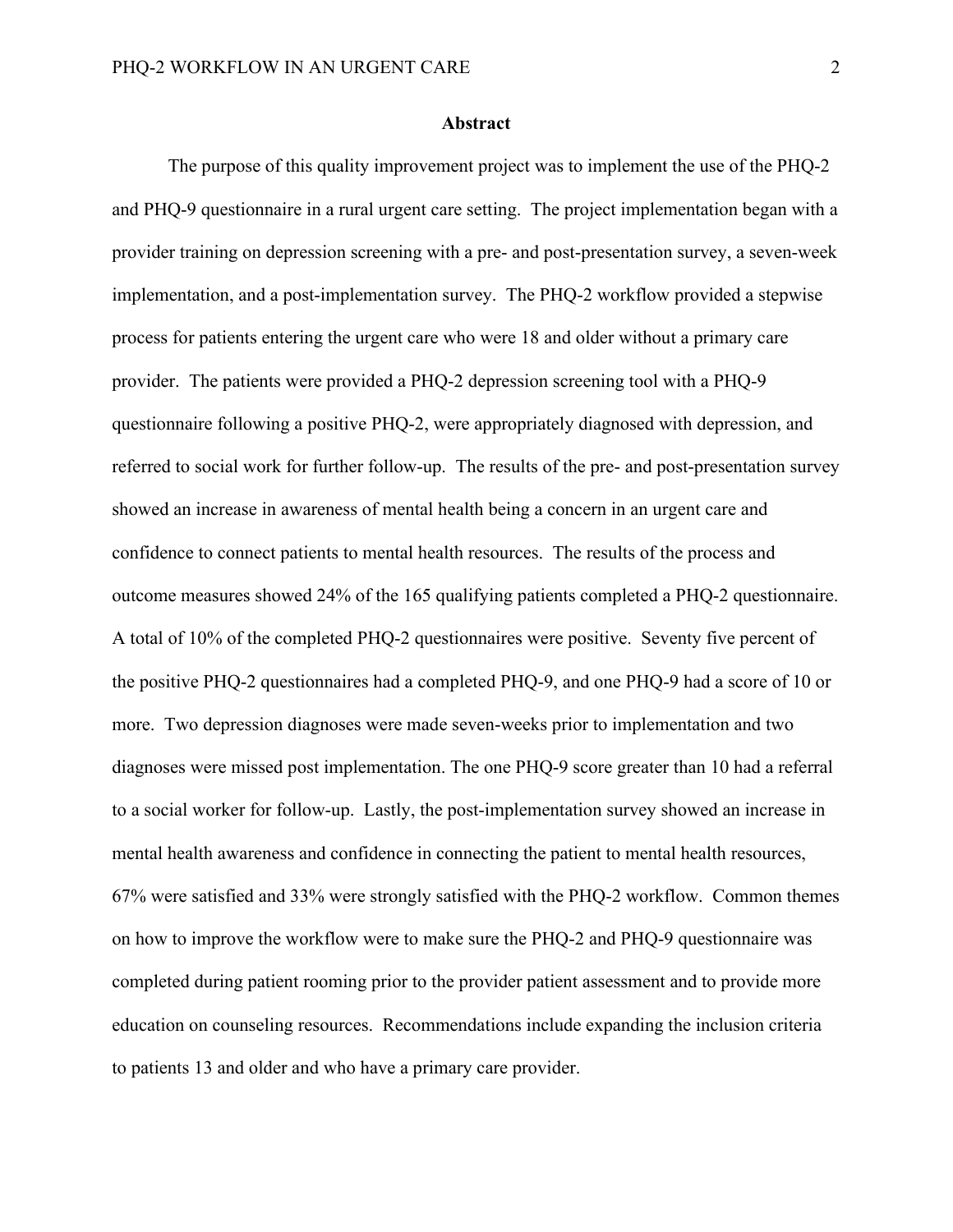#### **PHQ-2 Workflow in an Urgent Care**

Many individuals in rural areas experience challenges in access to care, particularly around mental health. Evidence from researchers suggest the implementation of mental health assessment questionnaires have a high specificity and sensitivity to diagnosing an individual with depression (Levis et al., 2020). The Doctor of Nursing practice (DNP) student sought to develop and implement a quality improvement project using the Patient Health Questionnaire-2 (PHQ-2) in a rural Oregon urgent care clinic to improve the screening for depression and access to mental health resources.

#### **Clinical Problem**

Depression is a wide-spread mental health illness affecting many communities. Clinical depression is a treatable illness and more than 80% of all people with depression can be successfully treated with medicine, psychotherapy, or a combination of both (Mental Health America, n.d.). Primary care providers can potentially miss depression diagnoses due to a lack of mental health screenings incorporated into their practice or because the patient lacks a primary care provider. The lack of a primary care provider can significantly increase the chance of a missed depression diagnosis; leading to missed treatments or a lack of offered resources. Therefore, mental health screenings should be incorporated into all points of health care.

#### **Background and Significance**

America has an increasing number of individuals with depression and needed support. According to the National Institute of Health (NIH), nearly one in five adults in the United States (U.S.) live with a mental illness, which is a total of 51.5 million in 2019 (National Institute of Mental Health, 2021). A total of 8.6 million adults received mental health treatment who were diagnosed with a severe mental illness (National Institute of Mental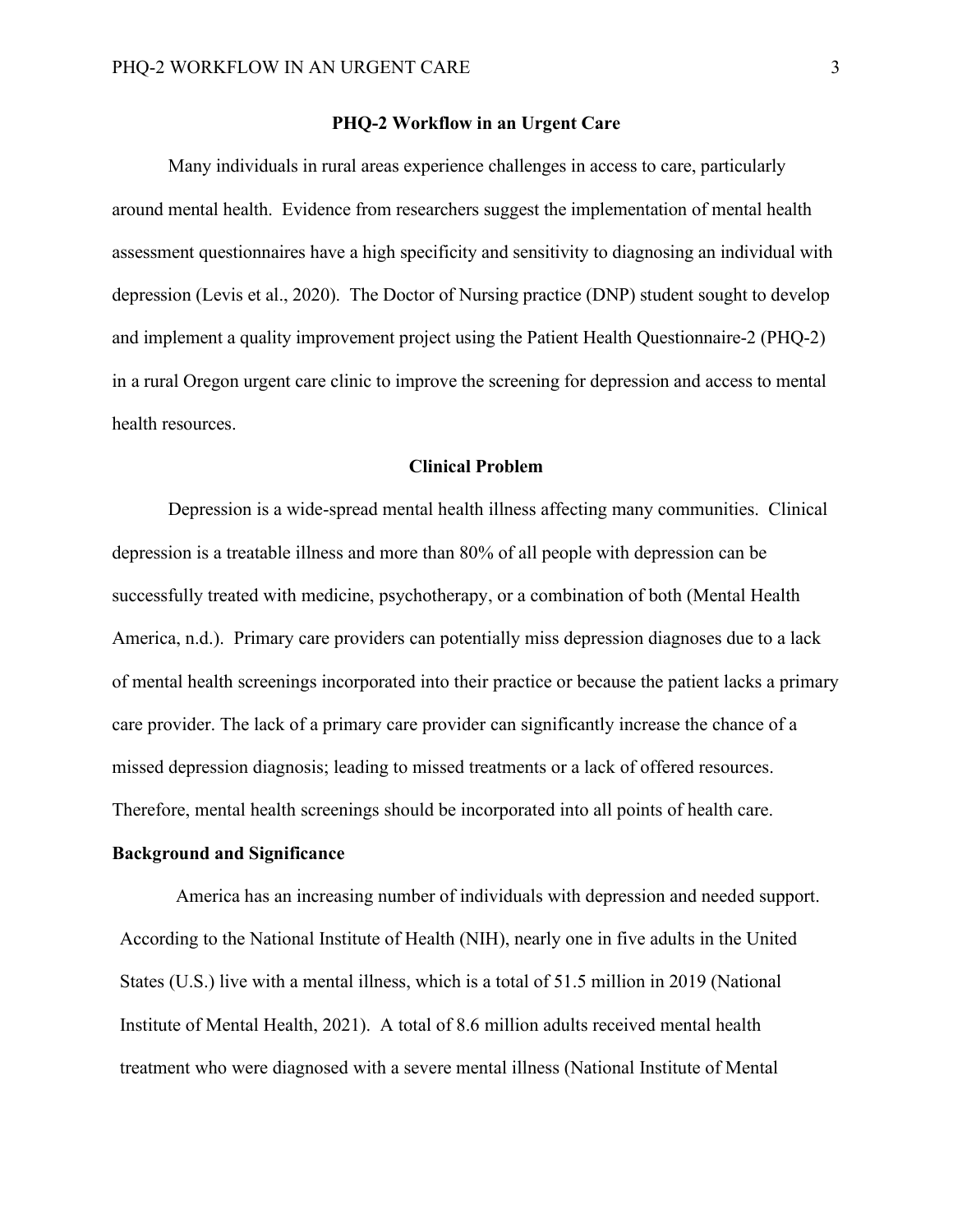Health, 2021). Out of millions with adult mental illness, 17.3 million in the United States had at least one major depressive episode; the highest prevalence being in individuals between the ages of 18-25 (National Institute of Mental Health, 2019). However, 65% of adults who suffered a major depressive episode received treatment (National Institute of Mental Health, 2019).

According to the Centers for Disease Control and Prevention (CDC) (2021), around 47,511 deaths occur each year due to suicide. Also, individuals aged 65 and older account for 20% of all suicide deaths in the United States and 38% believe depression is a health problem (Mental Health American, n.d.). This means 62% of individuals 65 and older do not believe depression is a health problem (Mental Health American, n.d). According to Arroll et al. (2010), due to a lack of mental health screening, family physicians miss at least 50% of cases of major depression. Almost 7% of all consultations in primary care are for depression (Mitchell et al., 2016). The National Ambulatory Medical Care Survey in 2018 showed that only 51.2% of patient visits were made to primary care (CDC, 2021). Also, just under half of the visits are being made to other sources such as emergency care, surgical, hospital, etc. (National Ambulatory Medical Care Survey, 2018). Therefore, if patients are not being seen by a primary care provider, then they are being missed for depression screenings. National Institute of Health (NIH) states "it is estimated that in the U.S., around two-thirds of all cases of depression are undiagnosed," resulting in significantly diminished quality of life and workplace productivity (Williams et al., 2017, p. 633). Depression often goes undiagnosed and is a leading cause of disability globally, costing around \$233 billion (Williams et al., 2017).

In a rural county in Oregon, a 2016 analysis showed a shortage of mental health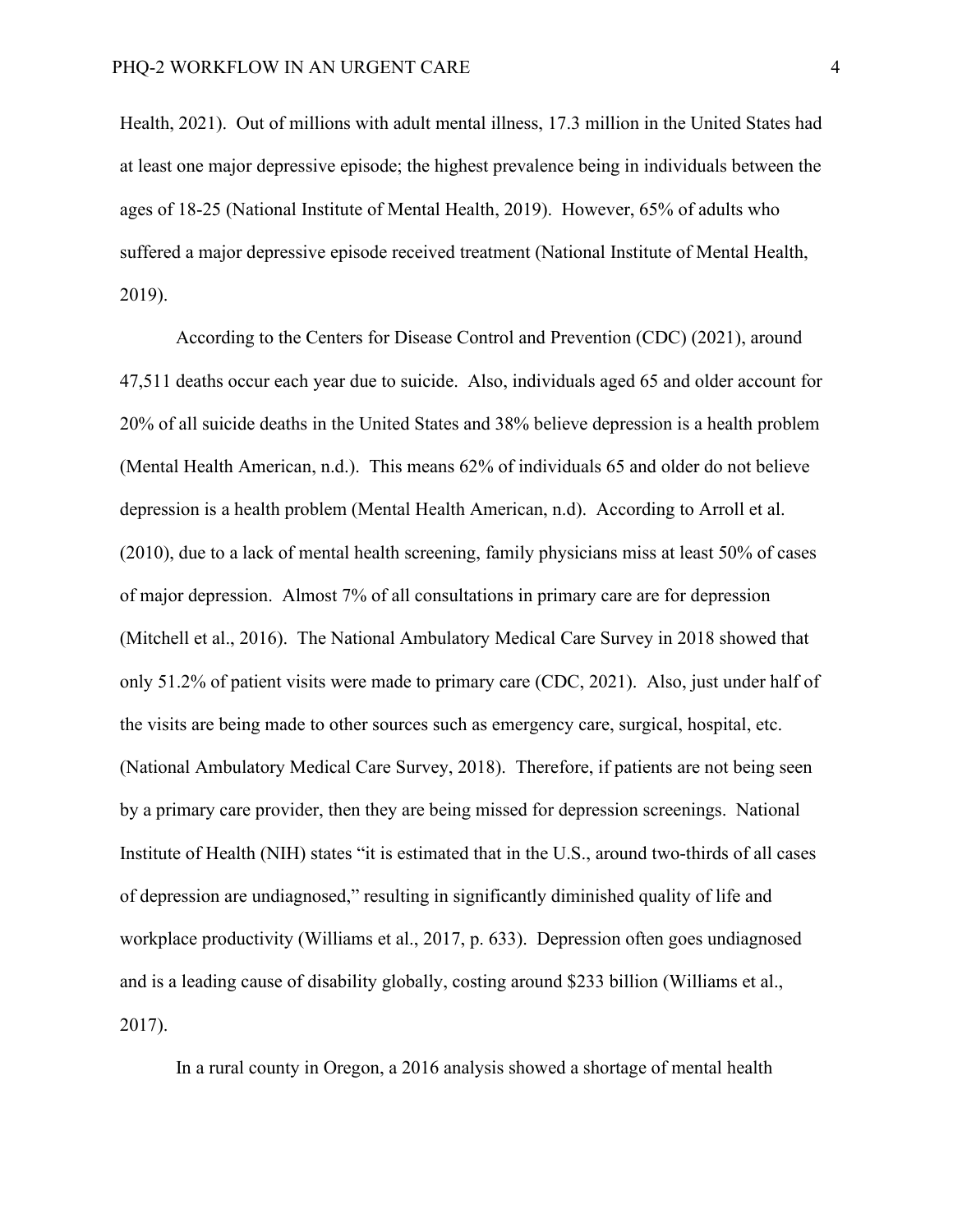providers and a slightly higher than average age-adjusted rate of depression; about 26.6% of individuals have been diagnosed with depression compared to the 24.8% in Oregon (Columbia Memorial Hospital & Providence Seaside Hospital, 2016). The Community Health Survey reported that low-income, Medicaid or uninsured individuals were more likely to experience symptoms of depression (Columbia Memorial Hospital & Providence Seaside Hospital, 2016). The primary barrier for individuals receiving mental health services in this rural county is the lack of information for where to go and lack of a primary care provider (Columbia Memorial Hospital & Providence Seaside Hospital, 2016). Around 8% of those who needed behavioral health services felt they were unable to receive all the mental care they needed, and the others received services from their primary care provider (Columbia Memorial Hospital & Providence Seaside Hospital, 2016). Therefore, the rural county in Oregon has shown a need of mental health services and better access to care.

The most commonly used tools to help in the diagnosis of depression are the PHQ-2 and Patient Health Questionnaire-9 (PHQ-9) (American Psychological Association, 2020). The PHQ-2 is comprised of the first two items of the PHQ-9, which asks to what degree the individual has experienced little pleasure in doing things and a depressed mood or anhedonia over the past two weeks (American Psychological Association, 2020). The PHQ-2 cannot establish a final diagnosis of depression or monitor for depression severity, but screen for depression (American Psychological Association, 2020). After a PHQ-2 is determined positive, individuals are further evaluated with a PHQ-9, which is often used in primary care settings (American Psychological Association, 2020). Few studies have implemented a PHQ-2 or PHQ-9 in an urgent care setting.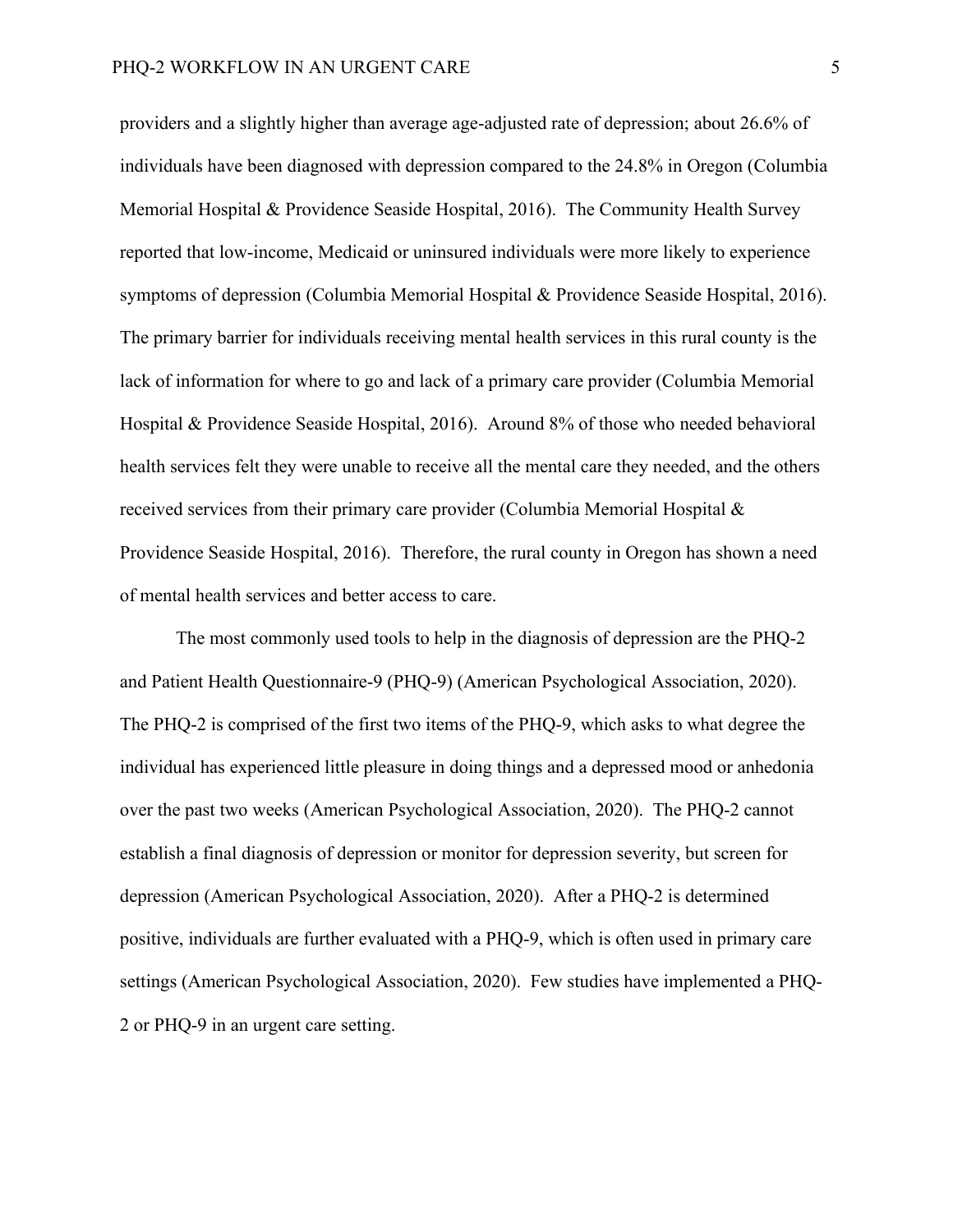#### **Aims and Purpose**

The purpose of this quality improvement project is to implement the use of the PHQ-2 and PHQ-9 questionnaire in a rural urgent care setting. The facility benefit for participating in this quality improvement project is to better support patients without a primary care provider utilizing urgent care and emergency services, which are high-cost resources, for mental health related challenges. Identifying this population upstream will better support mental health, promote holistic care, and ultimately support the organization by being a better steward of resources. Therefore, to provide better care for the individuals coming into an urgent care clinic, providers needed to be educated on how to implement a PHQ-2 to diagnose depression; especially, for patients reliant on urgent or emergency services. Implementing a screening tool such as the PHQ-2 and a follow up PHQ-9 helps in the identification of depression and allow providers a tool to provide needed resources for the patient.

#### **Theoretical Framework for the Practice Change**

The theoretical framework chosen to support the quality improvement project with the implementation of a PHQ-2 in an urgent care is the Donabedian theoretical framework (Donabeian, 1988). Donabedian evaluated the quality of healthcare using the concept of input, process, and output or in other terms: structure, process, and outcome (Panteli et al., 2019). The structure includes material, intellectual, and human resources (Panteli et al., 2019). For this project, the material resources (facilities, capital, equipment, etc.) included the urgent care, access to computers; the intellectual resources (medical knowledge, information systems) are access to the electronic health record-EPIC, and the use of the PHQ-2. Lastly, the human resources or healthcare professionals, include the physician assistants, nurse practitioners, receptionists, and social workers. The Donabedian concept of process in the healthcare setting encompasses what is being done for patients receiving care (Panteli et al., 2019). The process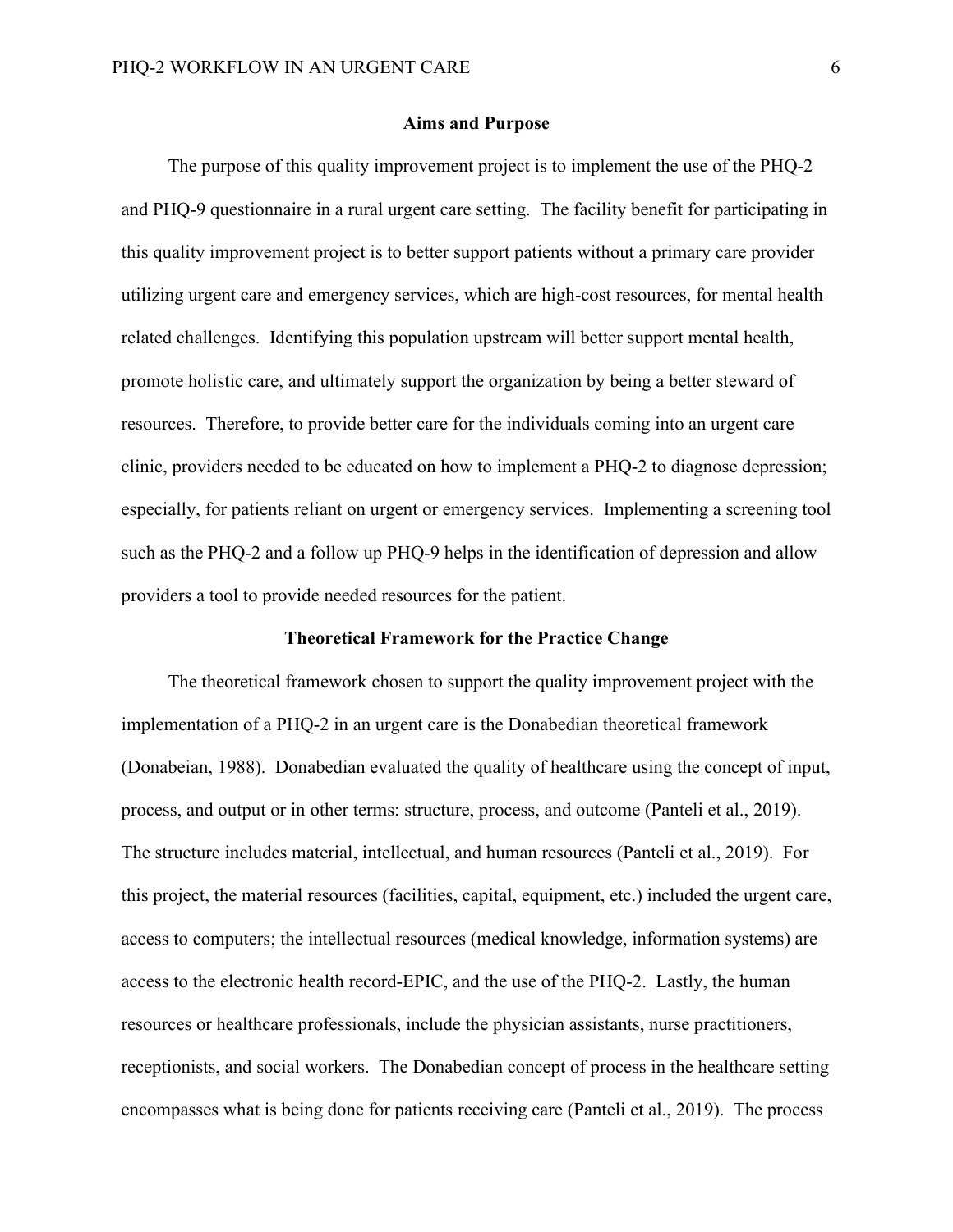with project implementation is to consider how the patients are being screened for depression and receiving care and support afterwards. Finally, the outcome describes the effects of healthcare on the health status of patients and populations (Panteli et al., 2019); this includes the provider education session influence on mental health awareness and identification of depression. The Donabedian framework offers an evaluation framework supporting systematic inquiry into health services (Garner et al., 2014). The structure, process, and outcome components of the model are interdependent and influenced by one another (Gardner et al., 2014). Therefore, when assessing the outcomes of a quality improvement project, the results or outcome measures are influenced by the components within the structure and process of the organization (Gardner et al., 2014). When analyzing the structure, the contextual features to support successful implementation of a quality improvement project include looking at how the physical environment of the urgent care setting affected implementation of the PHQ-2 workflow.

#### **Review of Literature: Evidence for Practice Change**

The CINAHL, PubMed, and Google Scholar search engines were used for the following research. The limitations included: research between 2002 to 2021, peer reviewed, and English only. The following key words were used: mental health, depression screening, mental illness, mental health screening, PHQ-2, PHQ-9, Patient Health Questionnaire-2, Patient Health Questionnaire-9, and urgent care. Seven important themes were found in the literature for implementing depression screening which included: importance of depression screening, screening for depression in an urgent care, how to provide patients with a depression screening, depression screening tools, importance of using a combined PHQ-2 and PHQ-9 approach, interdisciplinary approach and role in follow-up, and surveying providers for sustainability.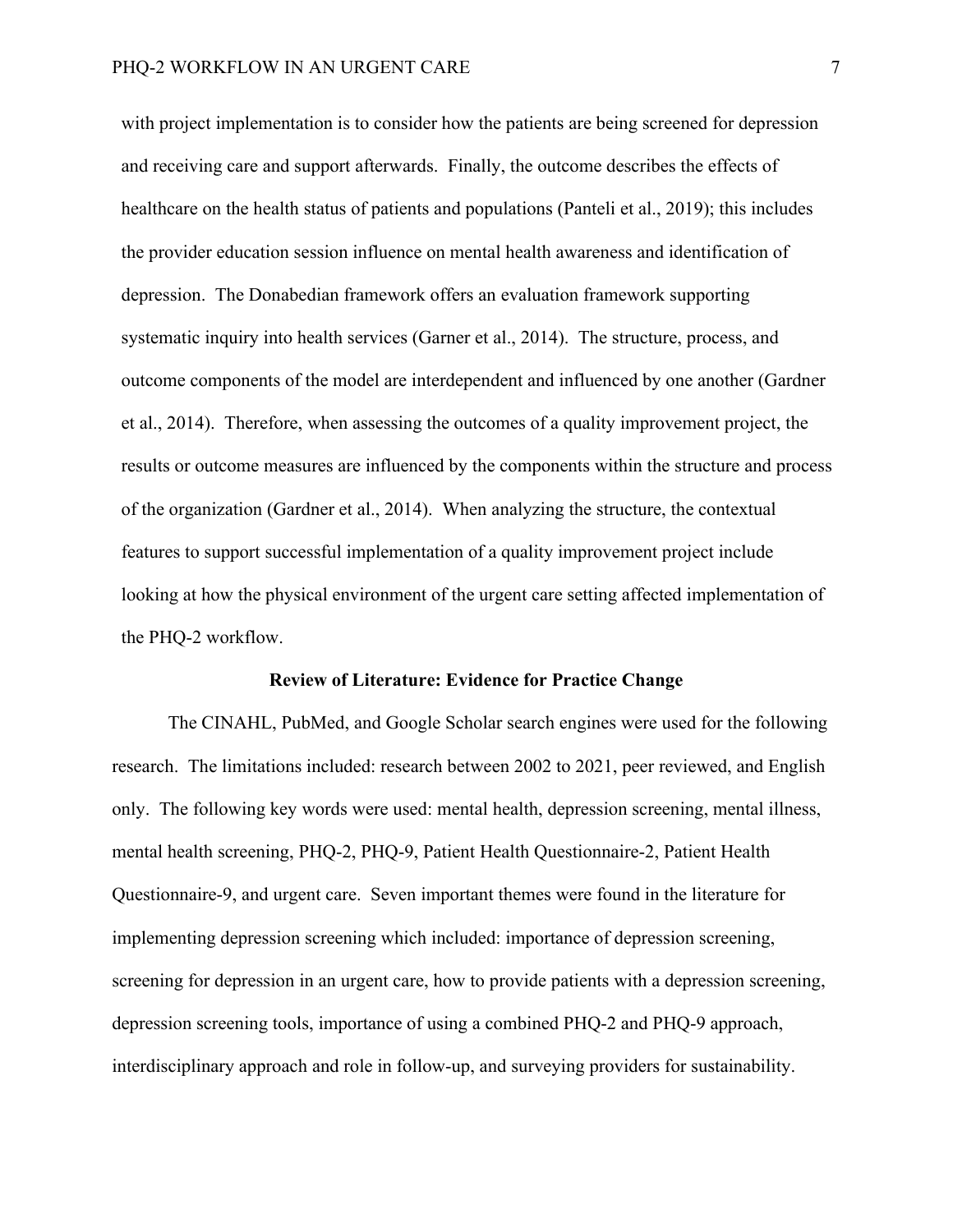#### **Importance of Depression Screening**

The U.S. Preventive Services Task Force (USPSTF) explains that screening improves the accurate identification of adult patients with depression in primary care settings (Sui & USPSTF, 2016). Benefits of early detection and intervention or treatment can improve clinical outcomes such as reduction or remission of depression symptoms (Sui & USPSTF, 2016). Also, the USPSTF found evidence that treatment of adults and older adults with depression identified through screening in primary care settings using antidepressants and therapy decreases morbidity (Sui & USPSTF, 2016). American Family Physicians states 45-90% of patients with depression have only somatic symptoms and some patients will report nonspecific symptoms of depression (Maurer & Darnall, 2012). Nonspecific symptoms of depression include: abdominal pain, back pain, change in weight or appetite, constipation, fatigue, headache, insomnia or hypersomnia, joint pain, neck pain, and weakness (Maurer & Darnall, 2012). Also, depression screening in adults 18 years and older among the general population is recommended, since prevalence of depression rates vary by sex, age, race, ethnicity, education, marital status, geographic location, and employment status (Sui & USPSTF, 2016).

#### **Screening for Depression in Urgent Care**

According to Scott et al. (2021), mental health problems comprise of 11% of all calls to emergency ambulance services. Some patients have discussed negative experiences with general practitioners and mental health services, which led to an individual's use of emergency or urgent care services (Hedayioglu et al., 2020). Individuals experiencing mental illness have difficulties accessing timely ambulatory mental health services and tend to have an overreliance on emergency services for non-emergent problems (Sunderji et al., 2015). Urgent care services can provide short-term treatment in an outpatient setting for acute mental health needs by bridging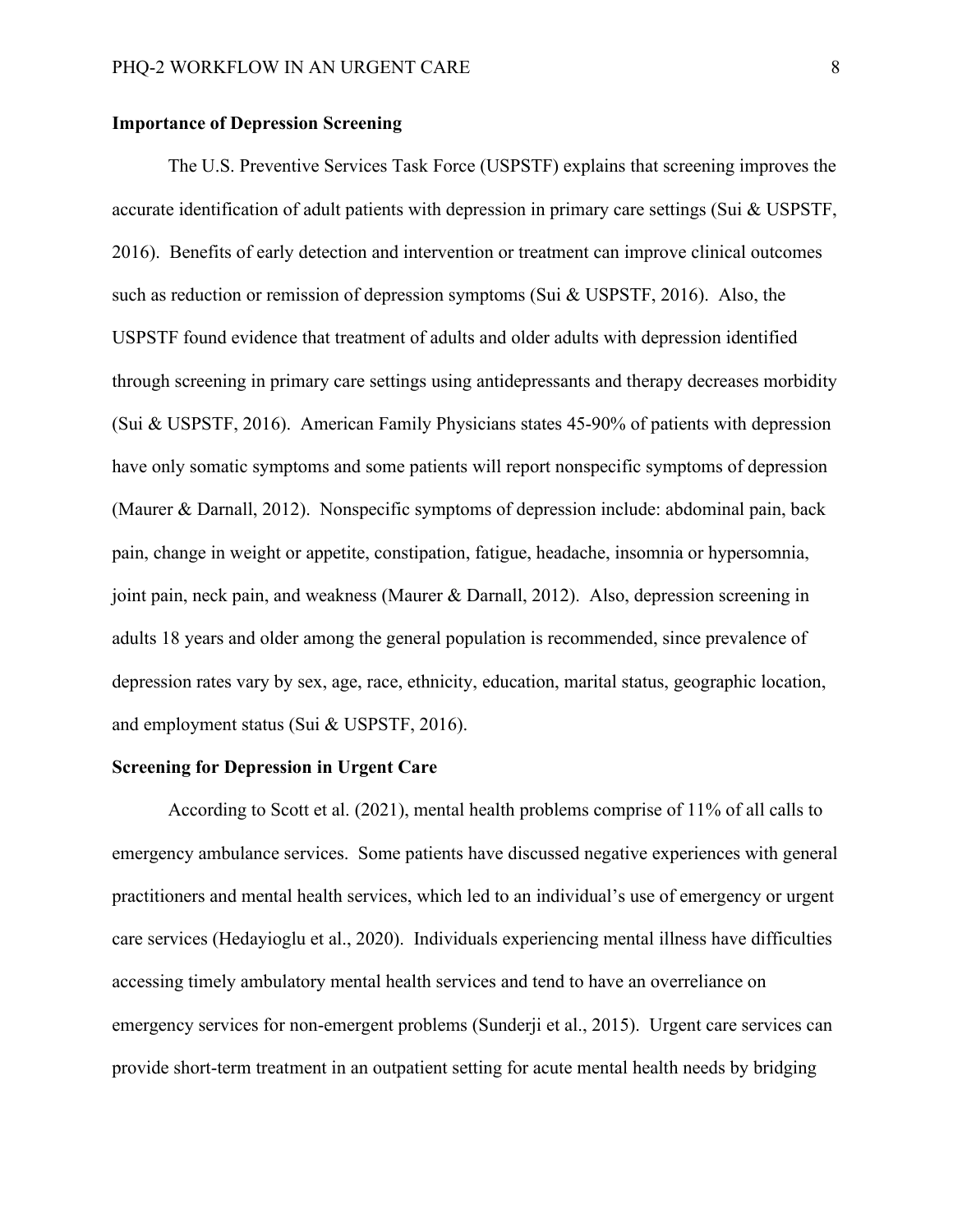the gap between community-based services, emergency department, or inpatient services (Sunderji et al., 2015). Accessing urgent cares are more cost-effective than emergency services and are more likely to provide continuing stabilization for mental health illnesses (Hedayioglu et al., 2020; Sunderji et al., 2015).

#### **How to Provide Patients with a Depression Screening**

According to American Academy of Family Physicians, the depression screening tool can be provided in multiple ways (Savory & O'Gurek, 2016). Rooming staff can enter the information into the electronic health record from a preprinted copy of the screening tool (Savory & O'Gurek, 2016; Fuchs et al., 2015). Another option is to ask the patients the questions in the room and enter the results into the electronic health record (Savory & O'Gurek, 2016). However, this may be more time consuming and depression screening tools such as the PHQ-2 have been studied as a self-survey, not a verbal survey (Savory & O'Gurek, 2016). Lastly, patients can complete the depression screening tool before the office visit through the organizations online patient portal (Savory & O'Gurek, 2016). Often, providers have patients complete the depression screening tool during Annual Wellness or gynecological visits, to ensure the screening is completed at least once a year (Savory & O'Gurek, 2016).

#### **Depression Screening Tools**

An urgent care setting requires individuals to work and manage patient's medical, surgical, social, and mental health presentations. Depression screening questionnaires are used to identify patients with depression (Levis et al., 2020). Multiple depression screenings can be used include: PHQ-2, PHQ-9, 15-item Geriatric Depression Scale, five-item Geriatric Depression Scale, Hospital Anxiety and Depression Scales (HADS) in adults, and the Edinburgh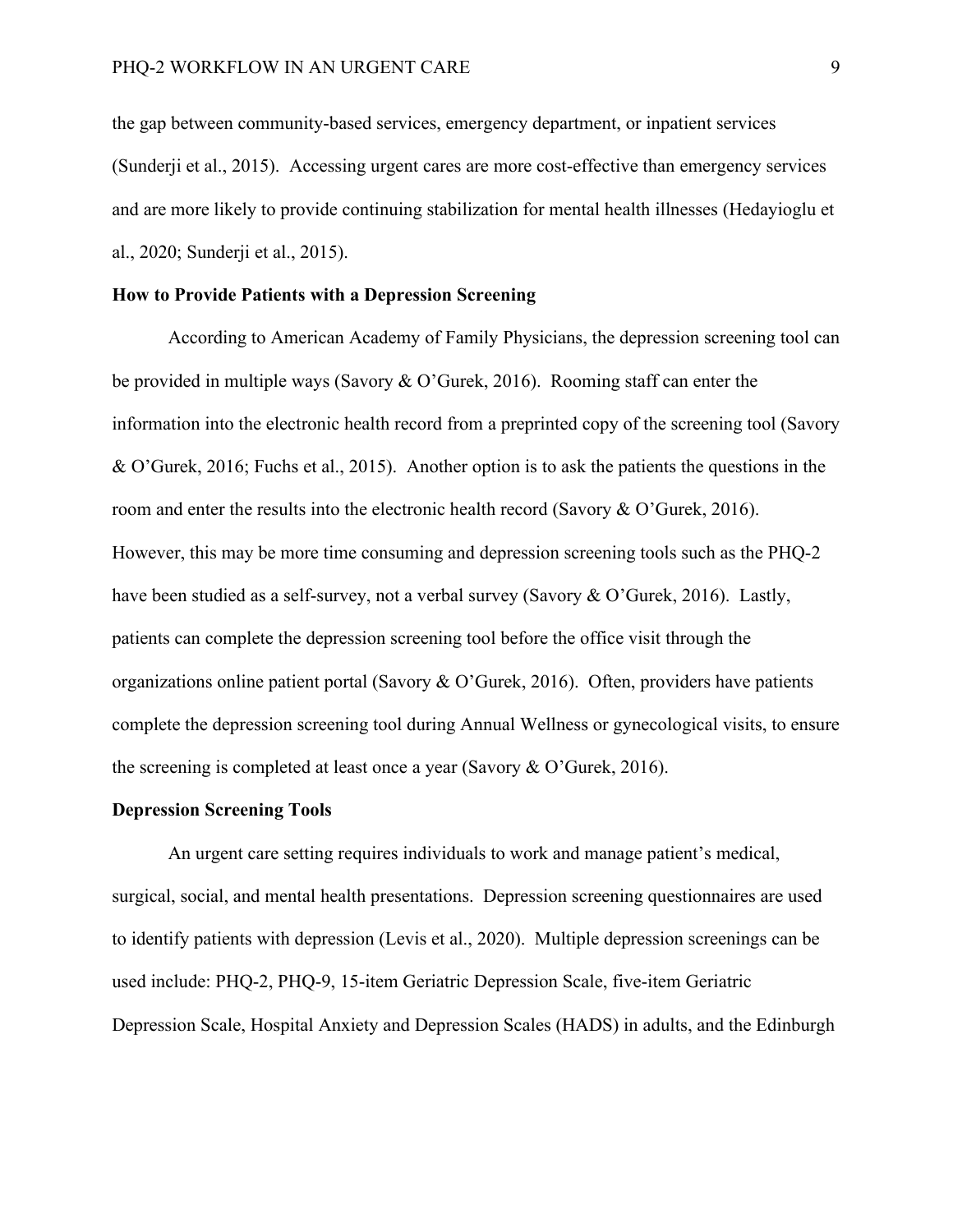Postnatal Depression Scale in postpartum and pregnant women (Maurer & Darnall, 2012; Sui & USPSTF, 2016).

One strategy to determine a depression diagnosis is to administer a PHQ-2, consisting of two items (depressed mood and anhedonia) from the PHQ-9 as a prescreen prior to administering the remaining PHQ-9 items when the PHQ-2 screen score is greater than three (Fuchs et al., 2015; Kroenke et al., 2003; Levis et al., 2020). Using a PHQ-2 is the first step in the screening process and has demonstrated strong validity and high sensitivity for detecting major depression (Fuchs et al., 2015; Kroenke et al., 2003). Mitchell et al. (2016), showed the PHQ-2 even had a greater specificity than the PHQ-9 linear method. Also, the PHQ-2 can detect patients with a PHQ-9 diagnosis of depression (Arrieta et al., 2017). A PHQ-9 is the most common instrument used for depression screening for depression or to monitor treatment; the tool has a 61% sensitivity and 94% specificity for mood disorders in adults (Maurer & Darnall, 2012).

The 30-item and 15-item Geriatric Depression Scales have a sensitivity of 74-100% and a specificity of 53-98% in adults 65 years and older (Maurer & Darnall, 2012). The five-item Geriatric Depression Scale has a sensitivity of 97% and a specificity of 85% for depression in older adults (Maurer & Darnall, 2012). HADS is a seven itemed tool used to identify anxiety disorders and depression among patients in nonpsychiatric hospital clinics; the sensitivity was 0.70 and specificity was 0.9 (Bjellan et al., 2002). The Edinburgh Postnatal Depression Scale showed a sensitivity of 80.0% and a specificity of 87.0% for the general population and the diagnosis of major depressive disorder (Matijasevich et al., 2014). Out of all the mentioned depression screening tools the American Geriatrics Society recommends the use of a PHQ-2 for initial screening with a subsequent PHQ-9 if positive (Maurer & Darnall, 2012).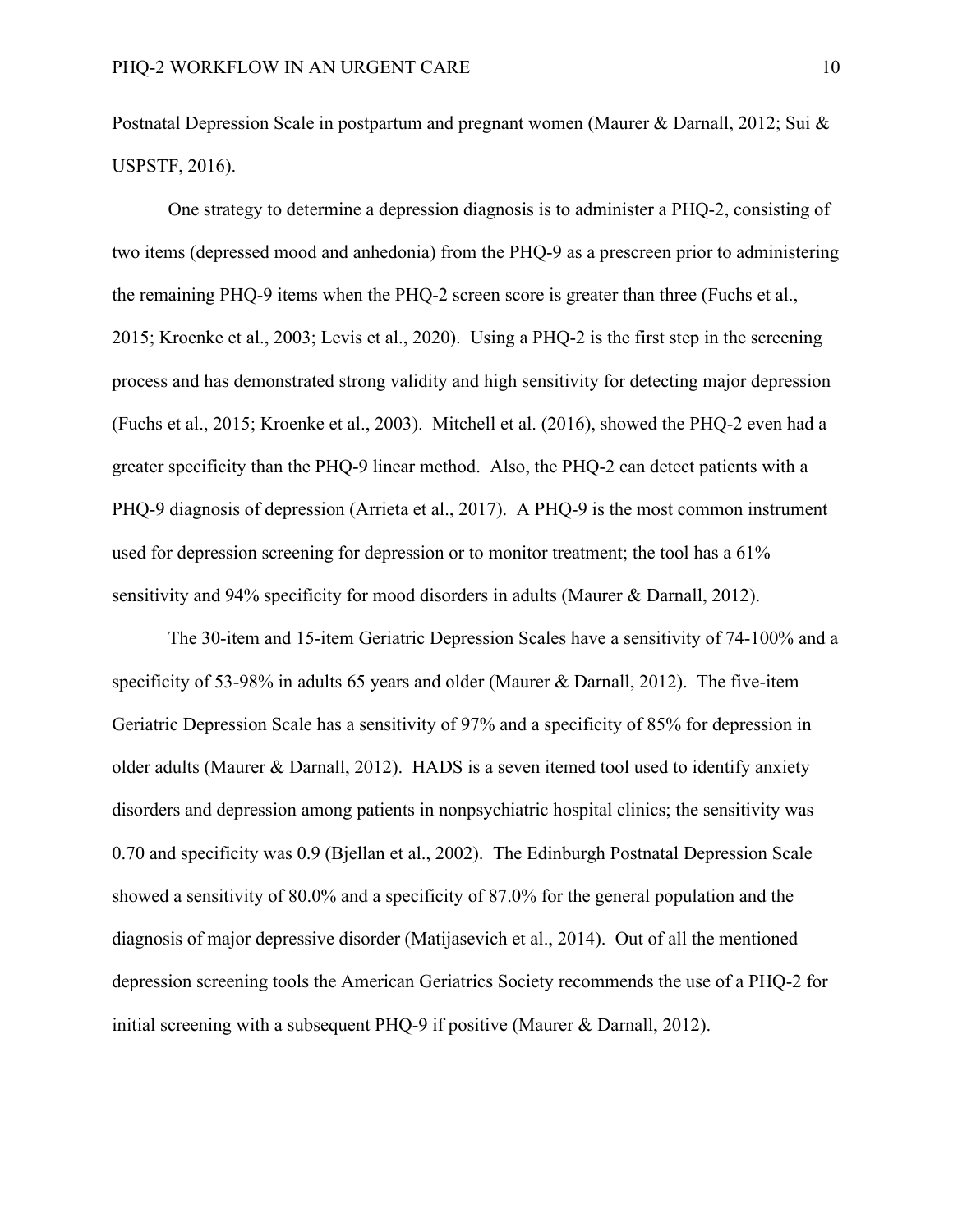#### **Importance of Using a Combined PHQ-2 and PHQ-9 Approach**

According to a meta-analysis conducted by Levis et al. (2020), studies with a semistructured interview showed a sensitivity and specificity of the PHQ-2 score of two or more were 0.91 (95% CI, 0.88-0.94) and 0.67 (95% CI, 0.64-0.71); for scores of three or more the sensitivity and specificity were 0.72 (95% CI, 0.67-0.77) and 0.85 (95% CI, 0.10-0.28). Another study showed the PHQ-2 (using a cutoff of three or more) had a sensitivity of 80.0% and specificity of 86.9% (Arrieta et al., 2017). However, the PHQ-9 is still the preferred instrument for definitively diagnosing depressive disorders or to assess depression outcomes in response to current treatments (Kroenke et al., 2003). Therefore, utilizing both the PHQ-2 in combination with the PHQ-9 when there is a positive PHQ-2 has shown greater sensitivity and specificity (Levis et al., 2020; Mitchell et al., 2016).

#### **Interdisciplinary Approach and Role in Follow-up**

According to the Sui and USPSTF (2016), the benefits of combining depression screening with adequate support systems can improve clinical outcomes in patients, such as a reduction or remission of depression symptoms. An adequate system in place is defined as "having systems and clinical staff to ensure that patients are screened and, if they screen positive, are appropriately diagnosed and treated with evidence-based care or referred to a setting that can provide the necessary care" (Sui & USPSTF, 2016, p. 383). Sunderji et al. (2015) found many programs providing brief episodes of care included more than just risk assessment, needs assessment, and diagnostic clarification, such as safety planning, triaging patient needs, building coping skills, distress tolerance, self-care, referrals to community supports or professional care, and patient or family psychoeducation. Structural aspects to providing psychiatric care programs included a multidisciplinary approach from social workers, psychiatrists, nurses, or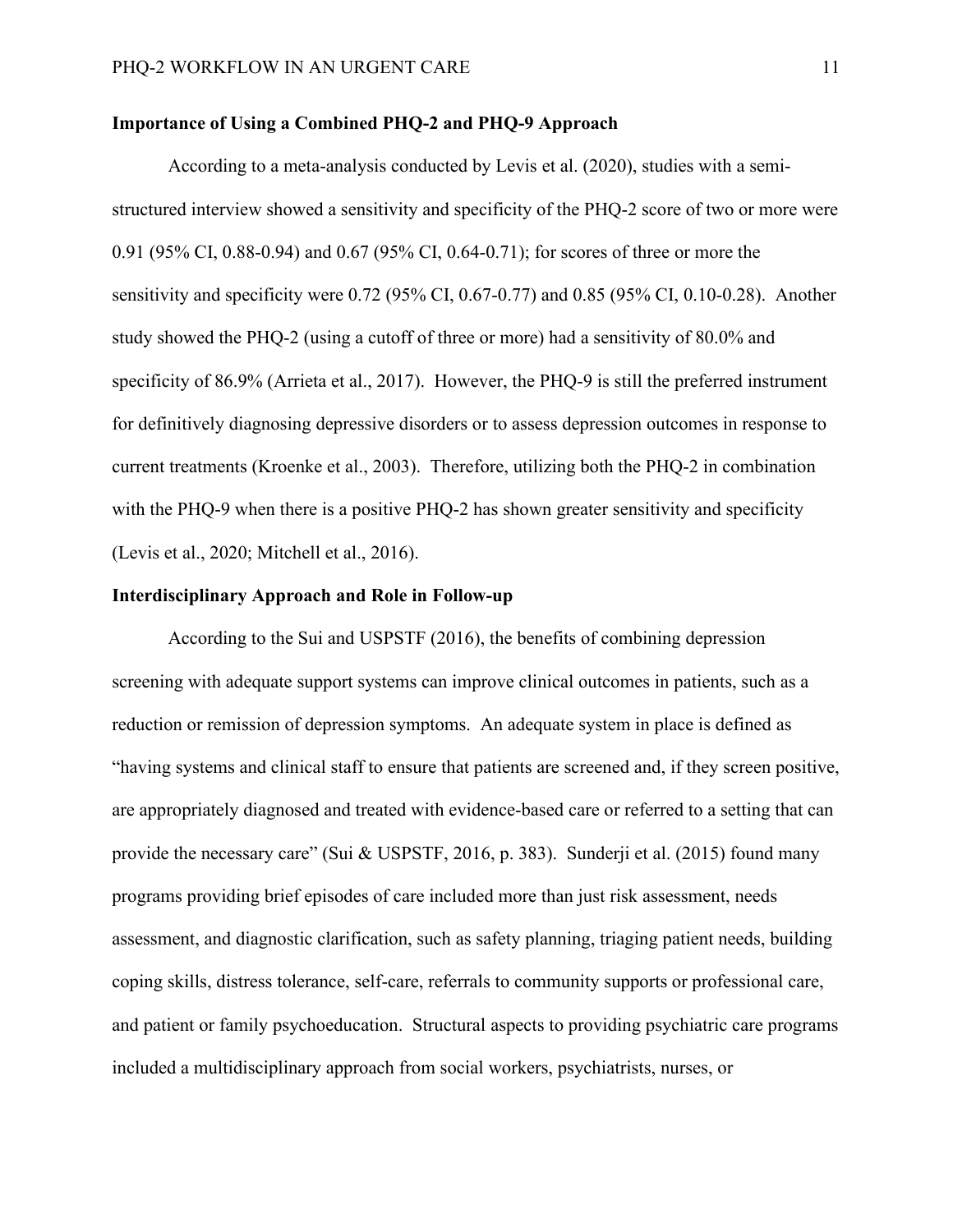psychologists, but literature is lacking on how roles were defined and negotiated (Sunderji et al., 2015). Savory and O'Gurek (2016) explain that providers need to document at least one of the following for patients with a positive depression screening: additional evaluation for depression, suicide risk assessment, referral to a practitioner who is qualified to diagnose and treat depression, pharmacological interventions, and other interventions or follow up for the diagnosis or treatment of depression.

Sui and USPSTF (2016) state the lowest level of effective support included a designated nurse to alert providers of a positive depression screening and included a protocol to facilitate a referral to evidence-based behavioral treatment. The highest level of effective support for depression screening included a staff and clinician training workshop, clinician manual, monthly training lectures, academic detailing, materials for clinicians, staff, and patients, an initial visit with a nurse specialist for assessment, education, and discussion of patient preferences and goals, a visit from trained nurse specialists for follow-up assessment and ongoing support for medication adherence, a visit with a trained therapist for cognitive behavioral treatment, and reduced copayment for patients referred to psychotherapy (Sui & USPSTF, 2016). Using an interdisciplinary team-based approach for self-management support and care coordination is effective in the management of depression (Savory & O'Gurek, 2016; Sui & USPSTF, 2016). Based on the following research, patient support through an interdisciplinary team and multicomponent approach to depression can strengthen self-care and follow through for treatment.

#### **Surveying Providers for Sustainability**

According to Fuchs et al. (2015), determining the extent of the providers use of depression screening tools to guide treatment is critical. Many constraints can occur for the lack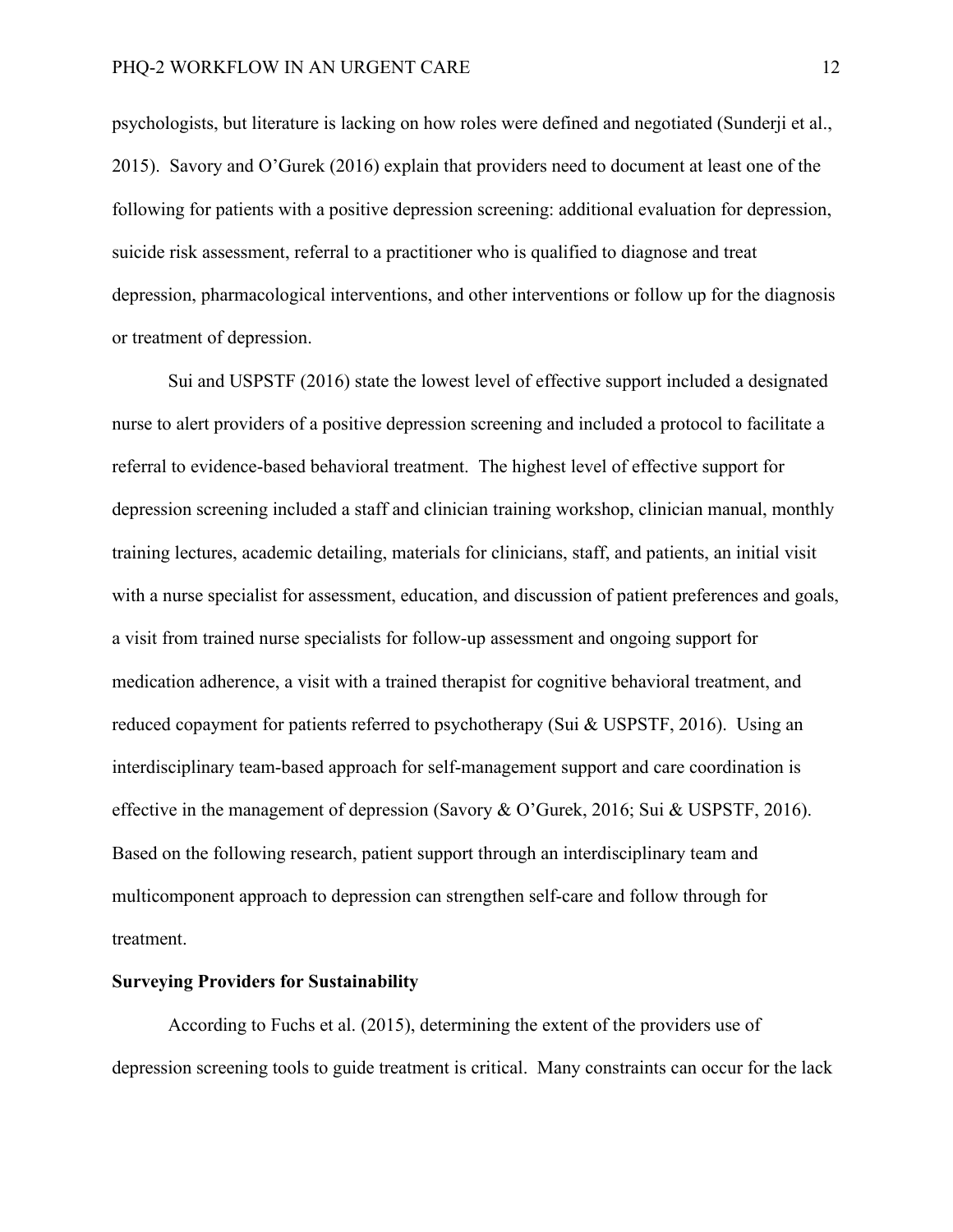of implementation in the clinic setting such as time and "other things taking precedence" (Fuchs et al., 2015, p. 23). Fuchs et al. (2015) studied how often the providers viewed the result of a PHQ-2 which showed, "11% indicated...they viewed the results at "almost all visits," 39% viewed the results at "most visits," and 27% "sometimes" viewed the results" (p. 23). Also, the providers preferred to use their clinical judgment to refer to mental health or initiate a change in medication; therefore, a PHQ-9 was not always used in response to a positive PHQ-2 (Fuchs et al., 2015). However, this approach lacks standardization and can lead to untreated or undiagnosed depression. As Mitchell et al. (2016) state, precisely diagnosing depression can be challenging because providers often overestimate or underestimate levels of distress for their patients resulting in false-positive or false-negative diagnoses.

#### **Methods for Implementation**

Based on the review of the literature, recommendations for the implementation plan included the chosen population, distribution of the PHQ-2 and PHQ-9, the combined PHQ-2 and PHQ-9 approach, interdisciplinary team approach, staff training, and provider surveys. Recommendations for the implementation plan were also influenced by the conducted microsystems assessment of the urgent care. To see a description of the urgent care, see Appendix A:

> 1. **Chosen Population:** As Sui and USPSTF (2016) state the depression screening tool should be provided to all individuals and not limited by cultural, ethnicity, gender, or socioeconomic status. Therefore, this project was implemented with individuals who were18 and older without a primary care provider. Individuals without a primary care provider may be considered a limitation to the project;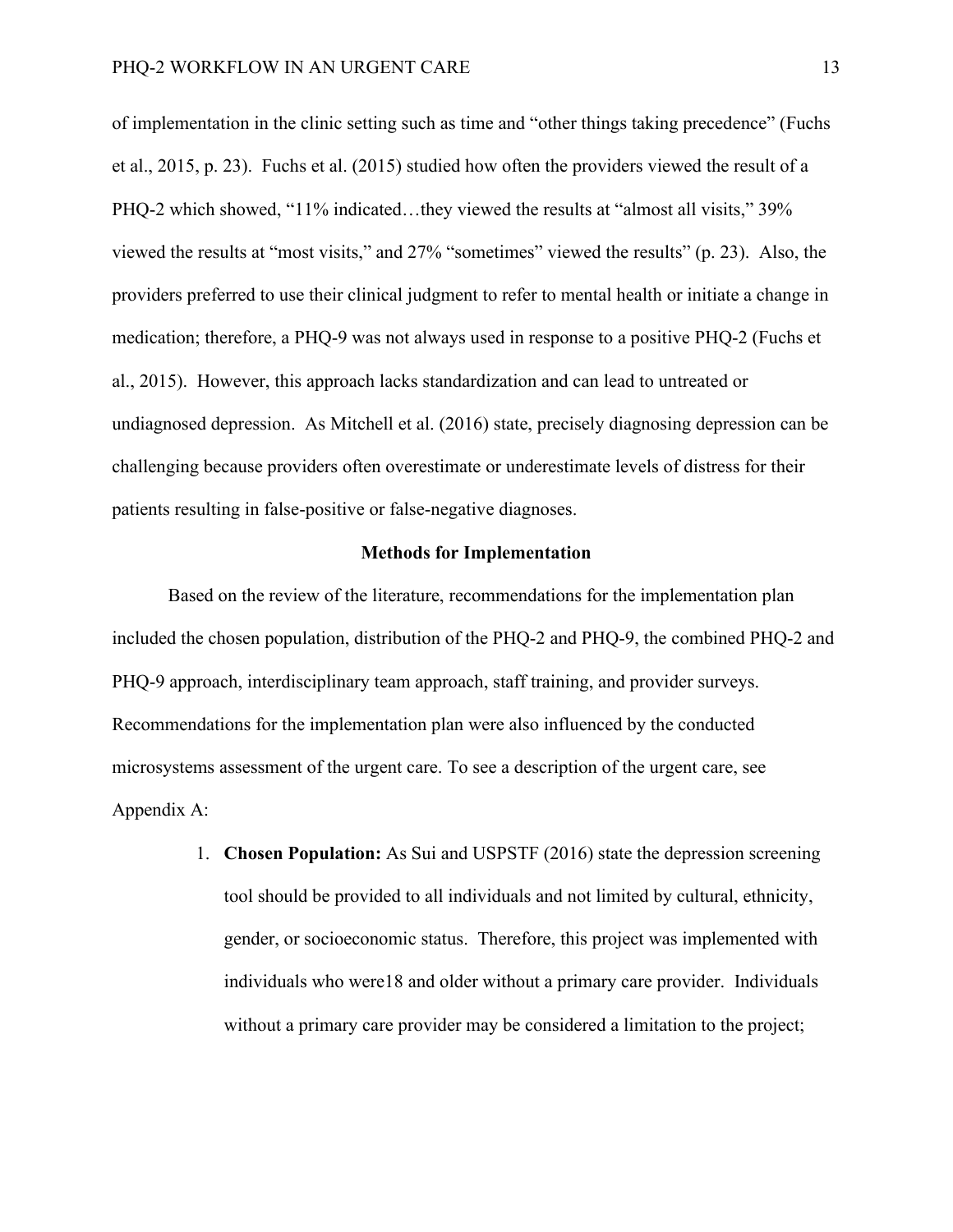however, this population was chosen based on the complexity and vulnerability of the group.

- 2. **Distribution of PHQ-2 and PHQ-9:** Patient relation representatives can pass a prepared screening tool to the patient to complete before seeing the provider, medical assistants or registered nurses should be designated to take the completed questionnaire from the patient, enter the data into the electronic health record, and alert providers of any positive screening tools (Fuchs et al., 2015; Savory & O'Gurek, 2016). Therefore, for this project, the patient relation representatives gave a pre-printed copy of the PHQ-2 and PHQ-9 questionnaire to the patient to ensure the time for rooming a patient was not increased for the medical assistants. Since the urgent care patient population does not make appointments and accepts walk-in for in-person provider visits, providing the depression screening tool prior to their arrival is not possible, but can be provided at check-in and completed while in the waiting room. See Appendix B for the PHQ-2 and PHQ-9 Questionnaire.
- 3. **Combined PHQ-2 and PHQ-9 Approach:** An integrated approach for the questionnaires increases sensitivity and specificity for depression diagnoses and screening response to active treatments (Arrieta et al., 2017). Research showed that other screening tools were often specialty focused and the PHQ-2 and PHQ-9 were effective questionnaires for the general population (Fuchs et al., 2015; Kroenke et al., 2003; Levis et al., 2020; Sui & USPSTF, 2016). Use of a combined PHQ-2 and PHQ-9 questionnaire when the PHQ-2 results in a positive was implemented.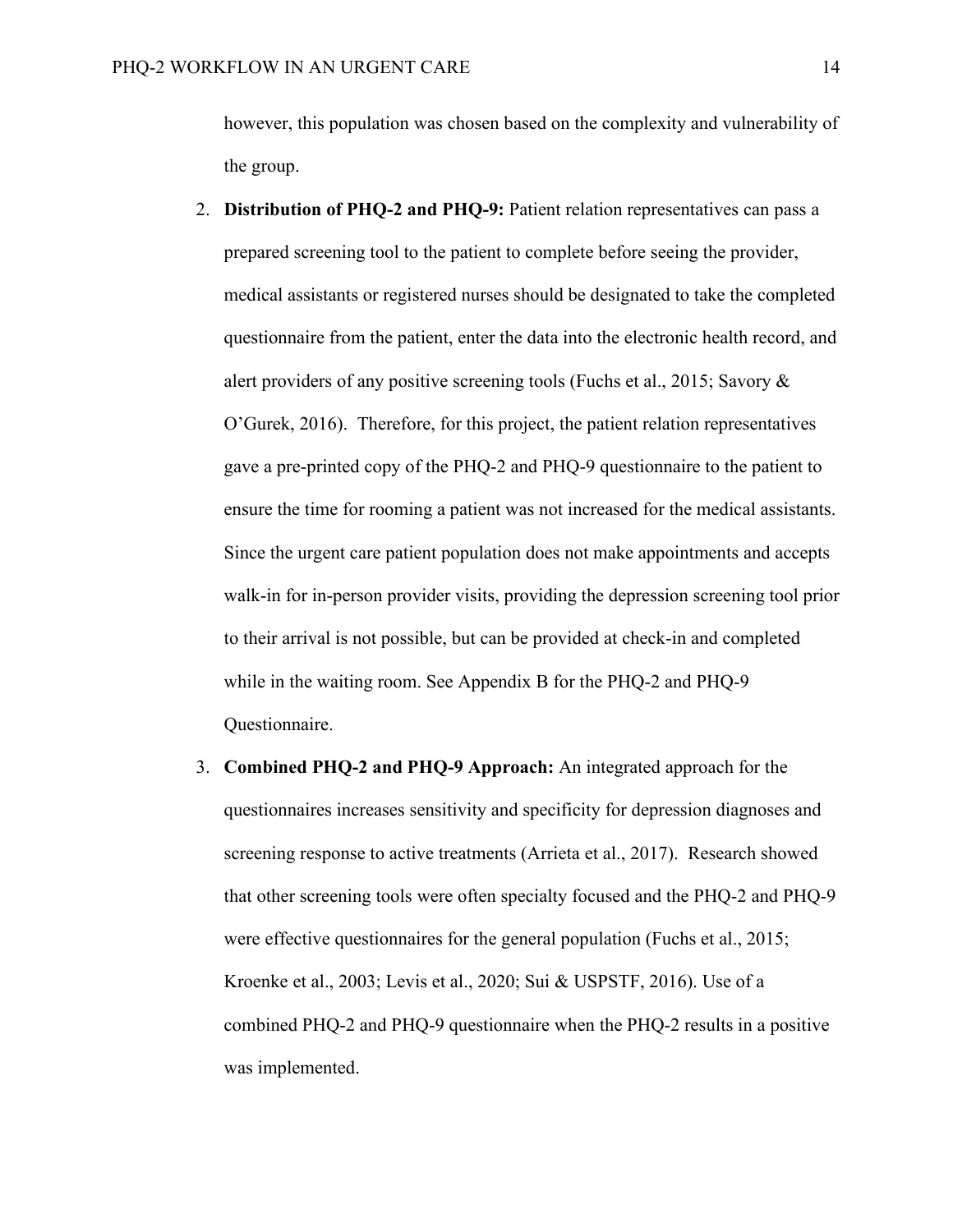- 4. **Interdisciplinary Team Approach:** As Savory and O'Gurek (2016) mentioned, adequate support means the medical assistant is alerting the provider about a positive depression screening and the provider is making a referral to a social worker who will help the patient access resources such as behavioral treatment. An interdisciplinary approach was provided with the incorporation of a social worker for patients with a score of 10 or more on a PHQ-9 questionnaire or the patient is experiencing suicidal ideation. The social worker's responsibility is to help the patient access resources to a primary care provider, counseling, and treatment while assessing the patient barriers.
- 5. **Staff Training:** According to Savory and O'Gurek (2016), staff and clinician training provides effective support for appropriately diagnosing depression and ensuring patients are treated using evidence-based research. For documentation with a positive depression screen, providers also must document a referral to a provider who is qualified to diagnose and treat depression or follow-up with the patient for the diagnosis and treatment (Savor & O'Gurek, 2016). A PowerPoint presentation and education session and resources for treatment of depression was incorporated into the implementation of the project to increase the providers knowledge, comfort with diagnosing and treating patients, and what to document in each patient note with a positive depression screening. The DNP student conducted in-person training for the medical assistant and patient relation representative staff for project implementation. The training included how to document patient scores within the electronic health record, what were each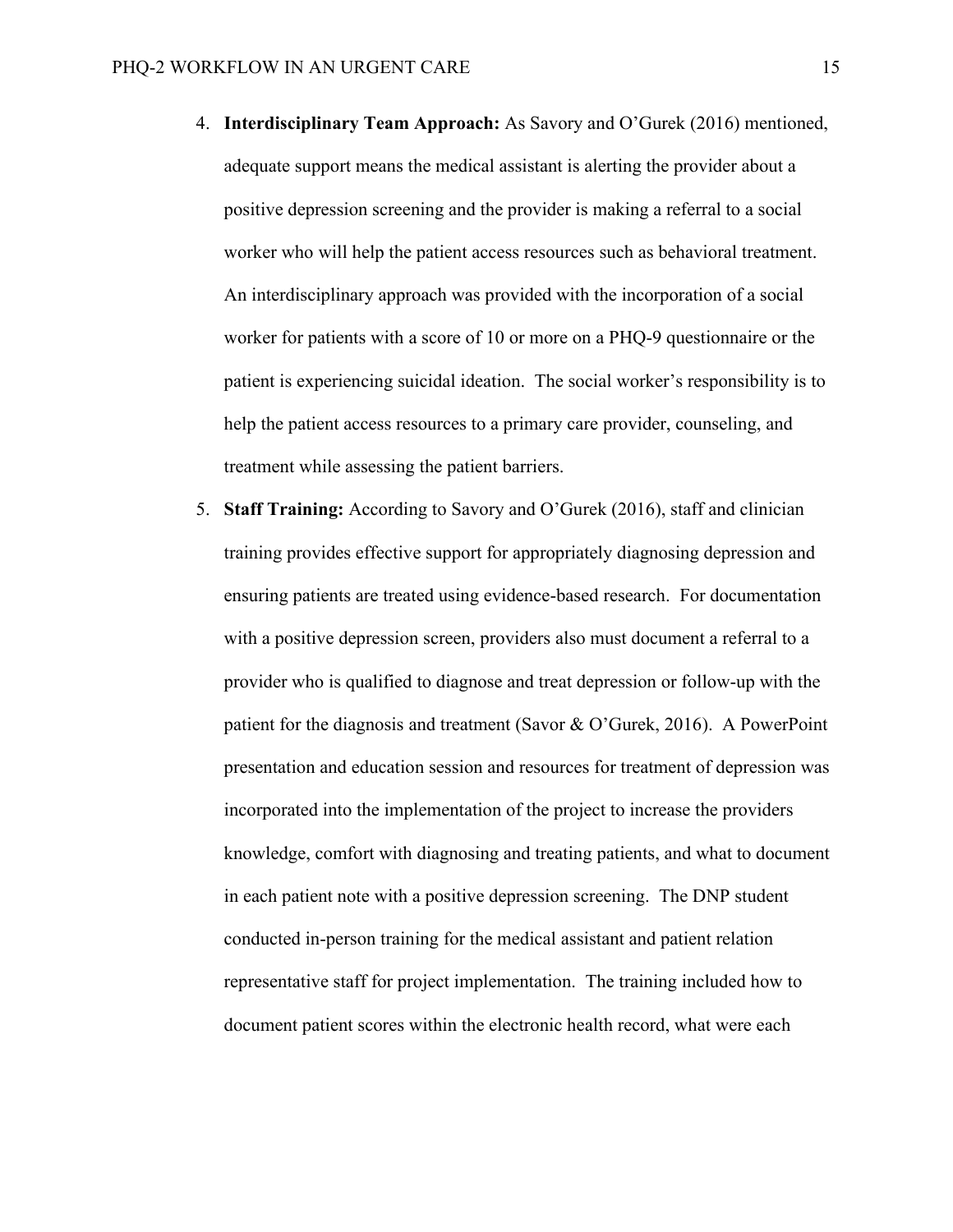person's responsibilities, why the depression screening was being implemented, and a step by step walk through of the PHQ-2 workflow.

6. **Surveying Providers:** Providers perspectives on the PHQ-2 and PHQ-9 questionnaire are necessary to understand how often the providers are using the tools to make diagnoses and to understand why the tool is not being used (Fuchs et al., 2015). To sustain the continuation of a PHQ-2 and PHQ-9 questionnaire, the integration of the provider survey was to assess satisfaction, understanding, awareness of the current mental health concerns within the community, and confidence in providing resources. See Appendix C for Pre and Post Presentation Survey and Appendix D for Post-Implementation Survey.

### **Implementation**

Implementation began with the creation of an implementation team; this included the nurse manager, two nurse practitioner champions, the DNP student, and a social worker. Collectively this team created buy-in with the stakeholders and helped conduct the implementation of the project. The next step in the project implementation was an email to all six providers in the urgent care to request voluntary participation in the improvement project that included an attached informed consent and a brief description of the project (See Appendix E for Informed Consent). A total of five providers signed consent forms to voluntarily participate. The nurse manager sent out an email with a Teams meeting to all providers for an education session. Before the education was implemented, a survey was sent out via email asking two key questions about mental health awareness in the urgent care population and provider confidence in offering mental health resources. The education session was a 15 minute PowerPoint presentation including: mental health and depression statistics, specific and non-specific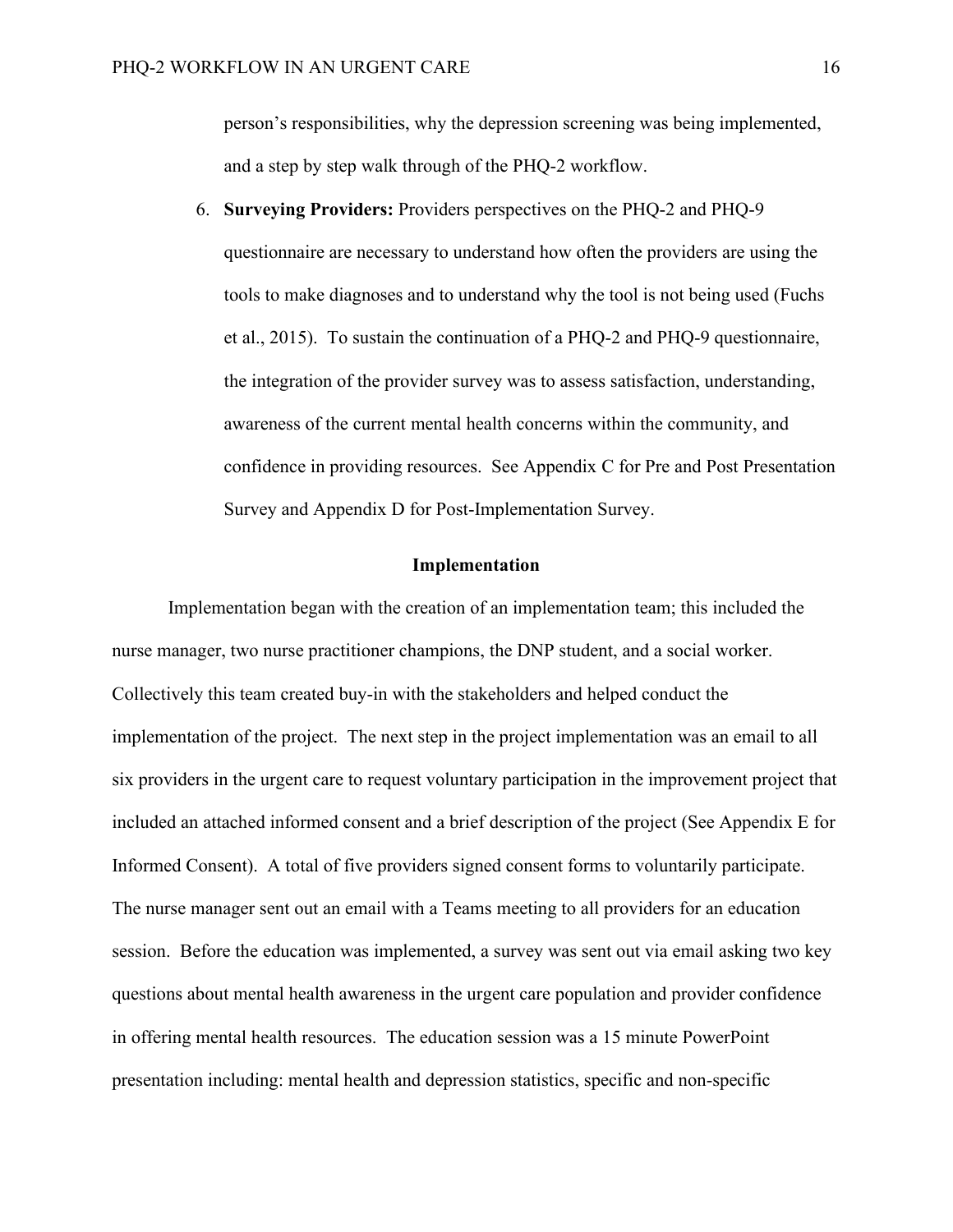symptoms of depression, what was being implemented, what a PHQ-2 was, why a PHQ-2 was being implemented and its benefits, a walk-through of the PHQ-2 Workflow (See Appendix F for the PHQ-2 Workflow), the responsibilities of the providers, documentation requirements for positive screenings, and three documents that can help in diagnosing depression and how to prescribe medication if appropriate. The presentation was recorded on teams and sent out to all providers for those that could not attend the meeting. Once the education session was completed, providers who could not attend were given one week to watch the recorded Teams meeting, complete the pre- and post-presentation surveys, and ask questions. Post education participants were asked to again participate in a survey asking the same two questions about mental health awareness in the urgent care population and providers confidence in offering mental health resources.

Then the patient relation representatives, medical assistants, registered nurses, and social work staff were provided an email about the project with their responsibilities, all documents included from the provider presentation, and the Teams recording. An in-person visit was conducted over three days to verify every medical assistant and registered nurse understood how to document the PHQ-2 and PHQ-9 within the electronic health system, was able to verbalize their responsibilities within the project, and answer any questions. Prior to implementation, providers were also educated in person how to review the PHQ-2 and PHQ-9 scores, talk with the patients, and determine if a referral to the social worker was needed.

The quality improvement project implementation lasted seven-weeks. Through this time, the DNP student was available on site between one to four times each week to answer questions and to assess implementation. Multiple times during the first week of implementation, patient relation representatives, medical assistants, and registered nurses missed handing out the PHQ-2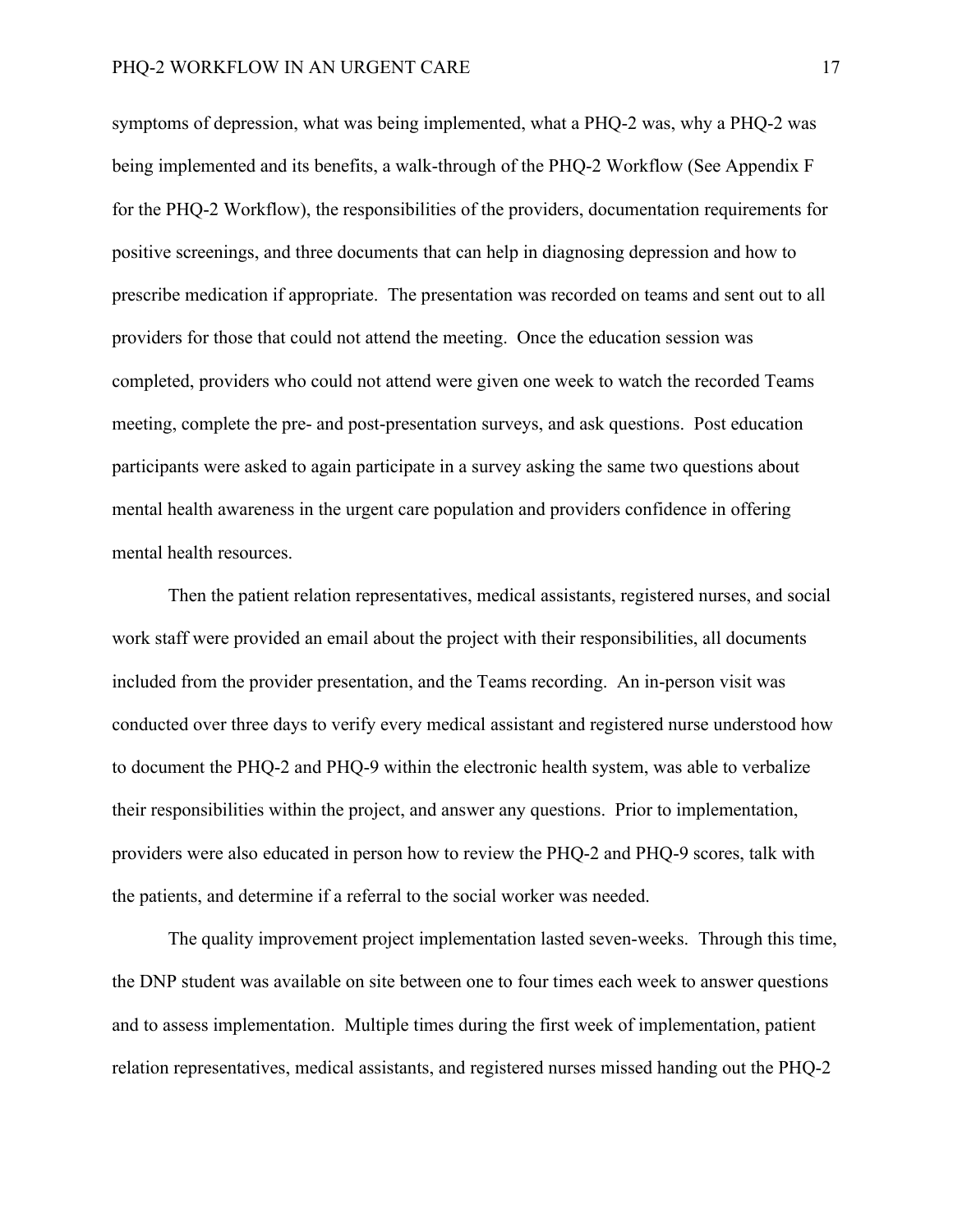and PHQ-9 questionnaires form to patients. Therefore, the implementation team discussed a solution with stakeholders to apply notecards that read, "Does the patient have a PCP? Have they completed a PHQ-2?" to all computers at the patient relation representative's desk, medical assistant's or registered nurse's desks, providers desks, and in all patient assessment rooms. After the seven-week implementation, the providers were sent a post-implementation survey. The survey used a Likert scale assessing how satisfied providers were with the PHQ-2 workflow, how confident the providers were in connecting patients with appropriate mental health resources, and the provider's awareness of mental health concern in the urgent care population. Also, the survey assessed the providers opinion with an open-ended question that enables them to provide suggestions for improving the PHQ-2 workflow process. See Appendix G for the GANTT Chart.

#### **Evaluation Plan**

This project included three key process measure, which focused on collecting specific data over the seven-weeks of implementation:

The three process measures included collecting data to determine:

- 1. If the PHQ-2 was completed for patients without a primary care provider.
- 2. If the PHQ-9 was completed after a patient scored three or greater on the PHQ-2.
- 3. If the provider called a social worker after a patient received a 10 or more on the PHQ-9.

These measures evaluated whether the PHQ-2 and PHQ-9 are being given to the patients upon arrival and evaluated whether a crucial step in the PHQ-2 workflow has been implemented for the patient's ability to receive needed resources. These process measures evaluated the consistency of care provided. To assess whether a PHQ-2 and a PHQ-9 was completed, the DNP student entered the electronic health record to the patient list and viewed the PHQ-2 and PHQ-9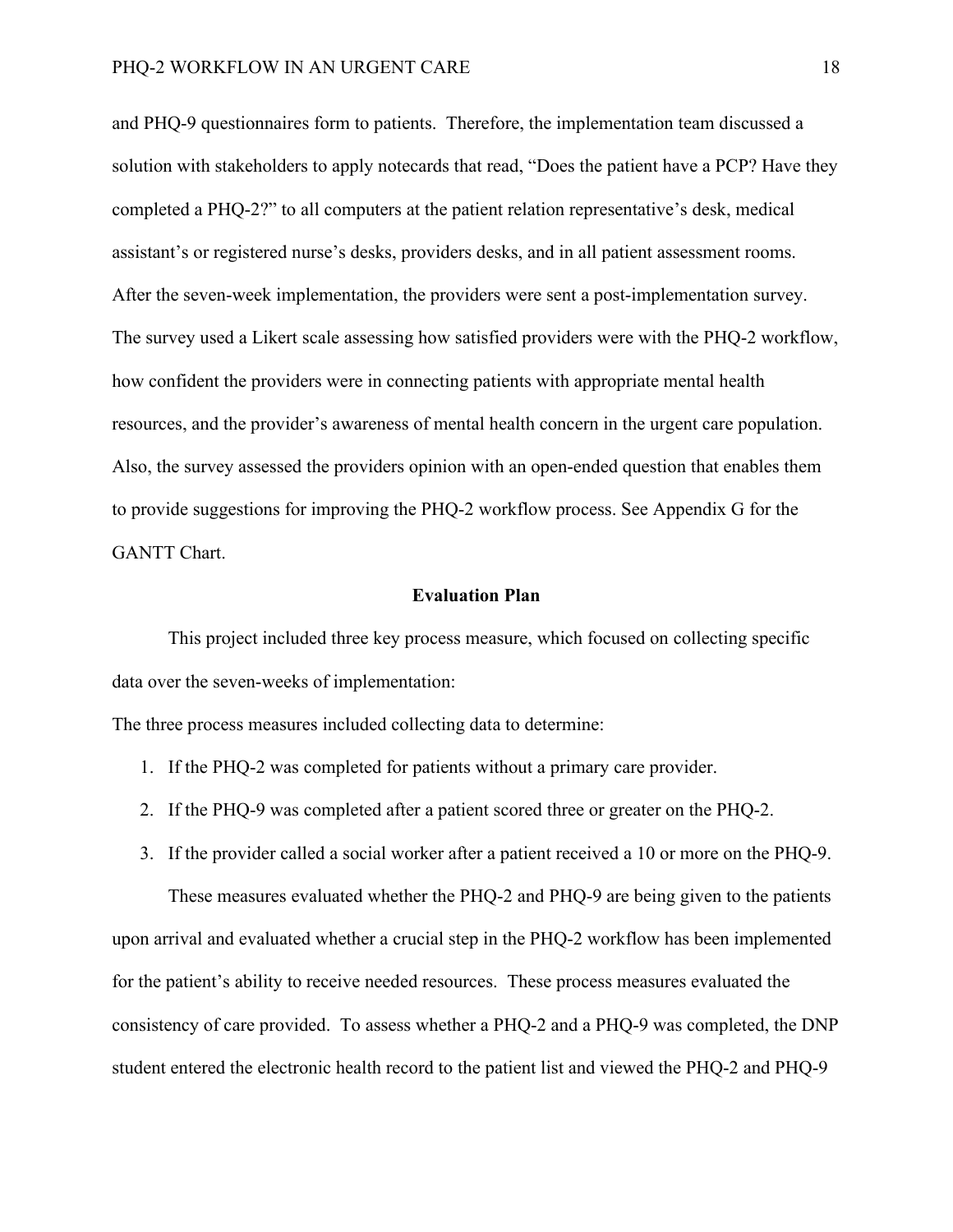scores. The DNP student marked whether the PHQ-2 and PHQ-9 tools were completed for the patients without a primary care provider. To assess the social worker was called for a PHQ-9 score of 10 or more, the DNP student reviewed the PHQ-9 scores in the electronic health record and the provider notes for comments stating they called or referred the patient to a social worker. The five key outcome measures include:

- 1. **Survey Data: Mental Health Awareness**. Collecting survey data for prepresentation, post-presentation, and post-implementation, which measured the provider's perception of mental health concern in the population. Question: Do you agree mental health is a concern in the urgent care population?
- 2. **Survey Data: Provider Confidence.** Collecting survey data for pre-presentation, post-presentation, and post-implementation, which measured the provider's confidence in connecting patients to mental health resources. Question: Do you agree or are you satisfied with your confidence in connecting patients with appropriate mental health resources?
- 3. **Depression Diagnoses**. Collecting data for the seven-weeks of pre-implementation depression diagnoses made by providers and seven-weeks post-implementation of the PHQ-2 workflow.
- 4. **Survey Data: Provider Satisfaction**. Collecting survey data post-implementation, the provider's satisfaction in the PHQ-2 workflow implementation. Question: How satisfied are you with the PHQ-2 workflow?
- 5. **Survey Data: Provider Suggestions.** Collecting survey data post-implementation for the provider's suggestions for future use of the PHQ-2 workflow. Question: What are your suggestions for improving this workflow process?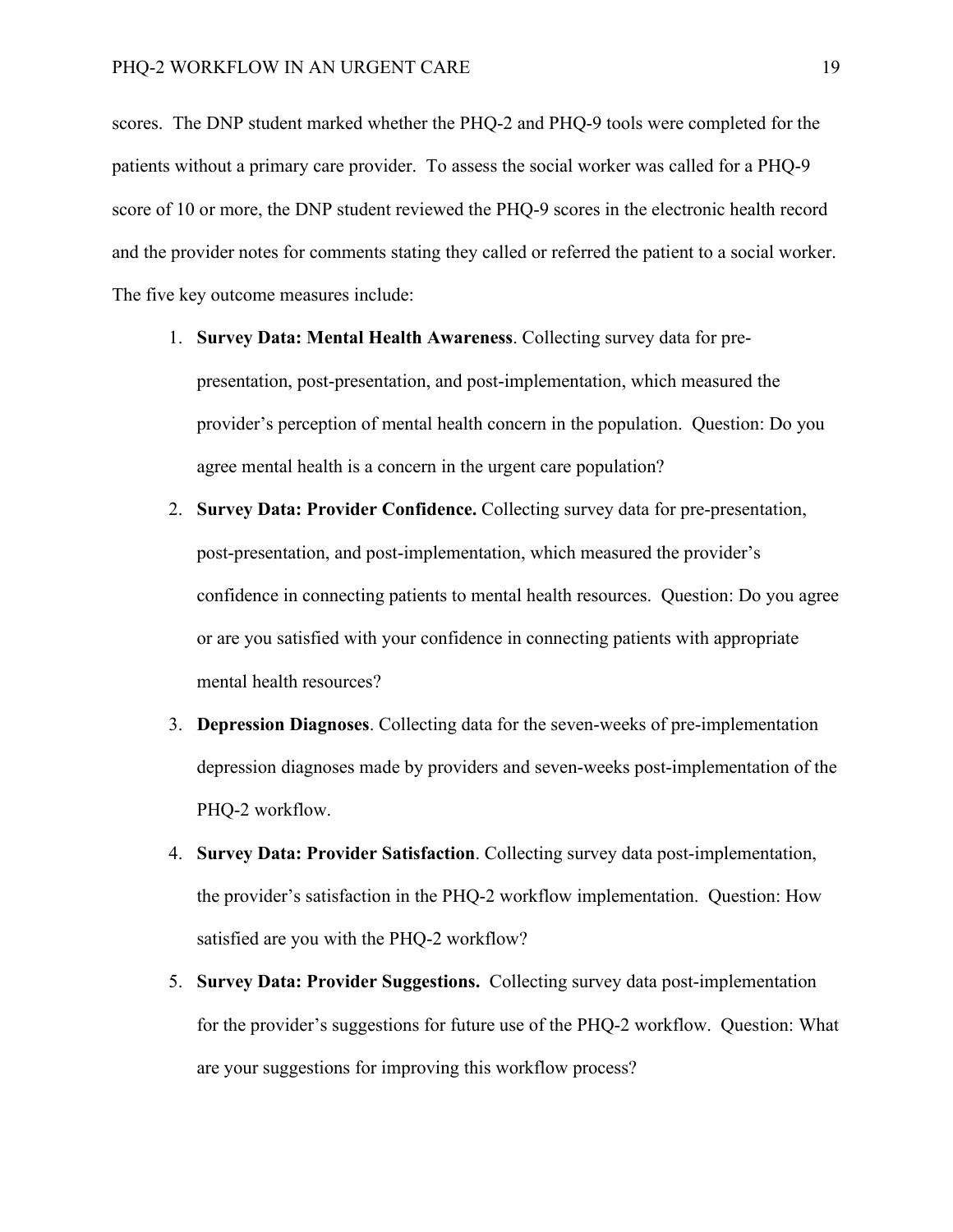Questions about mental health awareness and provider's perception in the ability to provide resources, and the satisfaction of the PHQ-2 workflow was administered using Microsoft Forms on the University of Portland's secure drive for the implementation of the quality improvement project. Prior to and after the education session with the providers on how to use the PHQ-2 workflow and presentation of mental health, the providers perceptions were assessed on the concern of mental health and their ability to connect patients to mental health resources. To assess number of diagnoses of depression made by the provider, the DNP student assessed the provider chart notes for patients who had a score of five or higher on a PHQ-9 showing a diagnosis of depression. No patient or provider information was used to assess the diagnosis of depression. In addition, providers were able to offer suggestions for the improvement of the workflow process and help with sustainability of the practice change. The overall goal was to identify an increase in depression screenings, increase in provider awareness of mental health needs, offer patients resources, and assess provider satisfaction of the workflow to understand sustainability of these mental health assessments.

#### **Data Analysis**

The implementation project included three points of data analysis for the process measures and five points of data analysis for the outcome measures. The process measures were evaluated using descriptive statistics to assess the consistency in providing the PHQ-2, PHQ-9, and calling a social worker after the patient scores 10 or more from the PHQ-9 mental health assessment at the end of the seven-weeks. The pre- and post-presentation survey used a Likert Scale to analyze ordinal data to measure providers awareness of mental health as a concern for the urgent care population and providers confidence in providing mental health resources. A comparison of the pre and post data for the education session was conducted to evaluate the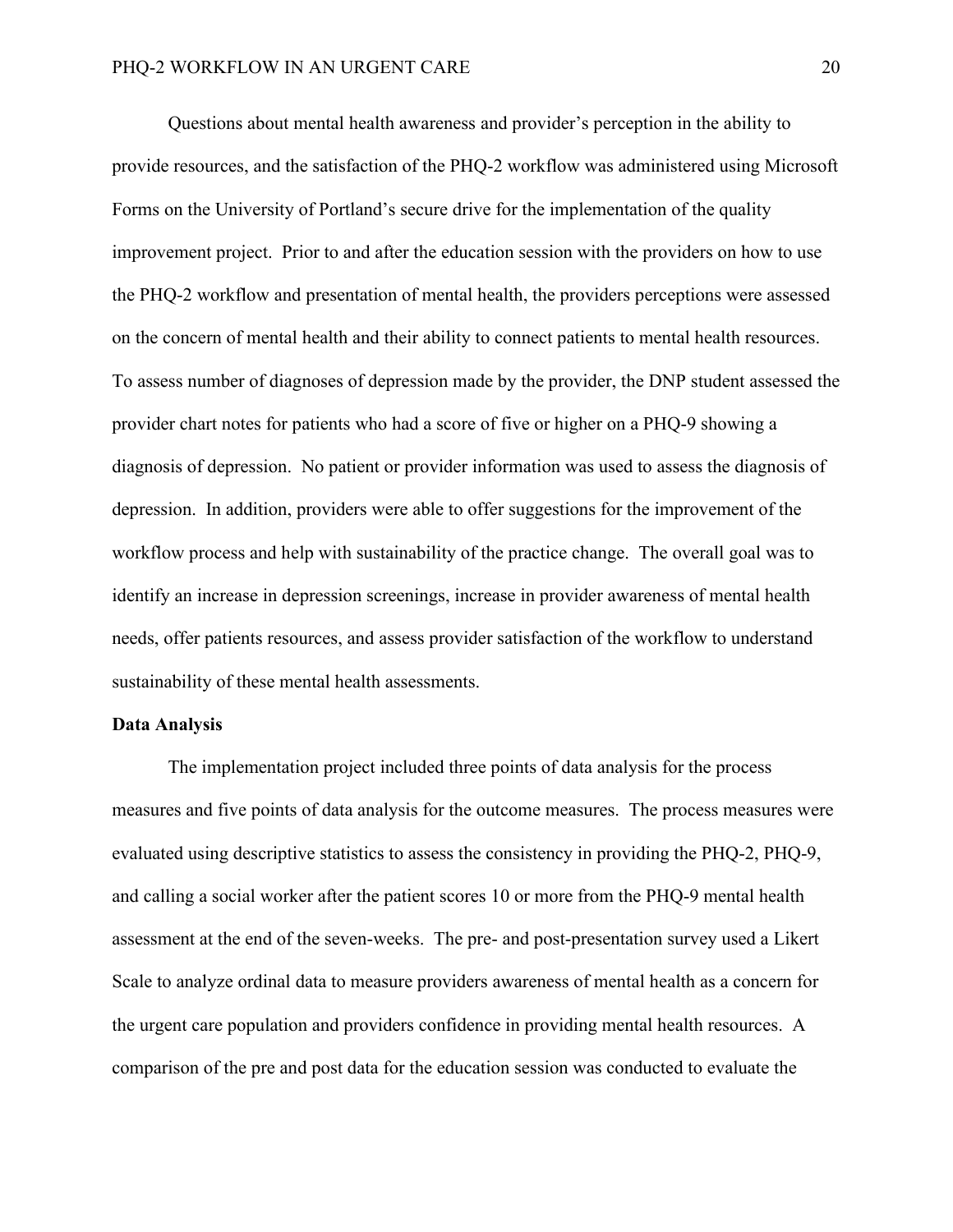changes in perception and confidence of the providers. Descriptive statistics was used for the comparison of the pre and post implementation of depression diagnoses. A Likert Scale was used for the measuring of the mental health awareness, confidence in providing mental health resources, and satisfaction in the use of the PHQ-2 workflow in the post-implementation survey. Also, in measuring the mental health awareness and confidence in providing mental health resources multiple times throughout the quality improvement project shows how the providers perceptions change throughout the project. Lastly, a qualitative thematic analysis was performed for the question "What are your suggestions for improving this workflow process?" at the end of the seven-weeks of implementation.

#### **Results**

At total of five out of six providers consented to participate in the quality improvement project. The total number of patients 18 and older seen in the urgent care was 718; 616 patients over 18 with a primary care provider and 165 patients over 18 without a primary care provider. About 27% of patients lacked a primary care provider (See Appendix H for Descriptive Statistics for the Process and Outcome Measures). The following includes a description of the results for the process and outcome measures for the quality improvement project.

#### **Process Measures**

#### *PHQ-2 Questionnaires Completed*

A total of 40 PHQ-2 questionnaires were completed out of 165 (See Appendix I for the PHQ-2 Questionnaire Scores). This equates to approximately 24% PHQ-2 questionnaires were completed, and 125 questionnaires were missed throughout the seven-weeks. Out of the 40 completed PHQ-2 questionnaires, only four were positive with a score of three or more, equaling 10% of the PHQ-2 questionnaires.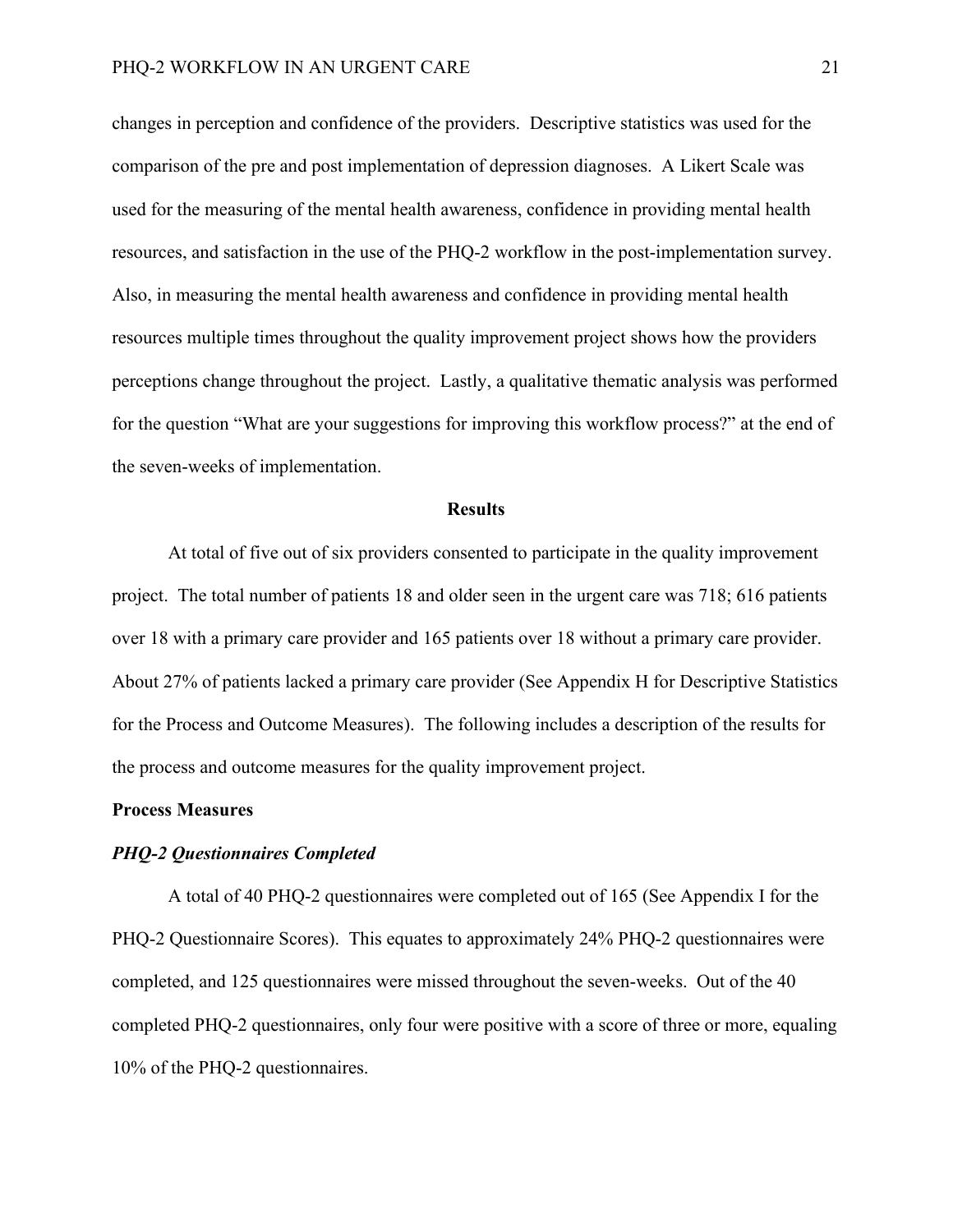#### *PHQ-9 Questionnaires Completed*

A total of three out of the four or 75% of the PHQ-9 questionnaires were completed. One was not completed due to a patient refusal, which was documented in the chart. Only one PHQ-9 questionnaire had a score of 10 or more out of the three completed questionnaires. The scores of the PHQ-9 questionnaires were 4, 8, and 13.

#### *Social Worker Referrals*

For the one PHQ-9 score of 13, a social worker referral occurred. The chart note stated the provider forwarded their note to a social worker due to limited in-person visit availability.

#### **Outcome Measures**

See Appendix J for the Pre and Post Presentation Survey scores. See Appendix K for the Post-Implementation Survey scores.

#### *Survey Data: Mental Health Awareness*

For the pre-presentation survey, there were a total of four out of five responses from participating providers to the Likert Question: "Mental health is a concern in the urgent care population," 50% selected agree and 50% selected strongly agree with this statement. The postpresentation survey had three responses, 67% strongly agreed and 33% agreed. Three responded to the post-implementation survey as well and 100% strongly agreed.

#### *Survey Data: Provider Confidence*

For the second Likert Question: "I am confident in my ability to connect the patient to mental health resources," three out five providers responded to the pre-presentation survey, 33% answered neutral, 33% agreed, and 33% disagreed. The post-presentation survey had three responses, 67% agreed and 33% were neutral. A total of three responses occurred for the postimplementation survey, 67% were satisfied and 33% were strongly satisfied.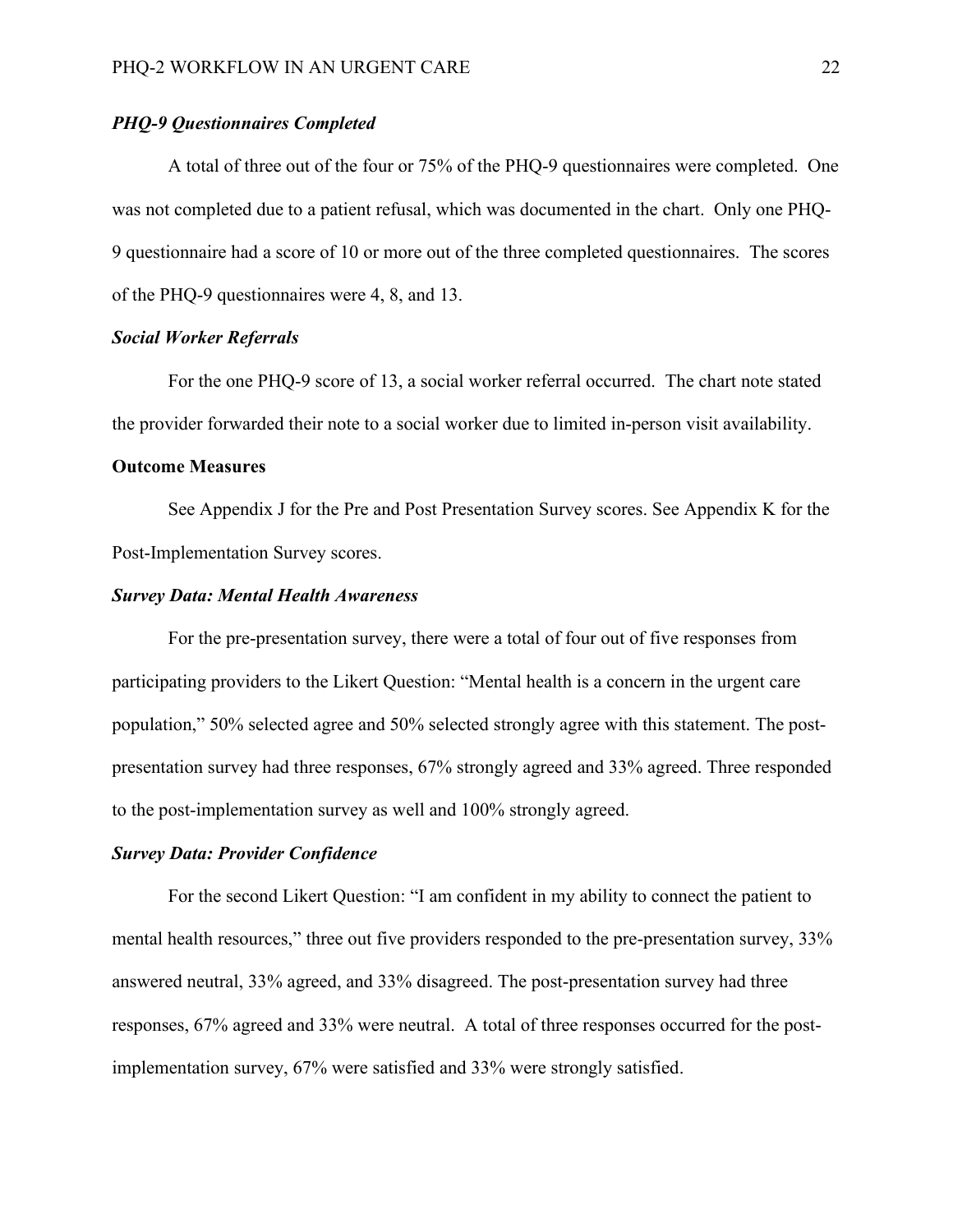#### *Depression Diagnoses*

When collecting seven-weeks of pre-implementation data, two depression diagnoses were made in the pre-implementation data. With the scores of 8 and 13 on the PHQ-9, there were two potential opportunities for a provider to diagnose depression. No diagnoses for depression were in either of the patient's charts. Therefore, two depression diagnoses were missed by providers.

#### *Survey Data***:** *Provider Satisfaction*

The post-implementation survey had three responses from providers. The Likert Question: "I am satisfied with the PHQ-2 workflow," 33% were neither satisfied nor dissatisfied and 67% were satisfied.

#### *Survey Data: Provider Suggestions*

The last question of the post-implementation survey was a written response question: "What are your suggestions for improving this workflow process?" The three providers responded: "Needs to be an expectation the MA's do when they room the pts if hasn't been done in a 1 yr like primary care," "More emphasis at the check-in point for patients to complete the PHQ2/PHQ9. I think in the course of patient care, it just got forgotten whereas ever," and "More robust SSW / counseling resources."

#### **Discussion**

Overall, the quality improvement project was successfully implemented. The following is a discussion of the process and outcome measure results and influences.

#### **Process Measures**

#### *PHQ-2 Questionnaires Completed*

Patient relation representatives and medical assistants mentioned frequently they were forgetting to hand out the PHQ-2 and PHQ-9 questionnaires. Verbal responses to why the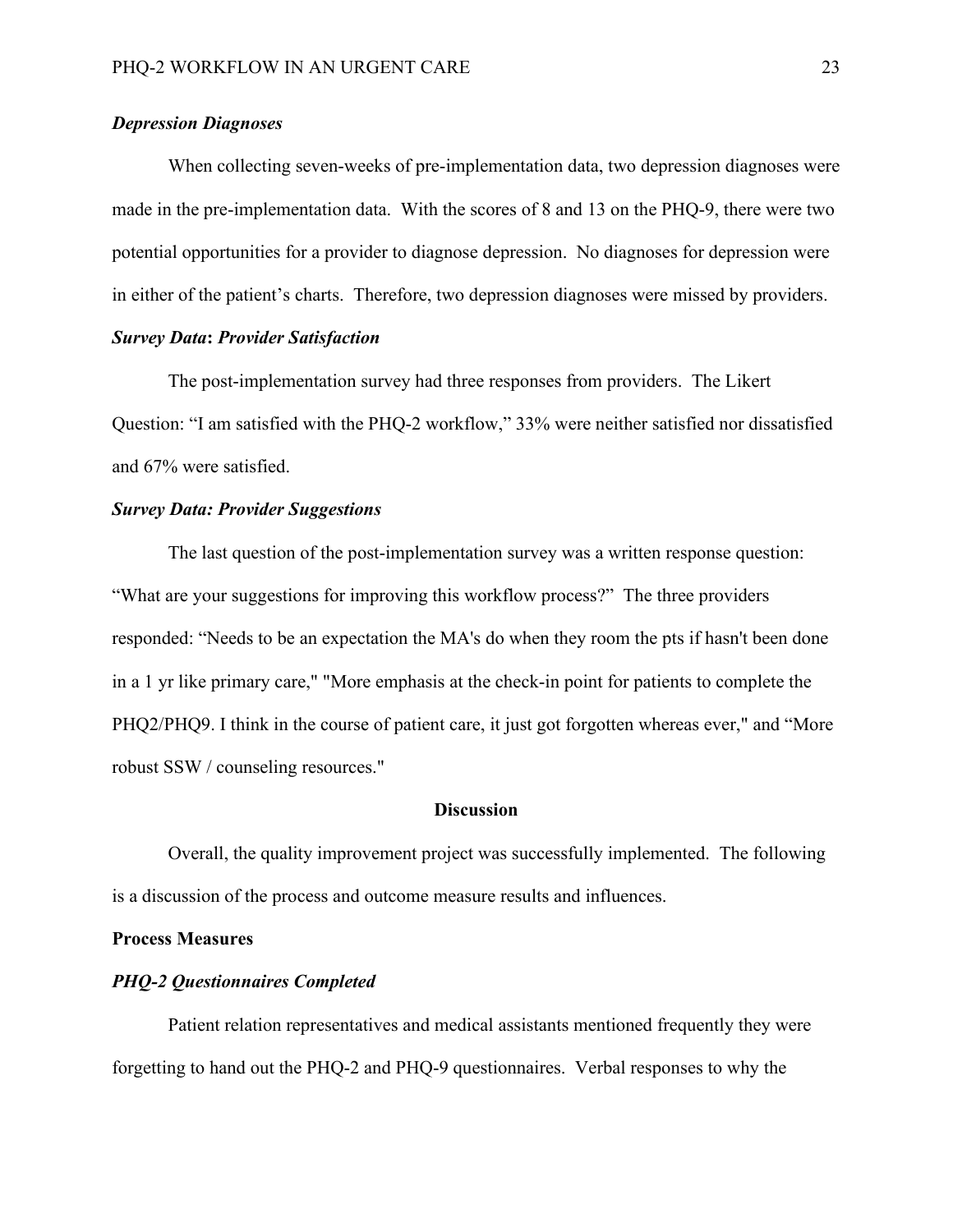questionnaire was forgotten was that "it shouldn't be my responsibility alone." To encourage everyone to take responsibility in assessing if the patient qualified to take the questionnaire a suggestion to put notecards on all computers, in provider offices, patient relation representative computers, medical assistant computers, and the patient exam room computers was made by a staff member. The notecards helped encourage all staff to make sure the patient completed the PHQ-2 questionnaire. Since about 24% of the patients completed a PHQ-2 questionnaire, this number may have been influenced because the number of times the same patient visited the urgent care and completed a PHQ-2 questionnaire was not measured. If patients refused to take the questionnaire, medical assistants were encouraged to record patient refusal in a comment on the electronic health record. Patient refusal for completing the questionnaires could have been forgotten, as the DNP student did not evaluate how many times the patient relation representatives offered the questionnaires.

#### *PHQ-9 Questionnaires Completed*

Three out of the four PHQ-9 questionnaires were completed when four positive PHQ-2 questionnaires were obtained; however, the patient relation representative remembered to give the questionnaire during patient check-in and the medical assistant documented the patient refusal to complete all the PHQ-9 questionnaire. The medical assistant wrote a comment after filling in the data the patient agreed to answer from the PHQ-9. One factor that may have influenced the results of the PHQ-2 and PHQ-9 questionnaires was that medical assistants sometimes gave the questionnaires verbally instead of in a handout. This was due to the patient speaking a different language, or the medical assistant realized the patient did not receive a handout from the patient relation representative and wanted to save time. The PHQ-2 and PHQ-9 questionnaires were made to be self-administered and not administered verbally (Savory &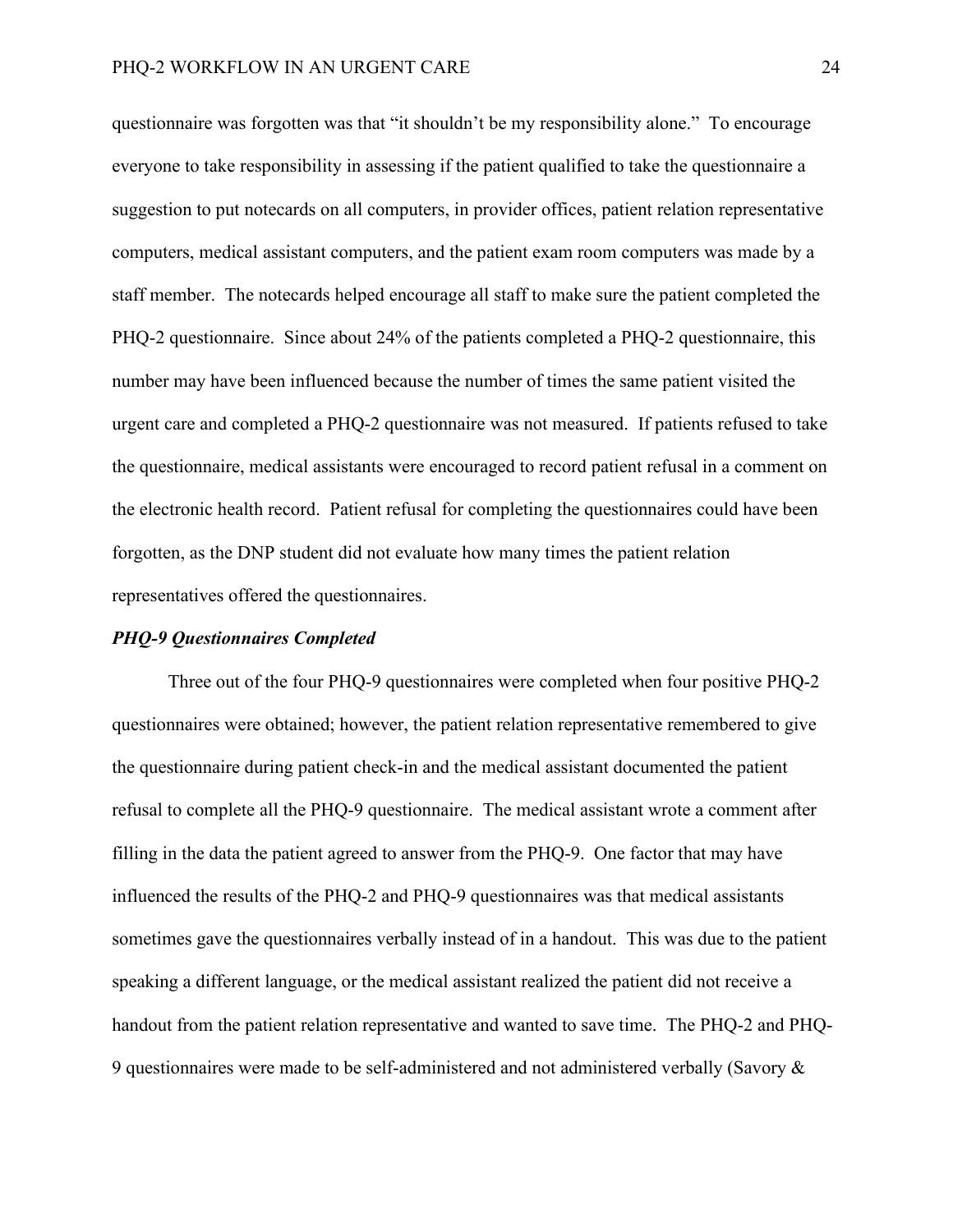#### O'Gurek, 2016).

#### *Social Worker Referrals*

The critical score of 13 on the PHQ-9 included a note with the provider chart that contact was attempted with social work and the social work team was sent the provider patient note. Due to short staffing of social workers at the organization, urgent care provider notes were sent to the social work team to follow-up with the patient for treatment if social workers were unavailable to meet patients at the in-person visit. One of the reasons the social work team was incorporated into the quality improvement project was to provide patients with mental health resources. Social workers were asked to assess patient barriers to creating primary care provider appointments. Some barriers to be assessed included: difficulty accessing transportation to an appointment, lack of insurance coverage or difficulty paying for appointments with a provider, and issues establishing care with a primary care provider within the next two weeks to one month. Some primary care providers within the facility were not accepting new patients for eight months. Often, providers and social workers were required to look outside of the organization for a primary care provider available appointment.

#### **Outcome Measures**

#### *Survey Data: Mental Health Awareness and Provider Confidence*

When comparing the answers of the pre- and post-presentation survey prior to the PHQ-2 workflow implementation, there was an increase in awareness of mental health being a concern in urgent care. An increase in confidence level for providing patients with mental health resources was seen in the comparison of the pre- and post-presentation surveys. The education session given to the providers was effective in increasing both awareness and confidence, meaning the education had an impact on the providers and encouraged them to implement a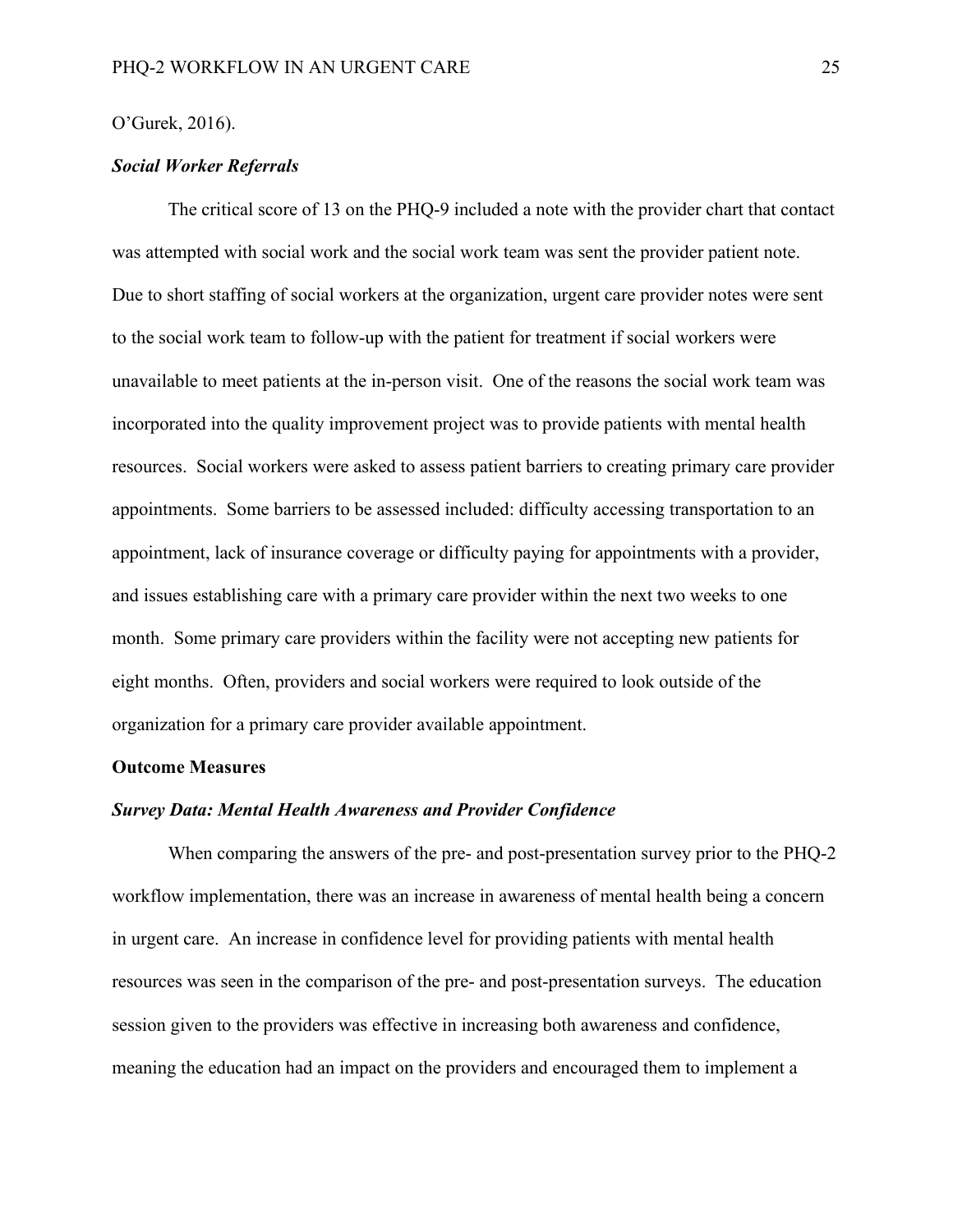depression screening. Since one of the five providers did not respond to pre-presentation survey and two providers did not complete the survey for the post-presentation survey, this may be due to time constraints during the workday or technological issues which occurred with initial access during the presentation. There was an increase in satisfaction to the question about confidence in connecting patients to resources and agreement that awareness to mental health is an issue in urgent care. The improvement in these scores from the post-presentation survey suggest that after implementing the PHQ-2 workflow, the providers started to better recognize the issue within the community and after using the workflow their confidence in referring patients to social work or other resources helped improve their confidence.

#### *Depression Diagnoses*

Even though in the seven-weeks prior to implementation, two patients were provided a depression diagnosis; neither of these diagnoses included a depression screening tool, referral to social work, or a follow-up plan for a change in treatment. A screening tool is used to assist providers in diagnosing depression and assessing if a current treatment is effective. Two opportunities were missed for a depression diagnosis post implementation; however, providers were encouraged, but not required to give a depression diagnosis to every patient based on the PHQ-9 score. The diagnosis of depression is based on provider clinical decision making from assessment and the conversation with the patient while using the PHQ-9 score as support for their treatment plan.

#### *Survey Data: Provider Satisfaction and Suggestions*

Asking the provider's satisfaction with the workflow and their suggestions for improvement were included to assess sustainability of the practice change and buy-in from providers. The provider scores for the satisfaction of the workflow were mostly positive. Two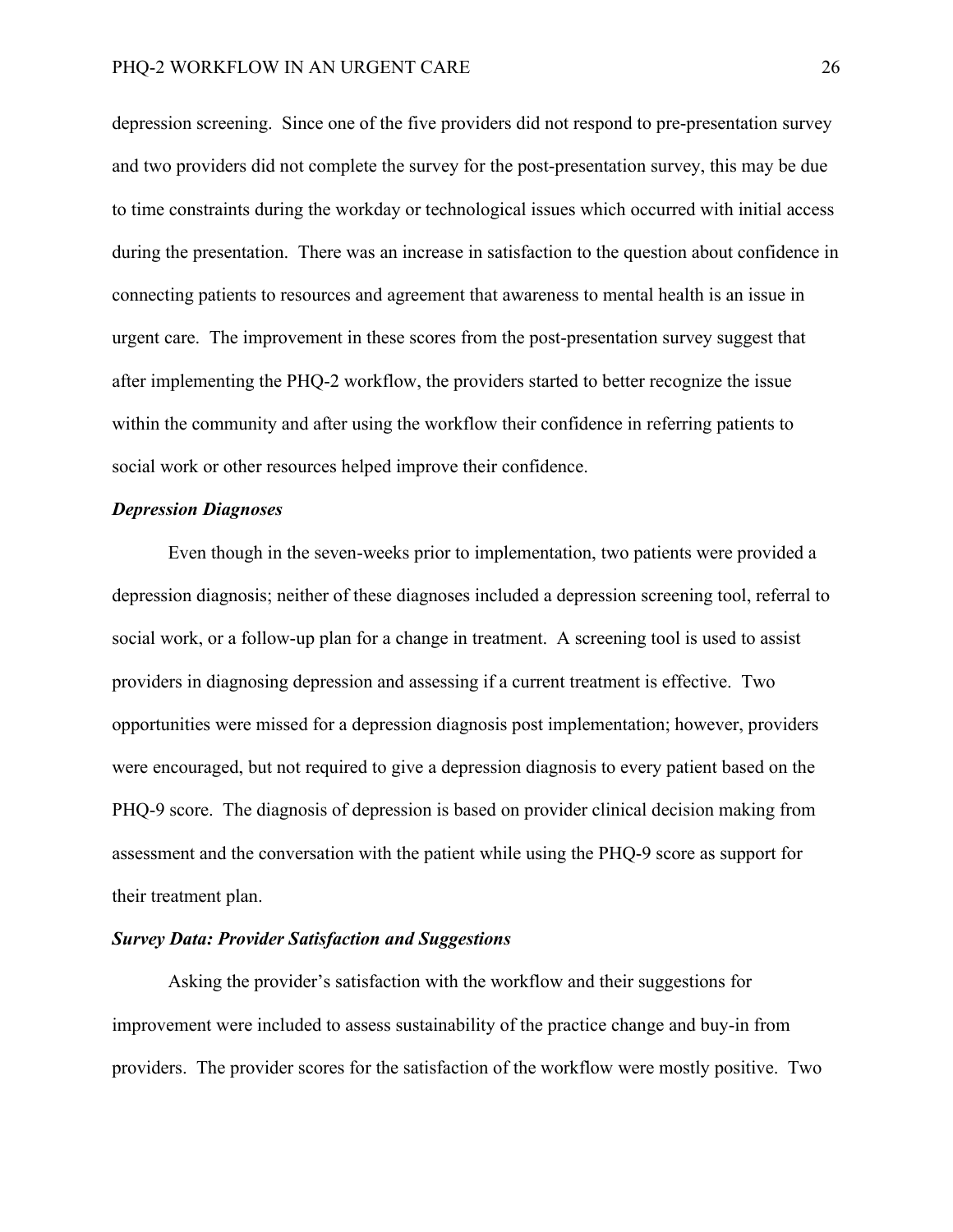common themes were present in the suggestions for improving the PHQ-2 workflow. The first theme was that the PHQ-2 and PHQ-9 questionnaire need to be completed prior to the provider seeing the patient, and the second theme was to provide more education towards counseling resources for patients. The interest of these providers in changing the PHQ-2 workflow suggest an interest in continuing the practice change.

#### **Limitations**

Five limitations or challenges occurred in this project. The first limitation for the project was the sample size of the providers available to provide an opinion. The project included five providers due to provider availability within the urgent care. The urgent care employed six providers; however, one provider was on family leave and unable to participate in the project. Implementing this project through all the organization's urgent cares within Oregon would improve the sample size and influence results. Secondly, a limitation was observed when Spanish speaking patients who declined an interpreter for the PHQ-2 and PHQ-9 questionnaires due to preferences for using a family member to translate and give the questionnaire verbally. Thirdly, staff educated and encouraged patients to complete the PHQ-2 and PHQ-9 questionnaires; however, some patients declined to fill out the forms; therefore, some questionnaires were left incomplete or not completed at all. Fourthly, a limitation brought up early in the implementation stage was for individuals traveling from different states or countries and the difficulty in offering access to mental health resources across state or country lines. Lastly, the fifth limitation is the resource availability for primary care providers or mental health resources within the area related to recent staffing changes and the population being in a rural community.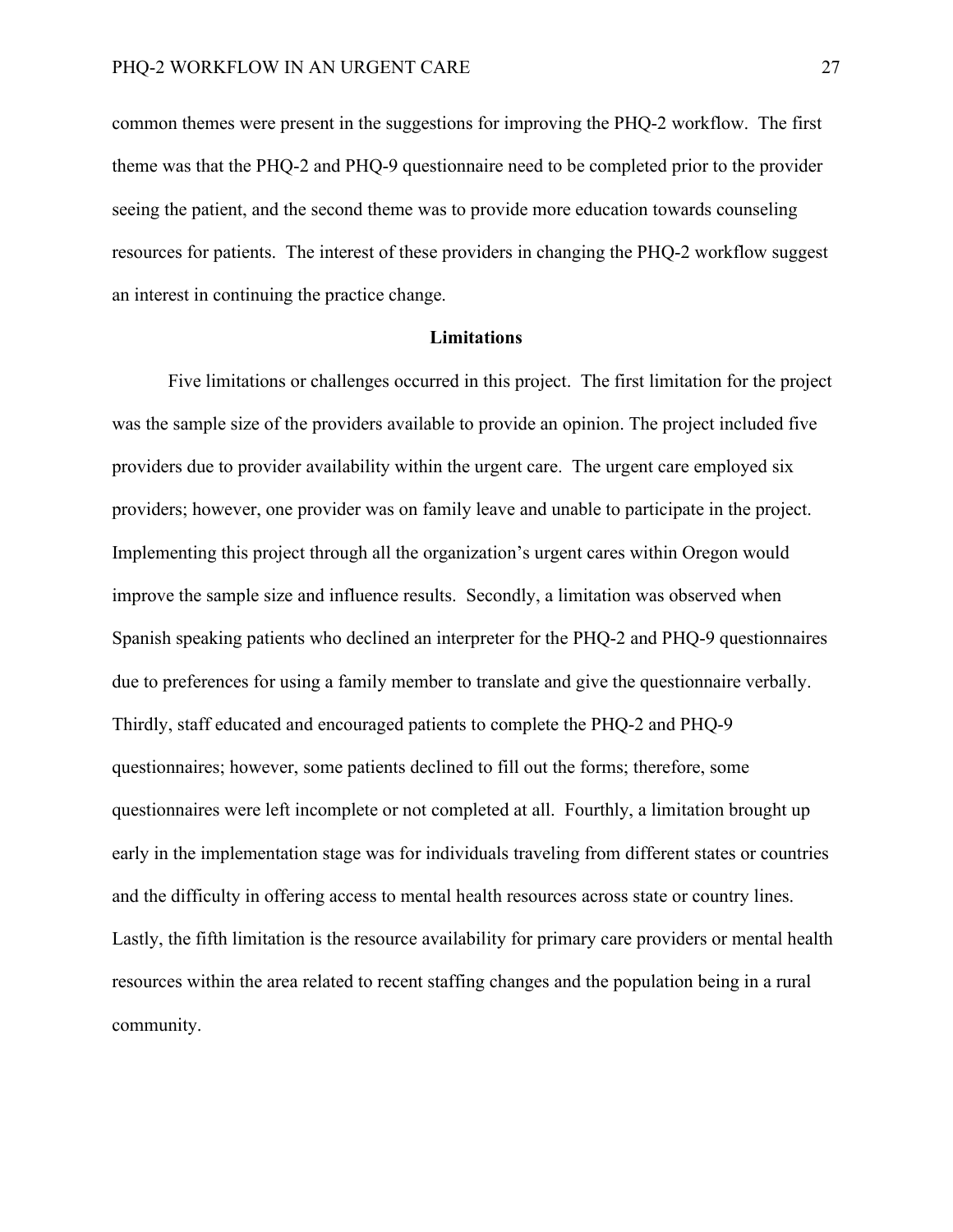#### **Lessons Learned**

Firstly, a lesson learned from this experience was the importance to include a medical assistant and a patient relation representative in the implementation team. Surprisingly, push back for the project did not occur with the providers, but the medical assistants and patient relation representatives. Secondly, in-person training and meetings are more effective than online or self-trainings because the consensus from all staff during check-ins were that they deleted all emails related to the project prior to reading. Thirdly, maintaining a presence at the urgent care became an important factor in the implementation process, this helped the staff remember the project implementation. Fourthly, since multiple staff continued forgetting to provide the patient a PHQ-2 and PHQ-9 questionnaire, flexibility with these challenges and listening to staff ideas to increase compliance became an important learning factor. Lastly, ensuring clear timelines was a lesson learned since the practice change start date was unclear; this occurred as a result for needed changes to the implementation team due to staffing difficulties.

#### **Conclusion**

To maintain sustainability of the PHQ-2 workflow in the urgent care, incorporating suggestions offered by the providers such as change to the workflow could increase buy-in for future use. One idea is to have the medical assistants offer the PHQ-2 and PHQ-9 questionnaires to patients who have not completed a depression screening within the last year. Also, the providers wanted more education on available mental health resources; therefore, incorporating a presentation from the social workers could increase their knowledge. A major implication for increasing depression screenings in an urgent care is that all providers have a workflow readily available to implement for patients coming into the urgent care in need of treatment or resources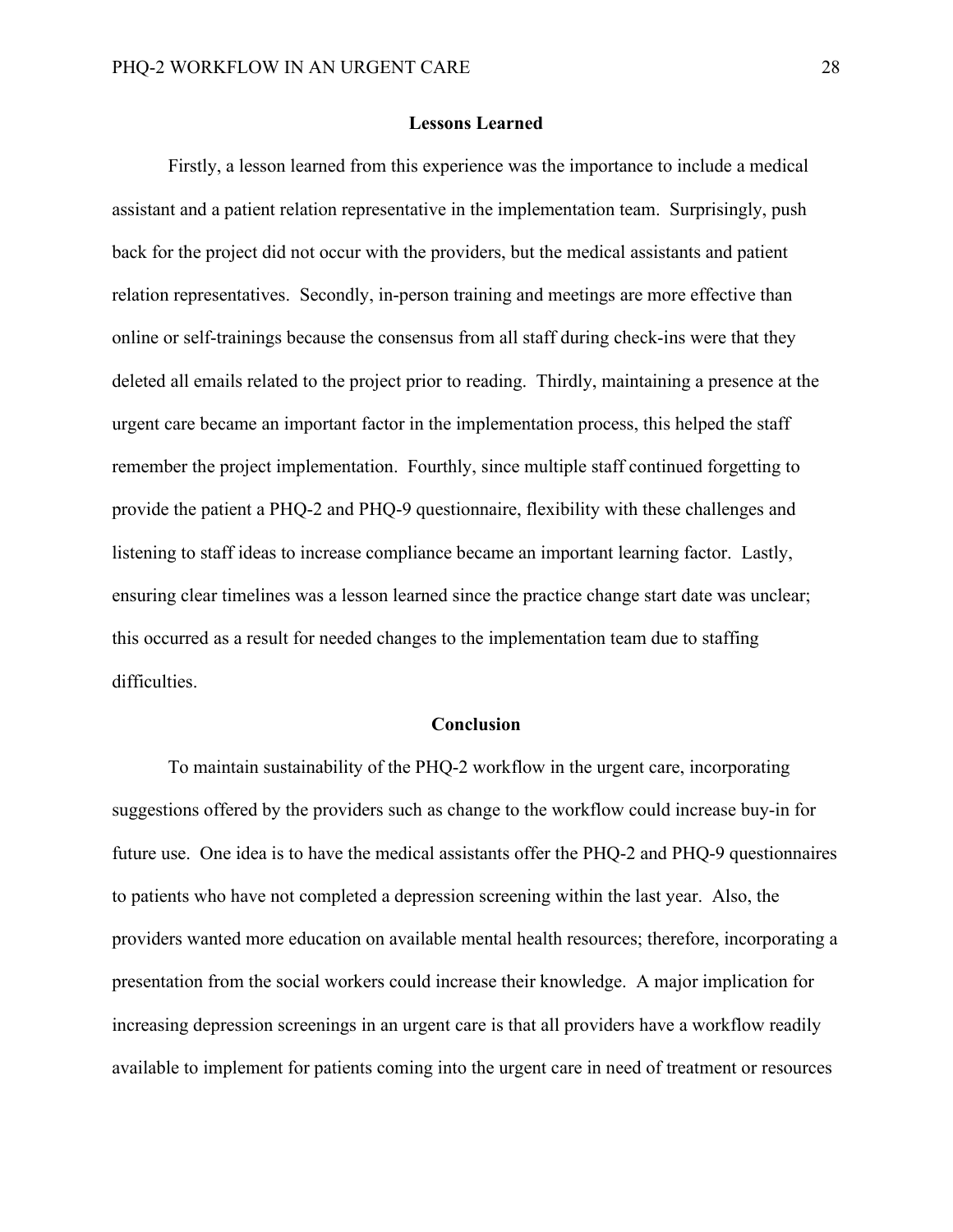for depression. The questionnaires can inform the providers practice and guide them to appropriate referrals for the patients. From observation, the practice change encouraged providers to offer advice on available primary care providers to all patients and educate patients about the importance of a primary care provider. Suggested next steps for this project would be to expand the age range for the PHQ-2 and PHQ-9 questionnaire to all patients entering the clinic aged 13 and older to provide better consistency of implementation. Lastly, to improve depression screening throughout Oregon, the PHQ-2 and PHQ-9 questionnaire should be incorporated into more urgent cares to provide holistic patient treatment.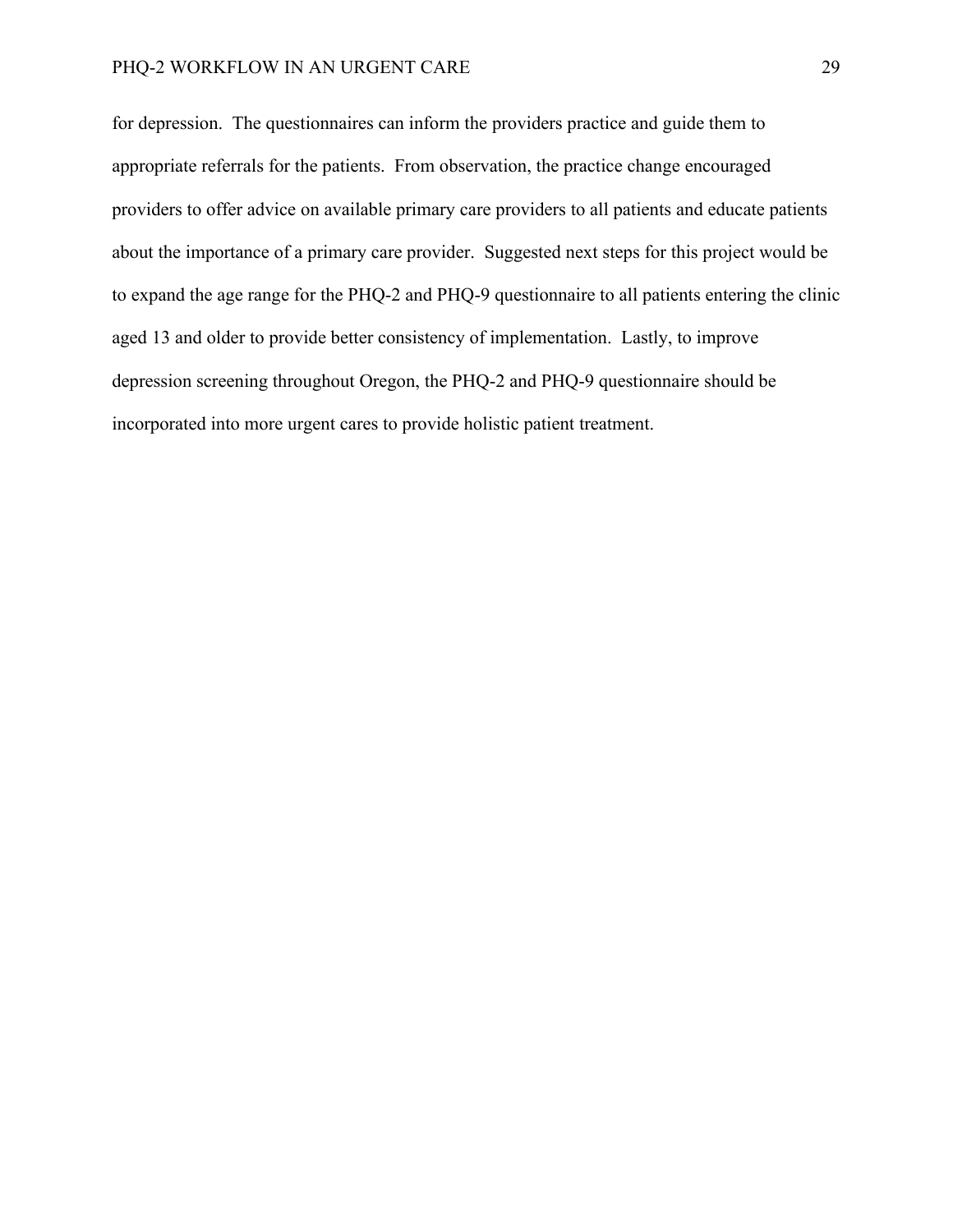#### **References**

- American Psychological Association. (2020). Patient health questionnaire (PHQ-9 & PHQ-2). Retrieved from [https://www.apa.org/pi/about/publications/caregivers/practice](https://www.apa.org/pi/about/publications/caregivers/practice-settings/assessment/tools/patient-health)[settings/assessment/tools/patient-health](https://www.apa.org/pi/about/publications/caregivers/practice-settings/assessment/tools/patient-health)
- Arrieta, J., Aguerrebere, M., Raviola, G., Flores, H., Elliott, P., Espinosa, A., Reyes, A., Ortiz-Panozo, E., Rodriguez-Gutierrez, E. G., Mukherjee, J., Palazuelos, D., & Franke, M. F. (2017). Validity and utility of the patient health questionnaire (PHQ)-2 and PHQ-9 for screening and diagnosis of depression in rural Chiapas, Mexico: A cross-sectional study. *Journal of Clinical Psychology*, *73*(9), 1076–1090. doi:10.1002/jclp.22390
- Arroll, B., Goodyear-Smith, F., Crengle, S., Gunn, J., Kerse, N., Fishman, T., Falloon, K., & Hatcher, S. (2010). Validation of PHQ-2 and PHQ-9 to screen for major depression in the primary care population. *Annals of Family Medicine*, *8*(4), 348–353. doi:10.1370/afm.1139
- Bjelland, I., Dahl, A. A., Haug, T. T., & Neckelmann, D. (2002). The validity of the hospital anxiety and depression scale: An updated literature review. *Journal of Psychosomatic Research*, *52*(2), 69–77. doi:10.1016/S0022-3999(01)00296-3
- Centers for Disease Control and Prevention. (2021). National center for health statistics: Ambulatory care use and physician office visits. Retrieved from

<https://www.cdc.gov/nchs/fastats/physician-visits.htm>

Centers for Disease Control and Prevention. (2021). National center for health statistics:

Depression. Retrieved from<https://www.cdc.gov/nchs/fastats/depression.htm>

Columbia Memorial Hospital & Providence Seaside Hospital. (2016). Clatsop County, Oregon 2016 community health needs assessment. Retrieved from 2016 CHNA.pdf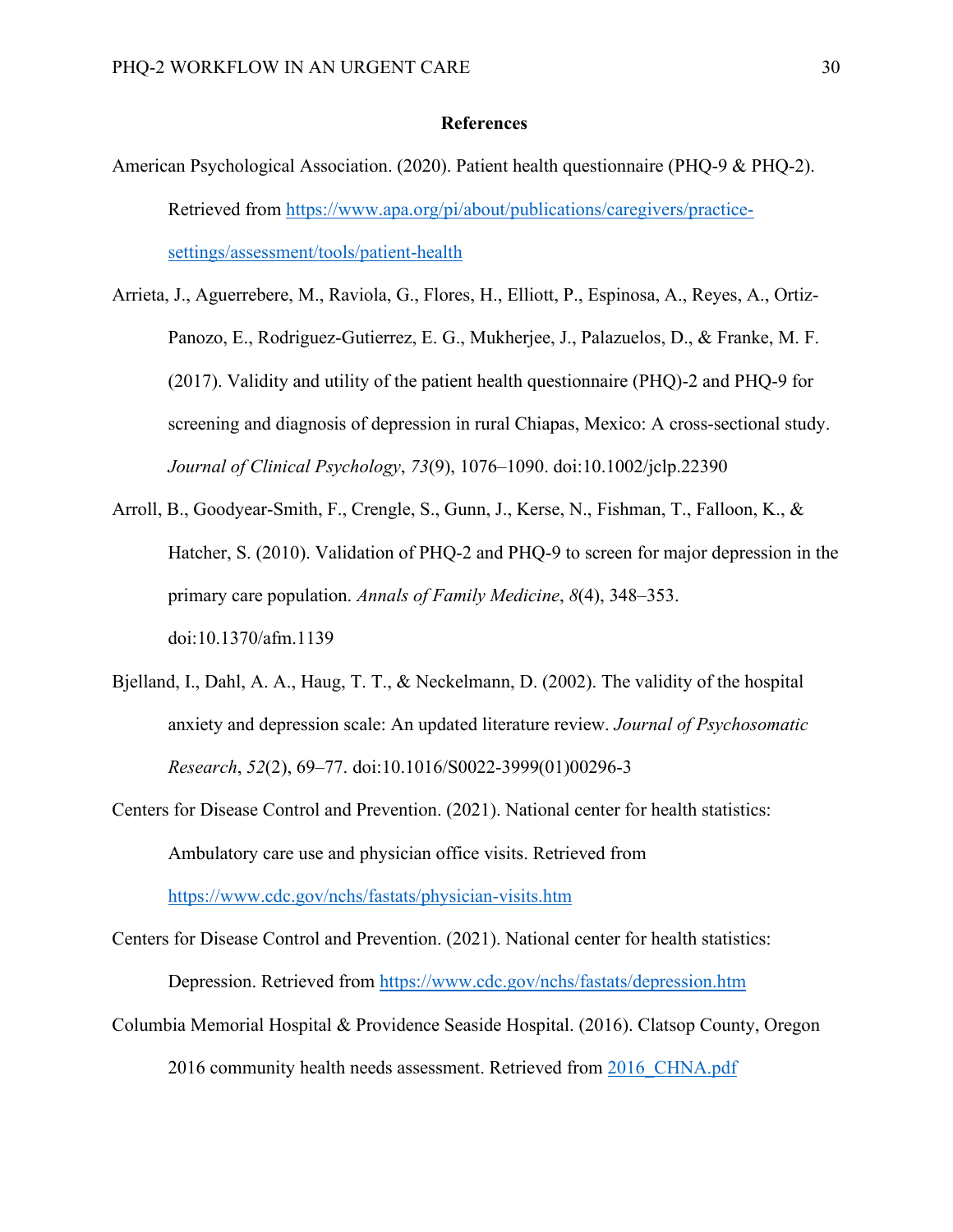#### [\(columbiamemorial.org\)](https://columbiamemorial.org/wp-content/uploads/2017/01/2016_CHNA.pdf)

- Donabedian, A. (1988). The quality of care: How can it be assessed? *JAMA, 260*(12), 1743- 1748.
- Levis, B., Sun, Y., He, C., Wu, Y., Krishnan, A., Bhandari, P. M., Neupane, D., Imran, M., Brehaut, E., Negeri, Z., Fischer, F. H., Benedetti, A., & Thombs, B. D. (2020). Accuracy of the PHQ-2 alone and in combination with the PHQ-9 for screening to detect major depression: Systematic review and meta-analysis. *JAMA: Journal of the American Medical Association*, *323*(22), 2290–2300. doi:10.1001/jama.2020.6504
- Fuchs, C. H., Haradhvala, N., Hubley, S., Nash, J. M., Keller, M. B., Ashley, D., Weisberg, R. B., & Uebelacker, L. A. (2015). Physician actions following a positive PHQ-2: Implications for the implementation of depression screening in family medicine practice. *Families, Systems, & Health*, *33*(1), 18–27. doi:10.1037/fsh0000089
- Gardner, G., Gardner, A., & O'Connell, J. (2014). Using the Donabedian framework to examine the quality and safety of nursing service innovation. *Journal of Clinical Nursing (John Wiley & Sons, Inc.)*, *23*(1–2), 145–155. doi:10.1111/jocn.12146
- Hedayioglu, J., Whibley, J., Bottle, L., & Sackree, A. (2020). Managing the needs of frequent attenders of urgent care services: A case management approach. *Emergency Nurse: The Journal of the RCN Accident and Emergency Nursing Association*, *28*(3), 16–23. doi:10.7748/en.2020.e1998
- Kroenke, K., Spitzer, R. L., & Williams, J. B. W. (2003). The patient health questionnaire-2: Validity of a two-item depression screener. *Medical Care*, *41*(11), 1284–1292. doi:10.1097/01.MLR.0000093487.78664.3C

Panteli, D., Quentin, W., & Busse, R. (2019). Understanding healthcare quality strategies: A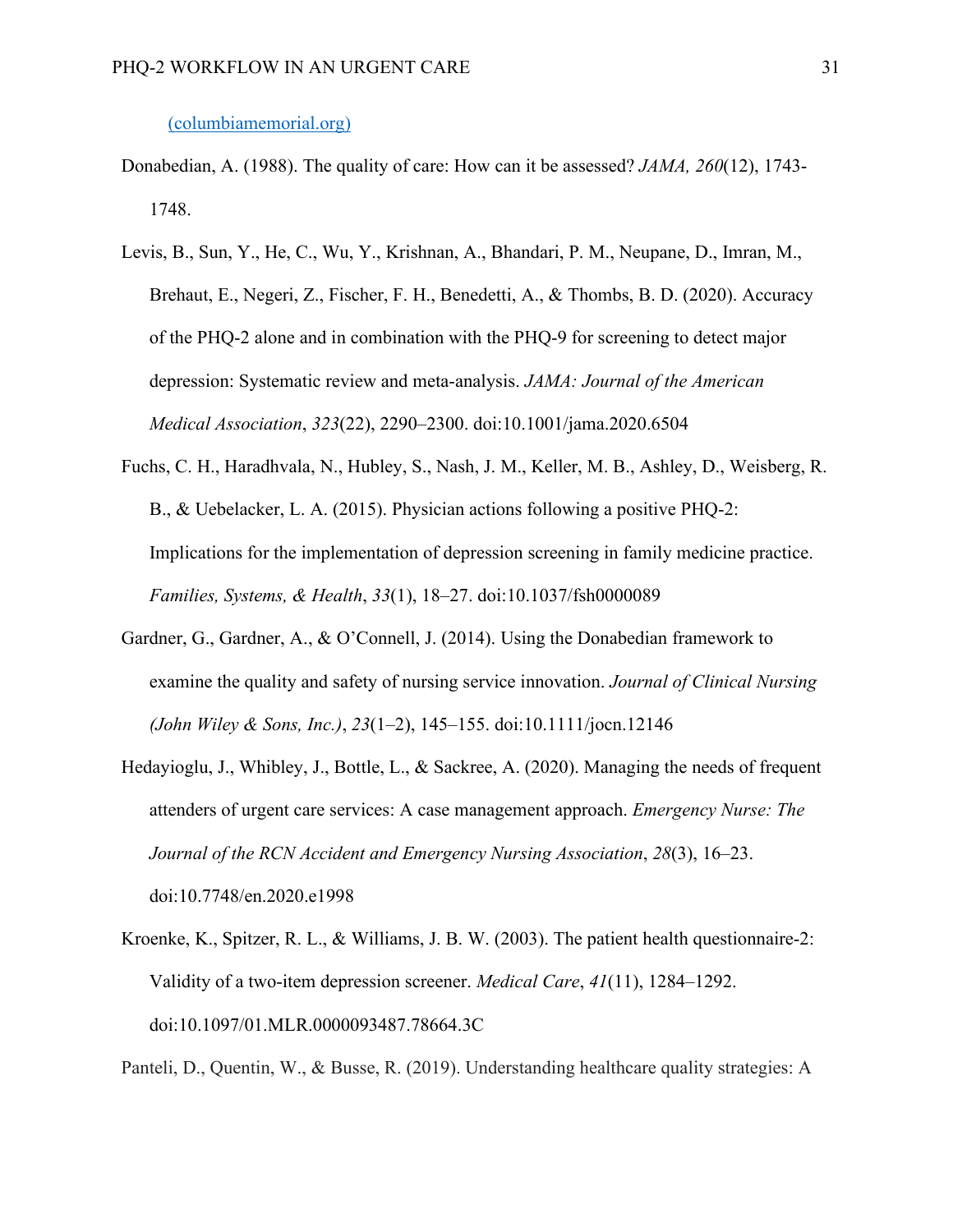five-lens framework. In R. Busse, N. Klazinga, D. Panteli (Eds.), *Improving healthcare quality in Europe: Characteristics, effectiveness and implementation of different strategies*. Copenhagen (Denmark). Retrieved from:

<https://www.ncbi.nlm.nih.gov/books/NBK549261/>

- Matijasevich, A., Munhoz, T.N., Tavares, B.F., Barbosa, A., da Silva, D. M., Abitante, M. S., Dall'Agnol, T. A., & Santos, I. S. (2014)*.* Validation of the Edinburgh postnatal depression scale (EPDS) for screening of major depressive episode among adults from the general population. *BMC Psychiatry***,** 14(284), 1-9. doi:10.1186/s12888-014-0284-x
- Meyers, D.C., Durlak, J.A., & Wandersman, A. (2012). The quality implementation framework: A synthesis of critical steps in the implementation process. *American Journal Community Psychology, 50*(3-4), 462-480.
- Mental Health America. (n.d.). Depression in older adults: More facts. Retrieved from <https://www.mhanational.org/depression-older-adults-more-facts>
- Mitchell, A. J., Yadegarfar, M., Gill, J., & Stubbs, B. (2016). Case finding and screening clinical utility of the patient health questionnaire (PHQ-9 and PHQ-2) for depression in primary care: A diagnostic meta-analysis of 40 studies. *BJPsych Open*, *2*(2), 127–138.
- Maurer, D. M., & Darnall, C. R. (2012). Screening for depression. *American Family Physician, 85*(2), 139-144.
- National Institute of Mental Health. (2019). Major depression. Retrieved from <https://www.nimh.nih.gov/health/statistics/major-depression.shtml>
- National Institute of Mental Health. (2021). Mental illness. Retrieved from <https://www.nimh.nih.gov/health/statistics/mental-illness.shtml>

Savoy, M, & O'Gurek, D. (2016). Screening your adult patients for depression. *Family*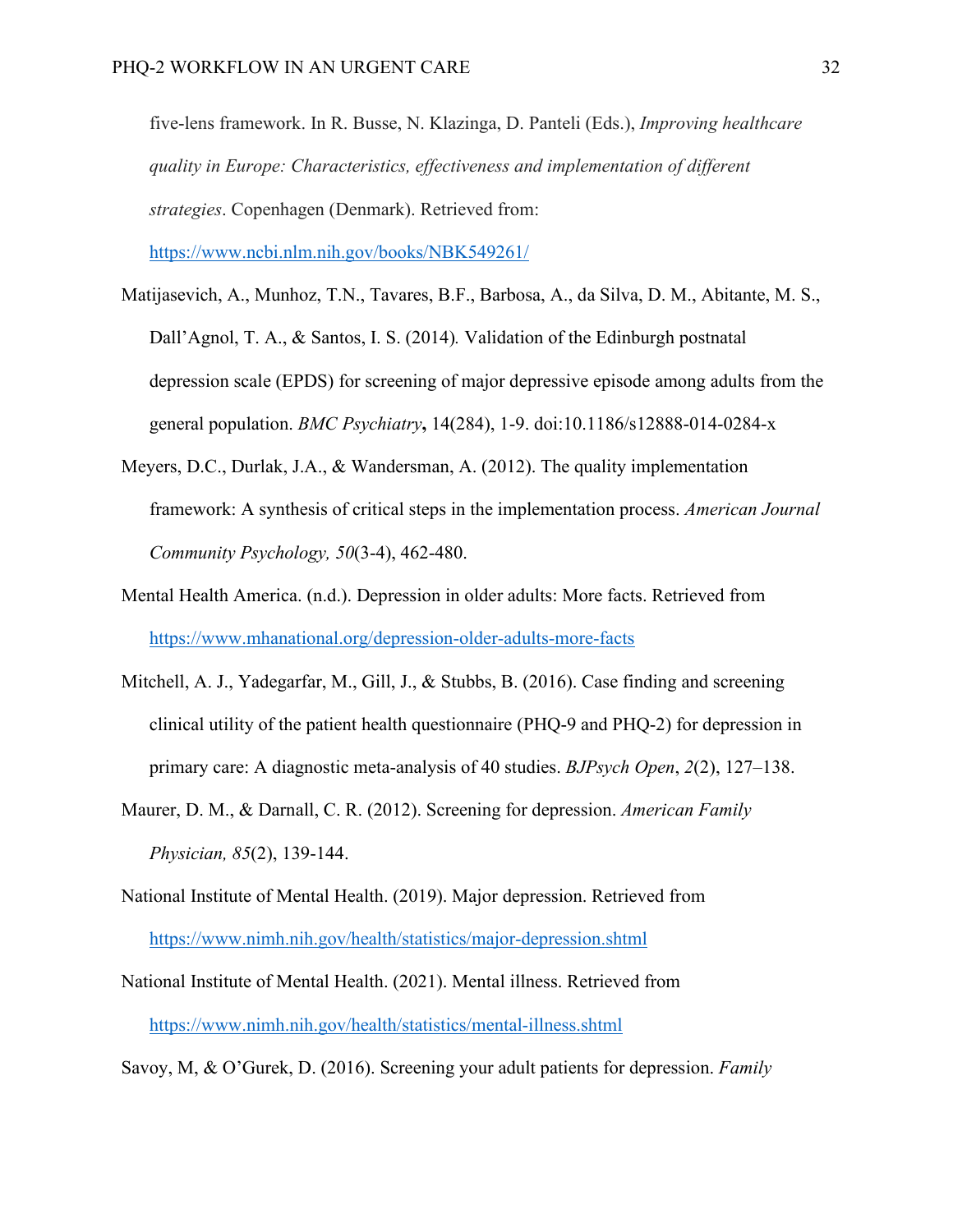*Practice Management,* 23(2), 16-20.

https://www.aafp.org/fpm/2016/0300/p16.html#fpm20160300p16-ut1

- Scott, J., Fidler, G., Monk, D., Flynn, D., & Heavey, E. (2021). Exploring the potential for social prescribing in pre‐hospital emergency and urgent care: A qualitative study. *Health & Social Care in the Community*, *29*(3), 654–663. doi:10.1111/hsc.13337
- Staples, L. G., Dear, B. F., Gandy, M., Fogliati, V., Fogliati, R., Karin, E., Nielssen, O., & Titov, N. (2019). Psychometric properties and clinical utility of brief measures of depression, anxiety, and general distress: The PHQ-2, GAD-2, and K-6. *General Hospital Psychiatry*, *56*, 13–18. doi:10.1016/j.genhosppsych.2018.11.003
- Sui, A. L., & U.S. Preventive Services Task Force [USPSTF]. (2016). Depression in adults: Screening. *JAMA, 315*(4), 380-387. doi:10.1001/jama.2015.18392
- Sunderji, N., de Bibiana, J. T., & Stergiopoulos, V. (2015). Urgent psychiatric services: A scoping review. *Canadian Journal of Psychiatry*, *60*(9), 393–402. doi:10.1177/070674371506000904
- Williams, S. Z., Chung, G. S., & Muennig, P. A. (2017). Undiagnosed depression: A community diagnosis. *SSM - population health*, *3*, 633–638. doi:10.1016/j.ssmph.2017.07.012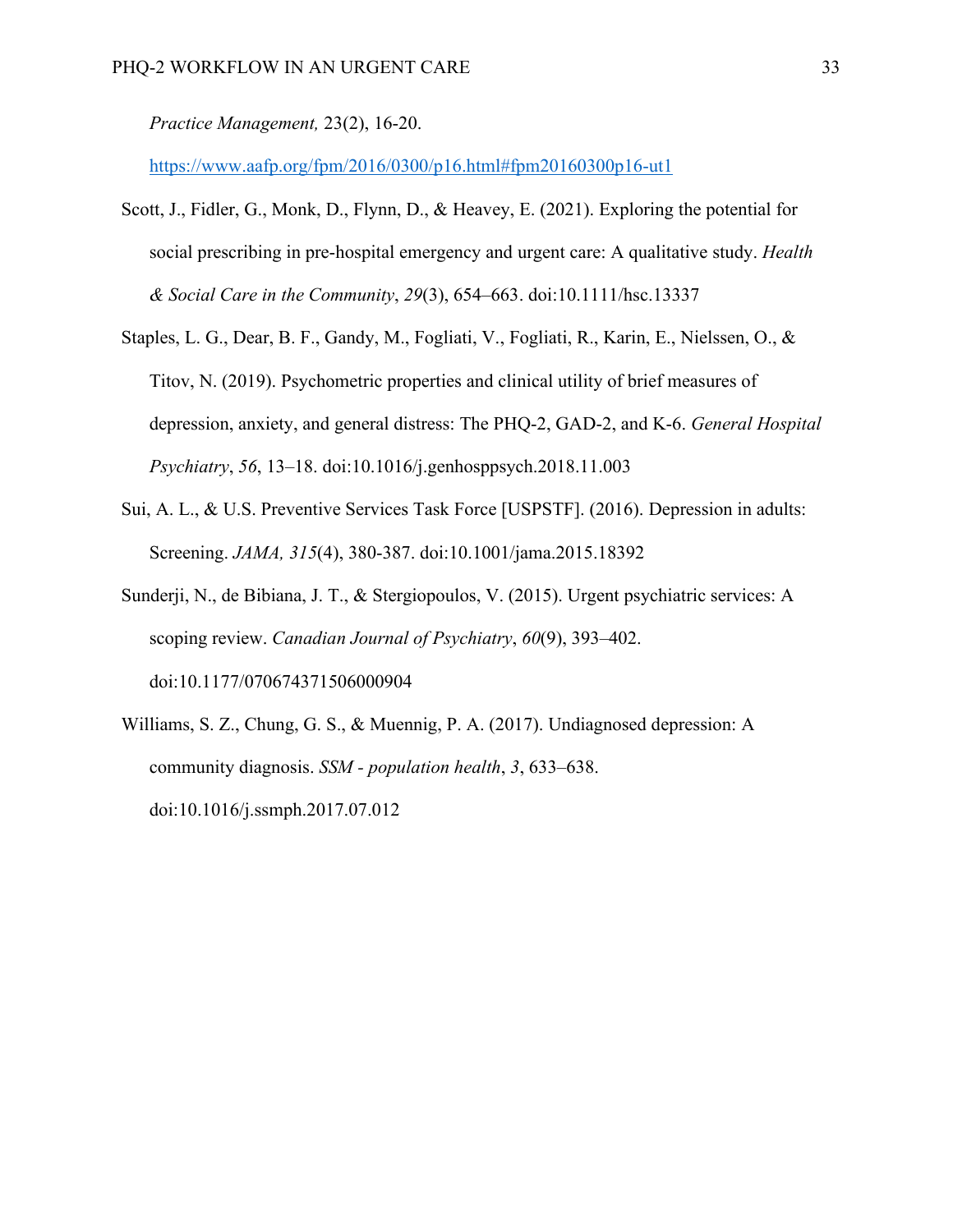#### **Appendix A**

#### Microsystem Assessment of the Urgent Care

The following is a microsystem assessment of the urgent care where the DNP project

took place. The microsystem assessment was conducted over a month-long period of time.

#### **Patients**

The urgent care received patients with a variety of issues ranging from acute to chronic conditions. The most frequent diagnoses include urinary tract infections, sexually transmitted diseases, racing heart, anxiety, sleeping difficulties, COVID related symptoms, pain related issues, lacerations, alcoholism or drug addictions, and fractures. Patients received no mental health or anxiety screenings. The urgent care receives differing number of patients every day, often ranging between 25 to 50 patients. Patient complaints range from inability to sleep at night to palpitations or chest pain related to a mental health issue. The main mental health diagnosis being anxiety. Also, multiple patients arriving to the urgent care have no primary care provider or have not seen a primary care provider in two years.

#### **Professionals**

In a day there are usually two to three providers working, but occasional providers work alone. About five or six medical assistants work in the organization, usually one to two works alongside the providers in a day. One to two nurses are usually floating between the COVID tent outside, wound care appointments, or primary care. Lastly the organization hires two patient relation representatives to work the receptionist desk to check in the patients coming into urgent care. A total of five patient relation representatives works within the organization. The urgent care has a total of four nurse practitioners, one physician assistant, and two physicians working as locums to help fill in positions a couple of times a month. Providers see anywhere between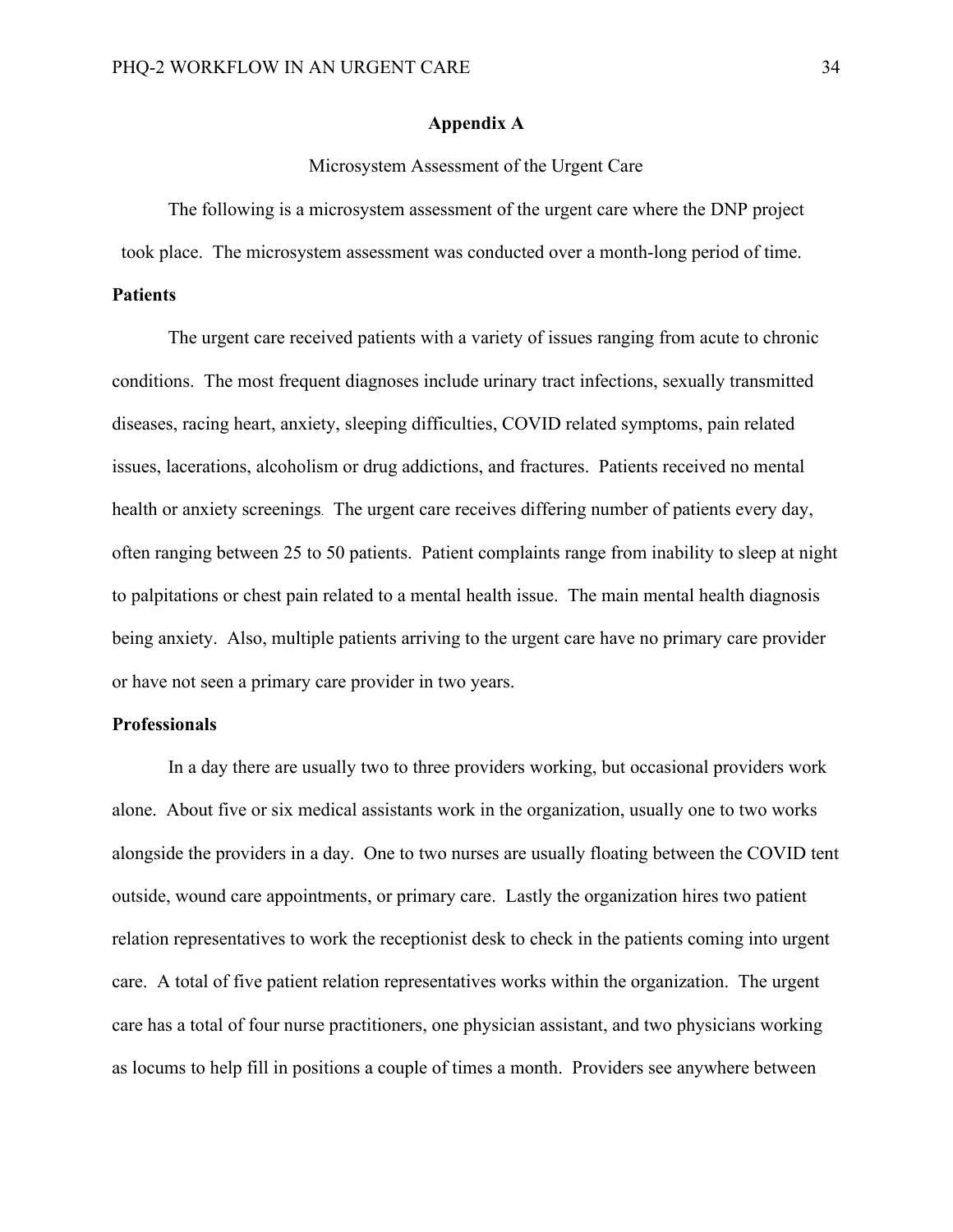seven patients in one day to over 50 patients. There is a medical director of the urgent care and a clinic manager. A social worker is available on call, working in the emergency department and is available to the urgent care. The social worker is often called into the urgent care to help find patient resources such as drug rehabilitation programs or to talk to patients about mental health related issues that arise. The social worker has voiced concerns that the urgent care is not screening patients for depression and lacking patient mental health assessments. The clinic manager is concerned about most providers not feeling comfortable ordering medications for anxiety and depression because this requires follow-up care. Primary care providers in the family practice next to the urgent care are using a PHQ-9 to assess mental health status of their patients. The registered nurses within the hospital and Emergency Department are conducting a mental health assessment, using a suicide risk assessment.

#### **Process**

The patient wait time can differ daily because the only scheduled appointments for the urgent care are wound care dressing changes conducted by a registered nurse. Wait time can depend on the day and number of patients coming to the urgent care and the length of time can change depending on patient diagnostics needed. All other patient visits are walk-ins or telephone visits. The patient relation representatives confirm and update information for the patient when they arrive such as insurance, primary care provider, address, emergency contact, reason for coming to the urgent care, and telephone number. The medical assistants take the patients weight, vital signs, and ask questions about what they came in for to give a brief report to the providers. If patients come in for chest pain or pressure, patients are triaged immediately and seen by a provider. If the patient is experiencing an emergency, they are triaged and directed to the emergency department via wheelchair next door. If patients come into the clinic with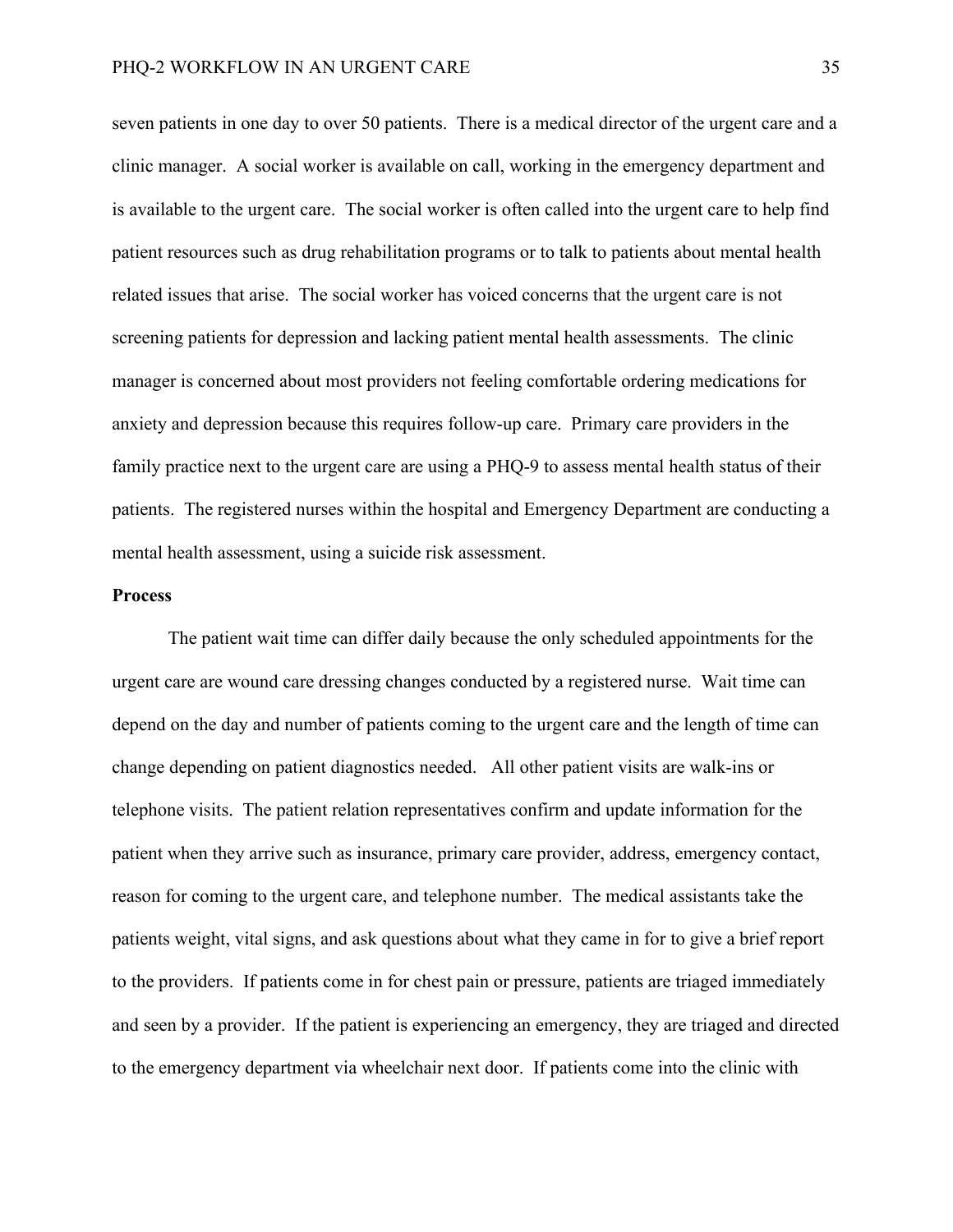symptoms of COVID, they are sent out to their cars and required to call into the urgent care clinic and wait for providers to contact them. A provider contacts the patients in the cars and completes a dotphrase for COVID patients in EPIC, the electronic health record.

#### **Patterns**

The urgent care conducts monthly meetings via Teams to discuss updates for practice improvements and patient safety concerns. Policy or practice changes are also updated regularly through email. Providers occasional make telephone calls for COVID screening, so providers can assess whether the patient needs to be swabbed at the tent or if they can come into the clinic for in person care. If the patient has a primary care provider within the organization, a registered nurse can take the telephone visit for the urgent care providers. Other phone calls can include questions from patients that cannot be answered by the medical assistants, consultation with the emergency department physician, or discussions with the clinic manager about policies. Other interruptions disrupting the flow of patient assessments and wait times is when the providers send the patient to x-ray and are waiting for the results to come back to confirm a diagnosis. Occasionally, there is a delay in patient care due to missing supplies or lack of supplies. In one week, the DNP student noticed at least 12 instances where supplies were missing or there was an issue with ordering the wrong supplies. Usually, the supplies missing were needles used for injecting lidocaine into a laceration, straight catheters for a urine sample, or swabs for culture. Two patients in a two-week assessment of the urgent care were needed to be sent to the emergency department where assessment for further treatment or hospitalization was required. The urgent care is not able to place intravenous catheters; therefore, if patients require more invasive care or are needing intravenous pain medicine, then they are required to be taken in a wheelchair to the emergency department.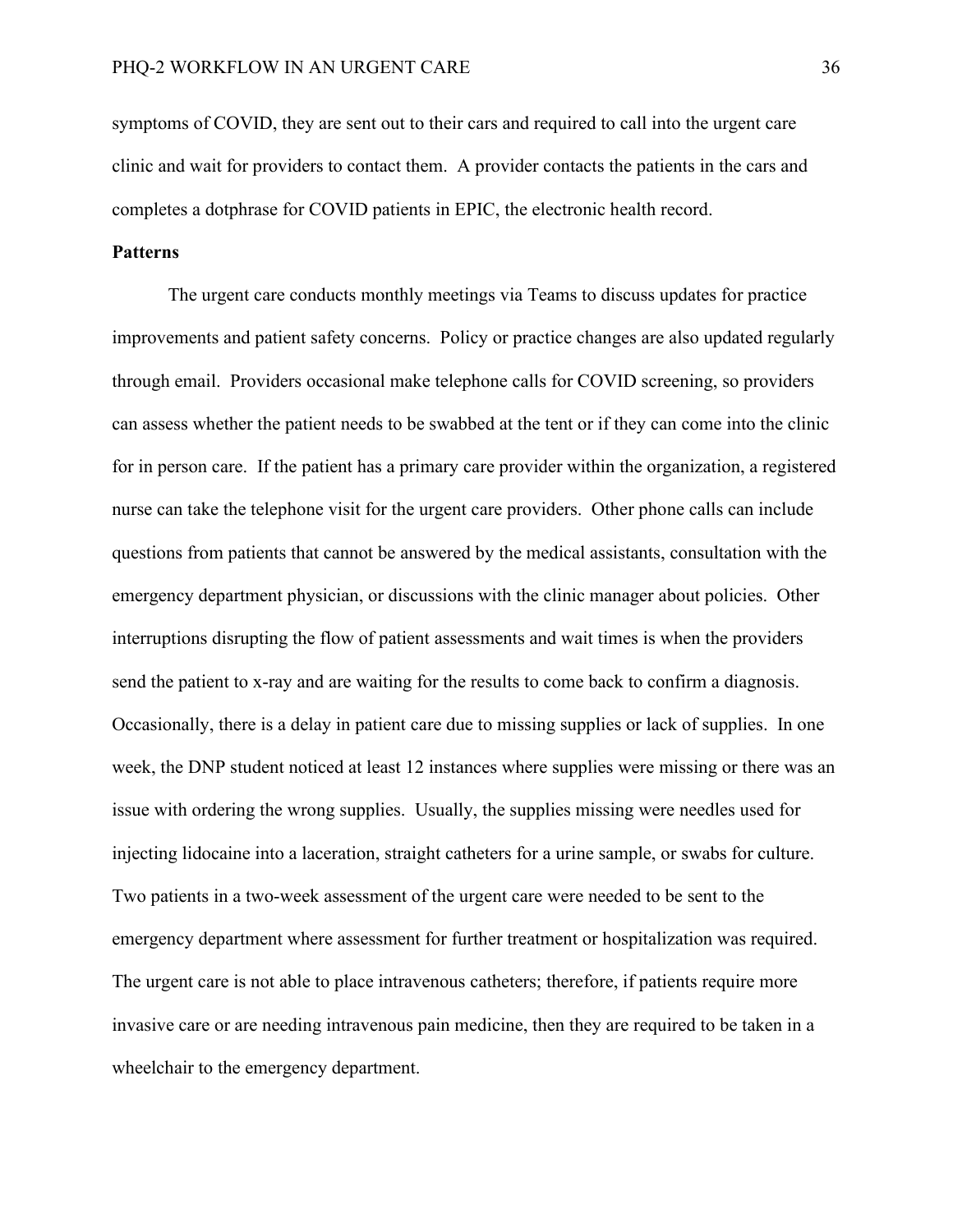| A. Purpose:                                                                                                                                                                                                                                                                                                                |                  |  |                                                         |   |                                       |                    |                                                                  |                                                   |           |                                          |                                                      |         |                                     |   |     |
|----------------------------------------------------------------------------------------------------------------------------------------------------------------------------------------------------------------------------------------------------------------------------------------------------------------------------|------------------|--|---------------------------------------------------------|---|---------------------------------------|--------------------|------------------------------------------------------------------|---------------------------------------------------|-----------|------------------------------------------|------------------------------------------------------|---------|-------------------------------------|---|-----|
| Why does your practice exist?                                                                                                                                                                                                                                                                                              |                  |  |                                                         |   |                                       |                    |                                                                  |                                                   |           |                                          |                                                      |         |                                     |   |     |
| Site Name: Seaside Immediate Care Facility                                                                                                                                                                                                                                                                                 |                  |  |                                                         |   | Site Contact:                         |                    |                                                                  |                                                   |           | Date:                                    |                                                      |         |                                     |   |     |
| Practice Manager: Lisa Simpson                                                                                                                                                                                                                                                                                             |                  |  | MD Lead:                                                |   |                                       |                    |                                                                  | Nurse Lead:                                       |           |                                          |                                                      |         |                                     |   |     |
| B. Know Your Patients: Take a close look into your practice, create a "high-level" picture of the PATIENT POPULATION that you serve. Who are<br>they? What resources do they use? How do the patients view the care they receive?                                                                                          |                  |  |                                                         |   |                                       |                    |                                                                  |                                                   |           |                                          |                                                      |         |                                     |   |     |
| Est. Age Distribution<br>of Patients:                                                                                                                                                                                                                                                                                      | %                |  | List Your Top 10<br>Diagnoses/Conditions                |   | Top Referrals (e.g.<br>GI Cardiology) |                    | <b>Patient Satisfaction Scores</b>                               |                                                   |           |                                          | 帖<br>Excellent                                       |         |                                     |   |     |
| Birth-10 years                                                                                                                                                                                                                                                                                                             | 5                |  | 1. UTI                                                  |   | 6. Laceration                         |                    |                                                                  |                                                   |           | Experience via phone                     |                                                      |         |                                     |   |     |
| 11-18 years                                                                                                                                                                                                                                                                                                                | 8                |  | 2. fracture                                             |   | 7. Anxiety                            |                    |                                                                  |                                                   |           | Length of time to get your appointment   |                                                      |         |                                     |   |     |
| 19-45 years                                                                                                                                                                                                                                                                                                                | 20               |  | 3. COVID                                                |   | 8. Gout                               |                    |                                                                  |                                                   |           | Saw who patient wanted to see            |                                                      |         |                                     |   |     |
| 46-64 years                                                                                                                                                                                                                                                                                                                | 30               |  | 4.<br>Alcoholism/Drug<br><b>LIGA</b>                    |   | 9. Constipation                       |                    |                                                                  |                                                   |           | Satisfaction with personal manner        |                                                      |         |                                     |   |     |
| 65-79 years                                                                                                                                                                                                                                                                                                                | 18               |  | 5. STD                                                  |   | 10. Pain                              |                    |                                                                  |                                                   |           | Time spent with person today             |                                                      |         |                                     |   |     |
| 80 + years                                                                                                                                                                                                                                                                                                                 | 19               |  | Patients who are frequent                               |   |                                       |                    | Other Clinical microsystems                                      |                                                   |           | Pt Population Census: Do these           |                                                      |         |                                     | # | Y/N |
| % Females                                                                                                                                                                                                                                                                                                                  |                  |  | users of your practice and<br>their reasons for seeking |   |                                       |                    | you Interact with regularly ac-<br>you provide care for patients |                                                   |           | numbers change by season? (Y/N)          |                                                      |         |                                     |   |     |
| Est. # (unique) pts. in<br>Practice                                                                                                                                                                                                                                                                                        |                  |  | frequent interactions and<br>visits                     |   |                                       | (e.g. OR, VNA)     |                                                                  |                                                   |           |                                          | Patients seen in a day<br>Patients seen in last week |         |                                     |   |     |
| Disease Specific Health                                                                                                                                                                                                                                                                                                    |                  |  |                                                         |   |                                       |                    |                                                                  |                                                   |           |                                          | New patients in last month                           |         |                                     |   |     |
| Outcomes, pg 24                                                                                                                                                                                                                                                                                                            |                  |  |                                                         |   |                                       |                    |                                                                  |                                                   |           | Disenrolling patients in last month      |                                                      |         |                                     |   |     |
| Diabetes HgA1c =                                                                                                                                                                                                                                                                                                           |                  |  |                                                         |   |                                       |                    |                                                                  |                                                   |           | Encounters per provider per year         |                                                      |         |                                     |   |     |
| Hypertension B/P =                                                                                                                                                                                                                                                                                                         |                  |  |                                                         |   |                                       |                    |                                                                  |                                                   |           | Out of Practice Visits                   |                                                      |         |                                     |   |     |
| $LDL \le 100 =$                                                                                                                                                                                                                                                                                                            |                  |  |                                                         |   |                                       |                    |                                                                  |                                                   |           | Condition Sensitive Hospital Rate        |                                                      |         |                                     |   |     |
|                                                                                                                                                                                                                                                                                                                            |                  |  |                                                         |   |                                       |                    |                                                                  |                                                   |           | Emergency Room Visit Rate                |                                                      |         |                                     |   |     |
|                                                                                                                                                                                                                                                                                                                            |                  |  |                                                         |   |                                       |                    | *Complete "Through the Eyes of Your Patient", pg 9               |                                                   |           |                                          |                                                      |         |                                     |   |     |
| C. Know Your Professionals: Use the following template to create a comprehensive picture of your practice. Who does what and when? Is                                                                                                                                                                                      |                  |  |                                                         |   |                                       |                    |                                                                  |                                                   |           |                                          |                                                      |         |                                     |   |     |
| the right person doing the right activity? Are roles being optimized? Are all roles who contribute to the patient experience listed? What hours are<br>you open for business? How many and what is the duration of your appointment types? How many exam rooms do you currently have? What is the<br>morale of your staff? |                  |  |                                                         |   |                                       |                    |                                                                  |                                                   |           |                                          |                                                      |         |                                     |   |     |
| <b>Current Staff</b>                                                                                                                                                                                                                                                                                                       | FTE <sub>8</sub> |  | Comment<br>Function                                     |   |                                       | 3rd Next Available | Cycle Time                                                       |                                                   |           | Days of Operation                        |                                                      |         | Hours                               |   |     |
| Enter names below totals                                                                                                                                                                                                                                                                                                   |                  |  |                                                         |   | PE                                    | Follow-up          | Range                                                            |                                                   | Monday    |                                          |                                                      | 7am-7pm |                                     |   |     |
| Use separate sheet if needed                                                                                                                                                                                                                                                                                               |                  |  |                                                         |   |                                       |                    |                                                                  |                                                   | Tuesday   |                                          |                                                      | 7am-7pm |                                     |   |     |
| MD Total                                                                                                                                                                                                                                                                                                                   | 1                |  |                                                         |   |                                       |                    |                                                                  | 7am-7pm<br>Wednesday                              |           |                                          |                                                      |         |                                     |   |     |
|                                                                                                                                                                                                                                                                                                                            |                  |  |                                                         |   |                                       |                    |                                                                  |                                                   | Thursday  |                                          |                                                      | 7am-7pm |                                     |   |     |
|                                                                                                                                                                                                                                                                                                                            |                  |  |                                                         |   |                                       |                    |                                                                  | Friday<br>7am-7pm                                 |           |                                          |                                                      |         |                                     |   |     |
|                                                                                                                                                                                                                                                                                                                            |                  |  |                                                         |   |                                       |                    |                                                                  | Saturday<br>7am-7pm                               |           |                                          |                                                      |         |                                     |   |     |
| NP/PAs Total                                                                                                                                                                                                                                                                                                               | 6                |  |                                                         |   |                                       |                    |                                                                  | Sundav<br>7am-7pm                                 |           |                                          |                                                      |         |                                     |   |     |
|                                                                                                                                                                                                                                                                                                                            |                  |  |                                                         |   |                                       |                    |                                                                  | Do you offer the following? Check all that apply. |           |                                          |                                                      |         |                                     |   |     |
|                                                                                                                                                                                                                                                                                                                            |                  |  |                                                         |   |                                       |                    |                                                                  |                                                   |           | Group Visit                              |                                                      |         |                                     |   |     |
| RNs Total                                                                                                                                                                                                                                                                                                                  | 3                |  |                                                         |   |                                       |                    |                                                                  |                                                   | x         | E-mail                                   |                                                      |         |                                     |   |     |
|                                                                                                                                                                                                                                                                                                                            |                  |  |                                                         |   |                                       |                    |                                                                  |                                                   |           | Web site                                 |                                                      |         |                                     |   |     |
|                                                                                                                                                                                                                                                                                                                            | 1                |  |                                                         |   |                                       |                    |                                                                  |                                                   |           | <b>RN Clinics</b>                        |                                                      |         |                                     |   |     |
| LPNs Total                                                                                                                                                                                                                                                                                                                 |                  |  |                                                         |   |                                       |                    |                                                                  |                                                   | ×         | Phone Follow-up<br>Phone Care Management |                                                      |         |                                     |   |     |
|                                                                                                                                                                                                                                                                                                                            |                  |  |                                                         |   |                                       |                    |                                                                  |                                                   |           | Disease Registries                       |                                                      |         |                                     |   |     |
| LNA/MAs Total                                                                                                                                                                                                                                                                                                              | з                |  |                                                         |   |                                       |                    |                                                                  |                                                   |           | Protocols/Guidelines                     |                                                      |         |                                     |   |     |
|                                                                                                                                                                                                                                                                                                                            |                  |  |                                                         |   |                                       |                    |                                                                  |                                                   |           | Appoint, Type                            | Duration                                             |         | Comment:                            |   |     |
|                                                                                                                                                                                                                                                                                                                            |                  |  |                                                         |   |                                       |                    |                                                                  |                                                   | Problem   |                                          |                                                      |         |                                     |   |     |
| Secretaries Total                                                                                                                                                                                                                                                                                                          | з                |  |                                                         |   |                                       |                    |                                                                  |                                                   | Focused   |                                          | 25min                                                |         |                                     |   |     |
|                                                                                                                                                                                                                                                                                                                            |                  |  |                                                         |   |                                       |                    |                                                                  |                                                   |           |                                          |                                                      |         |                                     |   |     |
| Others:                                                                                                                                                                                                                                                                                                                    | 4                |  |                                                         |   |                                       |                    |                                                                  |                                                   |           | <b>Staff Satisfaction Scores</b>         |                                                      |         |                                     |   | %.  |
|                                                                                                                                                                                                                                                                                                                            |                  |  |                                                         |   |                                       |                    |                                                                  |                                                   |           | How stressful is the                     |                                                      |         | % Not Satisfied                     |   |     |
| Do you use Float Pool?                                                                                                                                                                                                                                                                                                     |                  |  | Yes                                                     |   | No                                    |                    |                                                                  |                                                   | practice? |                                          |                                                      |         |                                     |   |     |
| Do you use On-Call?                                                                                                                                                                                                                                                                                                        |                  |  | Yes                                                     |   | No                                    |                    |                                                                  |                                                   |           | Would you recommend it                   |                                                      |         | % Strongly Agree                    |   |     |
|                                                                                                                                                                                                                                                                                                                            |                  |  |                                                         |   |                                       |                    |                                                                  |                                                   |           | as a good place to work?                 |                                                      |         |                                     |   |     |
| Each staff member should complete the Personal Skills Assessment and "The Activity Survey", pgs 13-15*                                                                                                                                                                                                                     |                  |  |                                                         |   |                                       |                    |                                                                  |                                                   |           |                                          |                                                      |         |                                     |   |     |
| D. Know Your Processes: How do things get done in the microsystem? Who does what? What are the step-by-step processes? How long<br>does the care process take? Where are the delays? What are the "between" microsystems hand-offs?                                                                                        |                  |  |                                                         |   |                                       |                    |                                                                  |                                                   |           |                                          |                                                      |         |                                     |   |     |
| Track cycle time for patients from the time they check in until they leave the office using the Patient Cycle Time Tool. List ranges of<br>time per provider on this table, pg 16/17                                                                                                                                       |                  |  |                                                         |   |                                       |                    |                                                                  |                                                   |           |                                          |                                                      |         |                                     |   |     |
| Complete the Core and Supporting Process Assessment Tool, pg 18<br>2.                                                                                                                                                                                                                                                      |                  |  |                                                         |   |                                       |                    |                                                                  |                                                   |           |                                          |                                                      |         |                                     |   |     |
| E. Know Your Patterns: What patterns are present but not acknowledged in your microsystem? What is the leadership and social pattern? How<br>often does the microsystem meet to discuss patient care? Are patients and families involved? What are your results and outcomes?                                              |                  |  |                                                         |   |                                       |                    |                                                                  |                                                   |           |                                          |                                                      |         |                                     |   |     |
| Does every member of the practice meet                                                                                                                                                                                                                                                                                     |                  |  |                                                         | ٠ |                                       |                    | Do the members of the practice regularly                         |                                                   |           | ٠                                        |                                                      |         | What have you successfully changed? |   |     |
| regularly as a team?                                                                                                                                                                                                                                                                                                       |                  |  |                                                         |   |                                       |                    | review and discuss safety and reliability                        |                                                   |           | ٠                                        |                                                      |         | What are you most proud of?         |   |     |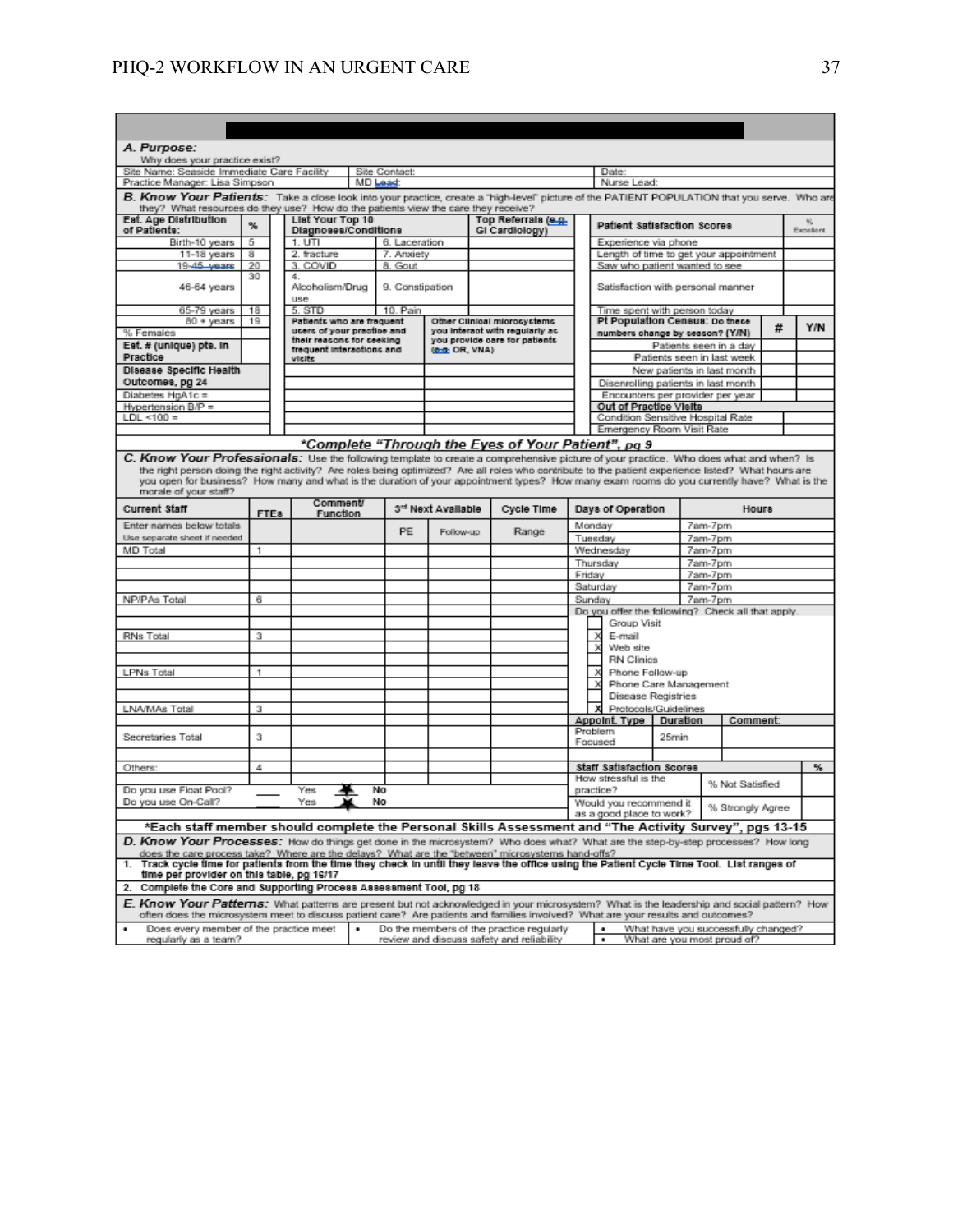### **Appendix B**

PHQ-2 and PHQ-9 Questionnaire

Providence values holistic care, which includes mind and body. The following is to assess an individual's mental health.

# Patient Health Questionnaire-2 (PHQ-2)

|    | Over the last 2 weeks, how often have you<br>been bothered by any of the following<br>problems? | Not at all | <b>Several</b><br>days | More than<br>half the<br>days | <b>Nearly</b><br>every day |
|----|-------------------------------------------------------------------------------------------------|------------|------------------------|-------------------------------|----------------------------|
| 1. | Little interest or pleasure in doing things                                                     | $\Omega$   |                        |                               | 3                          |
| 2. | Feeling down, depressed, or hopeless                                                            | 0          |                        | 2                             | 3                          |
|    |                                                                                                 |            |                        |                               |                            |
|    | Please calculate your score:                                                                    | $^+$       |                        |                               |                            |

**If** your score is **3 or more**, please turn page over and complete next questionnaire.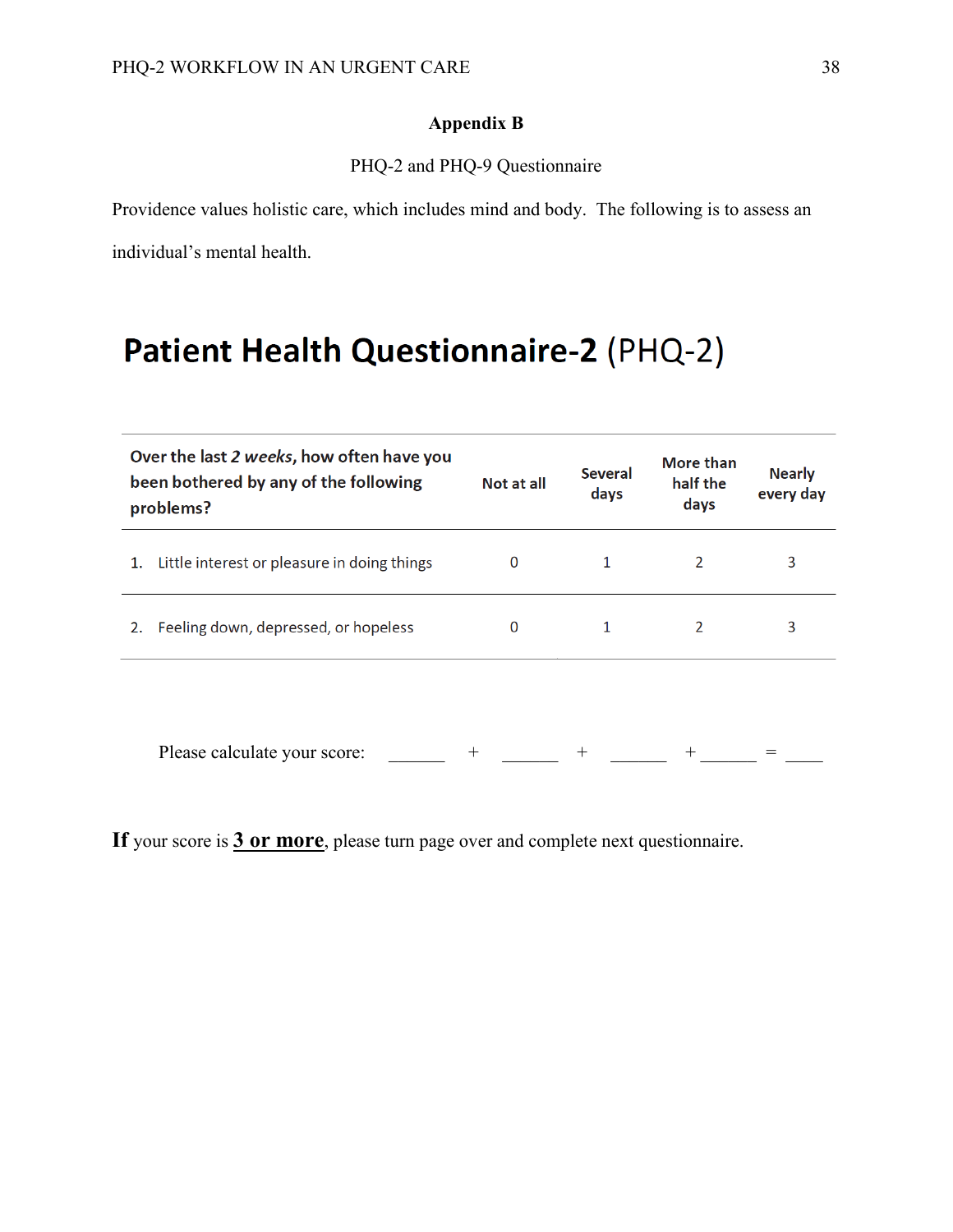# PATIENT HEALTH QUESTIONNAIRE (PHQ-9)

Over the last 2 weeks, how often have you been

| bothered by any of the following problems?                                                                                                                                          |            |                 |                               |                     |
|-------------------------------------------------------------------------------------------------------------------------------------------------------------------------------------|------------|-----------------|-------------------------------|---------------------|
| (use "/" to indicate your answer)                                                                                                                                                   | Not at all | Several<br>days | More than<br>half the<br>days | Nearly<br>every day |
| 1. Little interest or pleasure in doing things                                                                                                                                      | 0          | 1               | $\overline{2}$                | 3                   |
| 2. Feeling down, depressed, or hopeless                                                                                                                                             | 0          | 1               | 2                             | 3                   |
| 3. Trouble falling or staying asleep, or sleeping too much                                                                                                                          | 0          | 1               | $\overline{2}$                | 3                   |
| 4. Feeling tired or having little energy                                                                                                                                            | 0          | 1               | $\overline{2}$                | 3                   |
| 5. Poor appetite or overeating                                                                                                                                                      | 0          | 1               | $\overline{2}$                | 3                   |
| 6. Feeling bad about yourself-or that you are a failure or<br>have let yourself or your family down                                                                                 | 0          | 1               | 2                             | 3                   |
| 7. Trouble concentrating on things, such as reading the<br>newspaper or watching television                                                                                         | 0          | 1               | $\overline{2}$                | 3                   |
| 8. Moving or speaking so slowly that other people could<br>have noticed. Or the opposite - being so figety or<br>restless that you have been moving around a lot more<br>than usual | 0          | 1               | $\overline{2}$                | 3                   |
| 9. Thoughts that you would be better off dead, or of<br>hurting yourself                                                                                                            | 0          | 1               | $\overline{2}$                | 3                   |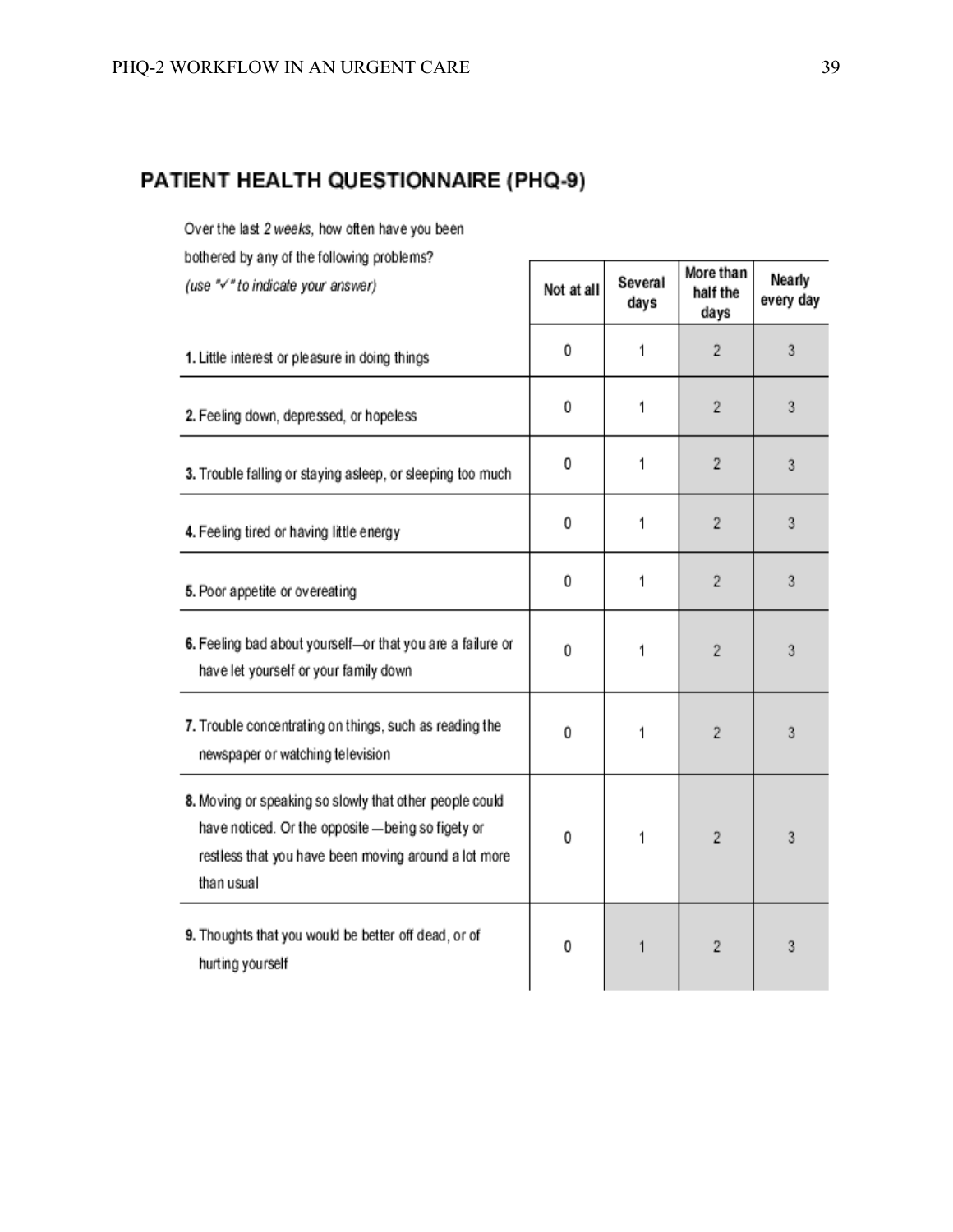# **Appendix C**

Pre and Post Presentation Survey

How much do you agree with the following statement?

| How much do     | $\mathbf{1}$ | $\overline{2}$ | $\overline{3}$ | $\overline{4}$ | $\overline{5}$ |
|-----------------|--------------|----------------|----------------|----------------|----------------|
| you agree with  | Strongly     | Disagree       | Neutral        | Agree          | Strongly       |
| the following   | Disagree     |                |                |                | Agree          |
| statement?      |              |                |                |                |                |
| Mental Health   |              |                |                |                |                |
| is a concern in |              |                |                |                |                |
| the urgent care |              |                |                |                |                |
| population      |              |                |                |                |                |
| I am confident  |              |                |                |                |                |
| in my ability   |              |                |                |                |                |
| to connect the  |              |                |                |                |                |
| patient to      |              |                |                |                |                |
| mental health   |              |                |                |                |                |
| resources.      |              |                |                |                |                |
|                 |              |                |                |                |                |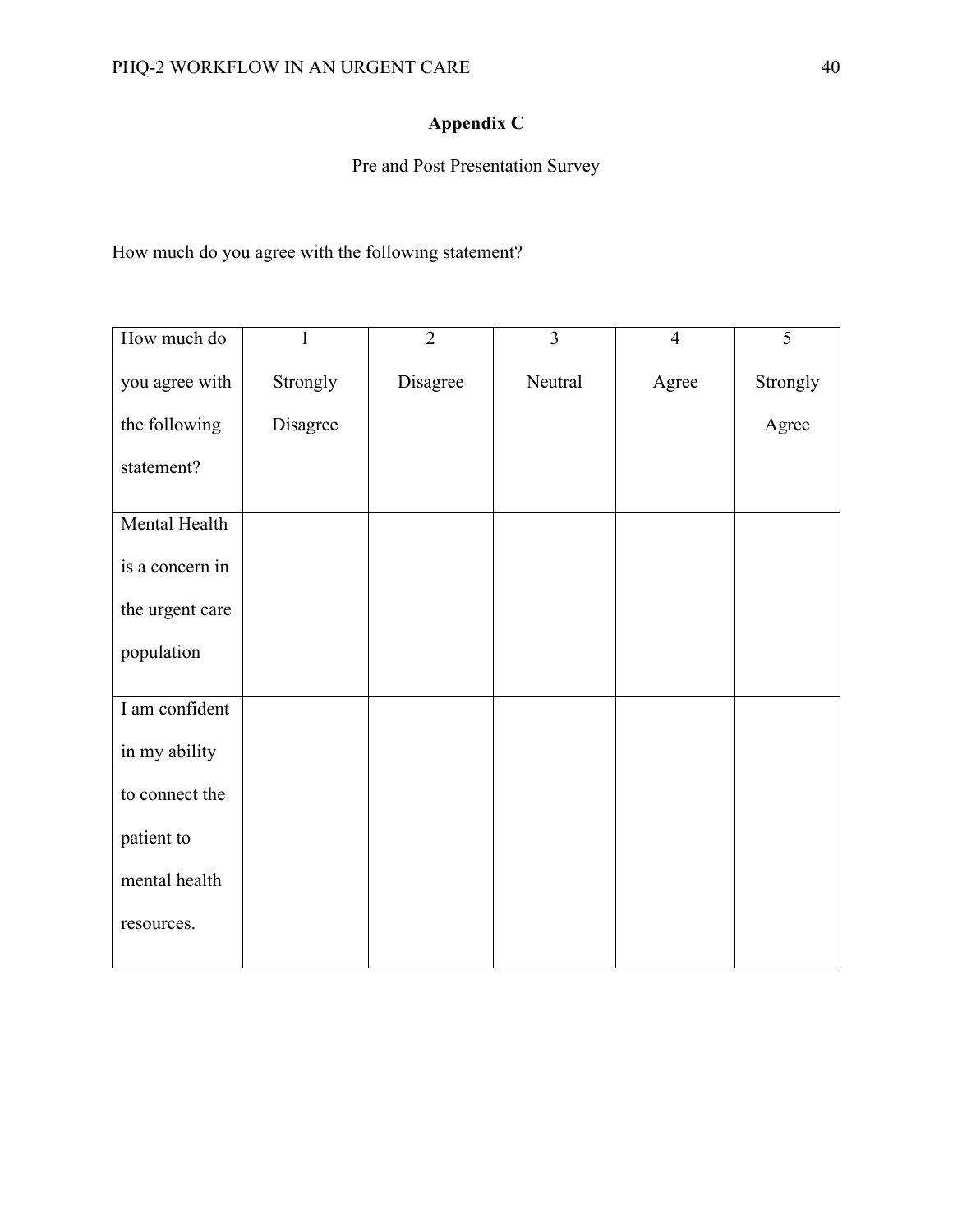# **Appendix D**

| How satisfied do  | Very        | Unsatisfied | Neutral | Satisfied | Very      |
|-------------------|-------------|-------------|---------|-----------|-----------|
| you feel with the |             |             |         |           |           |
| following:        | Unsatisfied |             |         |           | Satisfied |
|                   |             |             |         |           |           |
|                   |             |             |         |           |           |
| 1. How            |             |             |         |           |           |
| satisfied         |             |             |         |           |           |
| are you           |             |             |         |           |           |
| with the          |             |             |         |           |           |
| PHQ-2             |             |             |         |           |           |
| workflow?         |             |             |         |           |           |
| 2.<br>Confidence  |             |             |         |           |           |
| in                |             |             |         |           |           |
| connecting        |             |             |         |           |           |
| patient           |             |             |         |           |           |
| with              |             |             |         |           |           |
| appropriate       |             |             |         |           |           |
| mental            |             |             |         |           |           |
| health            |             |             |         |           |           |
| resources?        |             |             |         |           |           |
| How much do you   | Strongly    | Disagree    | Neutral | Agree     | Strongly  |
| agree with the    |             |             |         |           |           |
| following         | Disagree    |             |         |           | Agree     |
| statement?        |             |             |         |           |           |
| 3. Mental         |             |             |         |           |           |
| Health is a       |             |             |         |           |           |
| concern in        |             |             |         |           |           |
| the urgent        |             |             |         |           |           |
| care              |             |             |         |           |           |
| population        |             |             |         |           |           |

Post-Implementation Survey

4. What are your suggestions for improving this workflow process?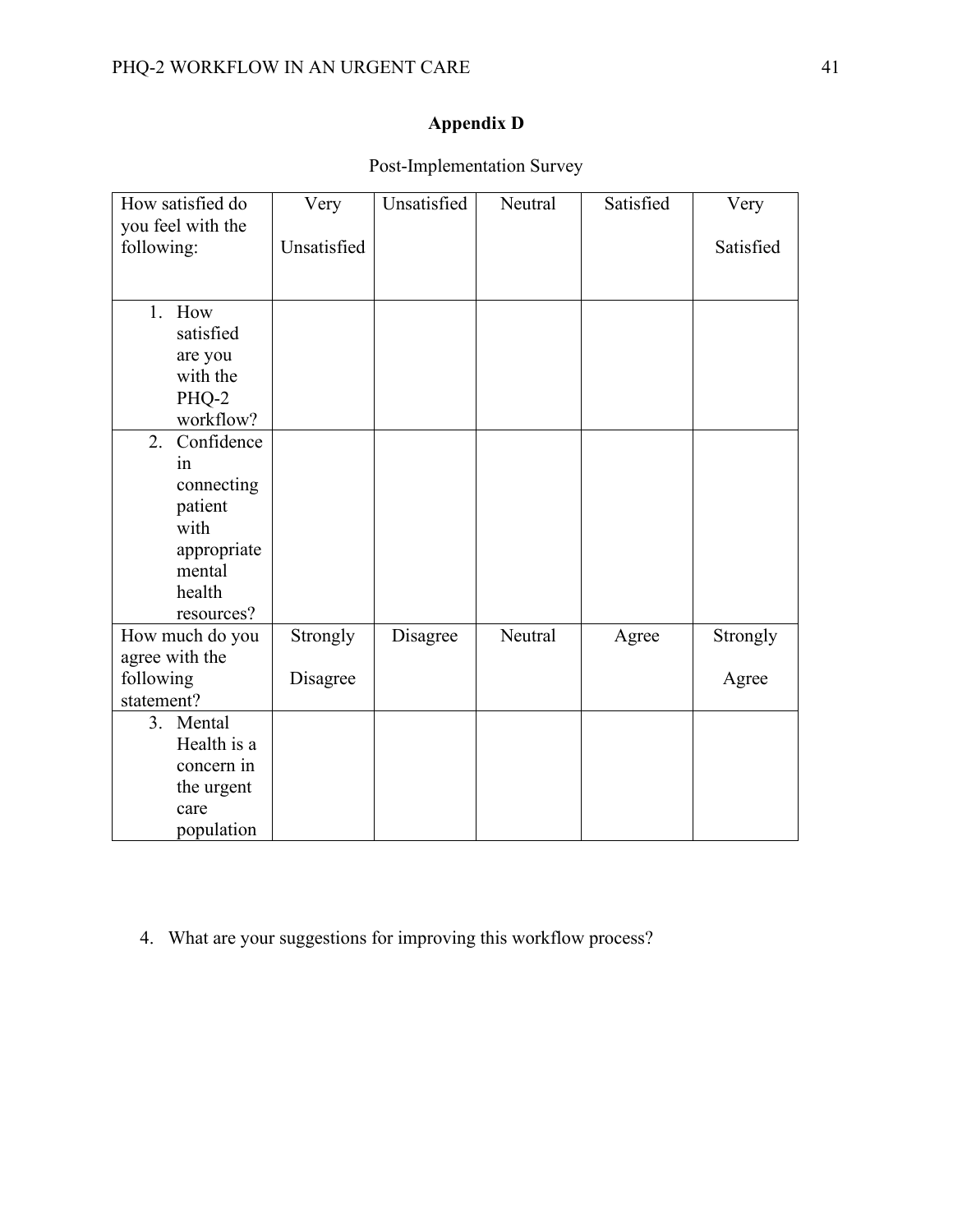### **Appendix E**

### Informed Consent

### Informed Consent PHQ-2 Workflow in Urgent Care

You are invited to participate in a quality improvement project conducted by Doctor of Nursing Practice (DNP) Ashley Thiessen**,** from the UNIVERSITY OF PORTLAND School of Nursing**.**

I would appreciate your assistance pertaining to a quality improvement project aimed to improve the care provided to individuals in the urgent care. The purpose is to provide education to providers about need for mental health screening in the urgent care for patients who lack access to a primary care provider. Through education, the goal is to improve assessment of patients for depression using a PHQ-2 assessment tool upon arrival at the urgent care to better provide resources and treatment to the patient. This education session is designed to enhance provider understanding of the mental health assessment tools available to them. Your feedback is a valuable part in helping to determining the impact of education on project outcomes.

If you agree to participate in this quality improvement project, you will be asked to:

- Participate in a 15-minute education session led by DNP student Ashley Thiessen
- Complete a short survey before and after the education session assess training
- Complete a short survey after implementation of the screening tool to assess workflow implementation

Responses will be anonymous; your name will not appear anywhere on the survey. Completing and returning the questionnaire constitutes as your consent to participate. Choosing not to participate in the study does not exclude you from participating in the education session.

Some of the benefits of participating in this quality improvement project will be to support the mental health and holistic care of all patients in this clinic. The risks of the project are minimal. Providers participating in the quality improvement project may be uncomfortable with addressing mental health concerns and following a new workflow process. Providers experiencing a concerning or uncomfortable situation will send the DNP student and clinic manager an email.

It is important for you to know that your participation is entirely voluntary. You do not have to participate and you can stop your participation at any time.

Data will be analyzed at the group level. All data will remain anonymous, data will be stored on a secure cloud through the University of Portland, using Word and Excel. Anonymous group data will be presented to project advisor, clinic manager, and DNP students.

Your participation is voluntary. Your decision whether or not to participate will not affect your relationship with Providence or University of Portland. If you decide to participate, you are free to withdraw your consent and discontinue participation at any time.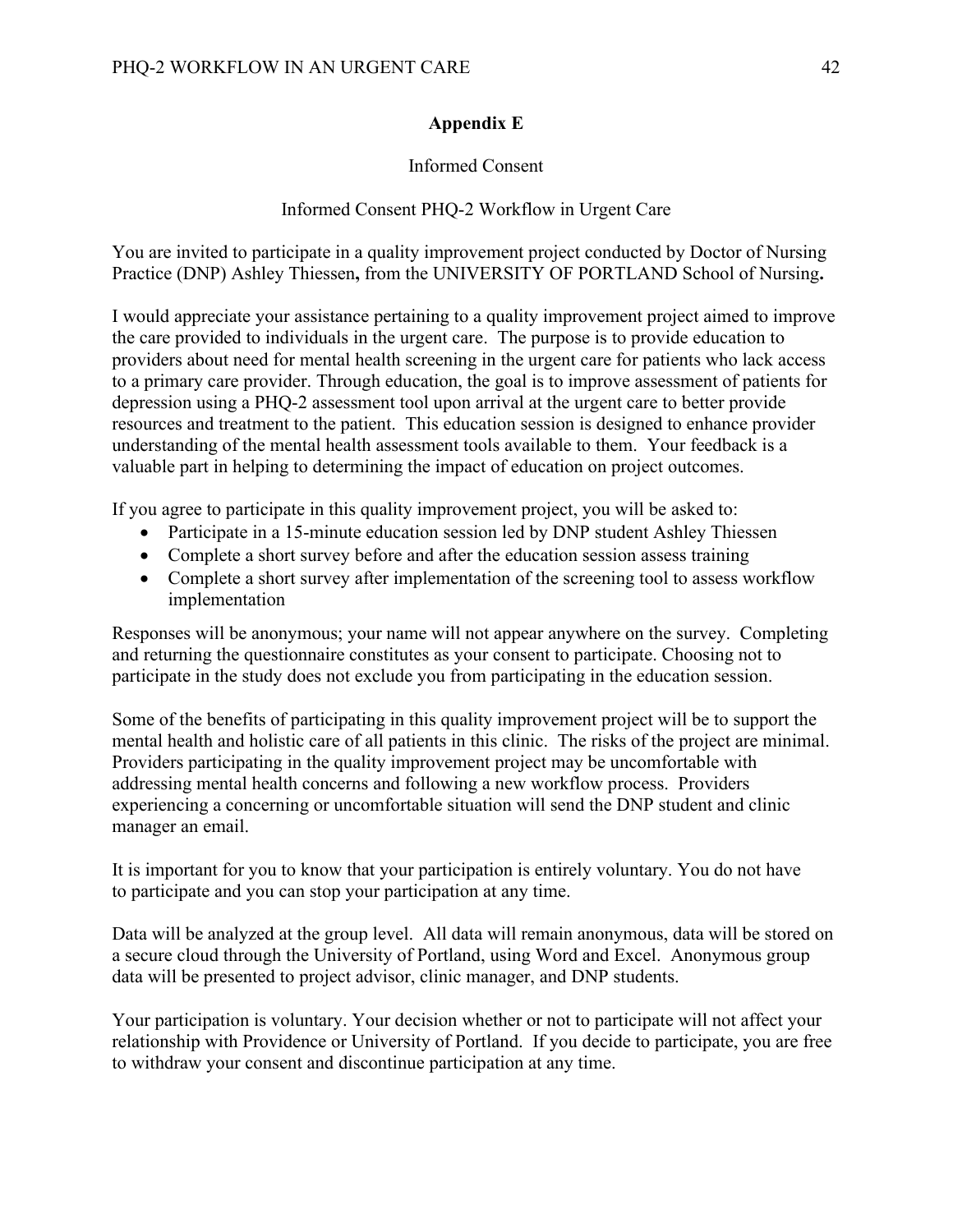If you have any questions about the study, please feel free to contact Ashley Thiessen, (503) 984- 8339, [thiessen14@up.edu](mailto:thiessen14@up.edu) or Dr. Anjie Raber 503-943-7847**,** [rabera@up.edu](mailto:rabera@up.edu) You will be offered a copy of this form to keep.

Your signature indicates that you have read and understand the information provided above, that you willingly agree to participate, that you may withdraw your consent at any time and discontinue participation without penalty, that you will receive a copy of this form, and that you are not waiving any legal claims.

Signature \_\_\_\_\_\_\_\_\_\_\_\_\_\_\_\_\_\_\_\_\_\_\_\_\_\_\_\_\_\_\_\_\_\_\_\_\_\_\_\_\_\_\_\_\_\_\_\_

Date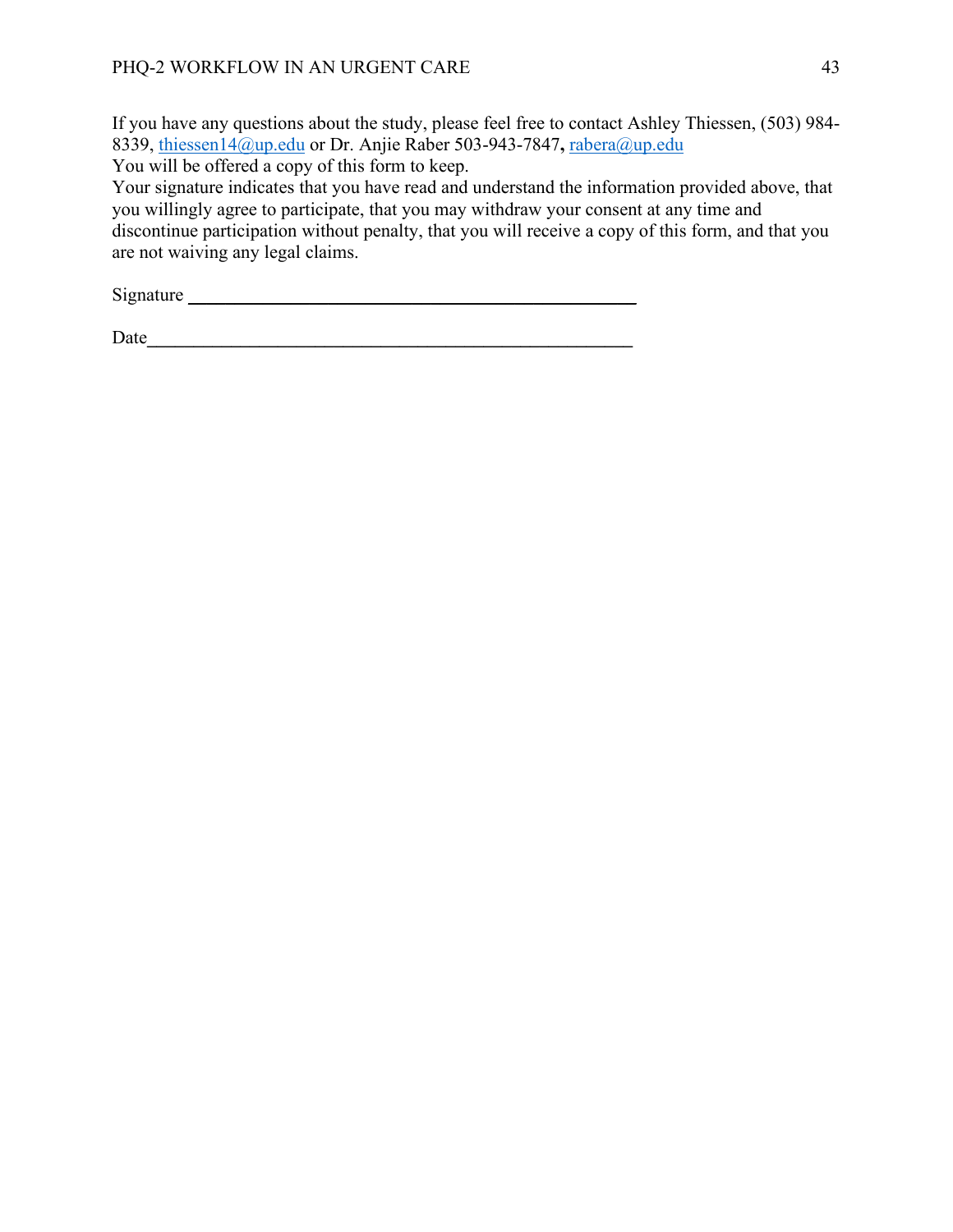# **Appendix F**

PHQ-2 Workflow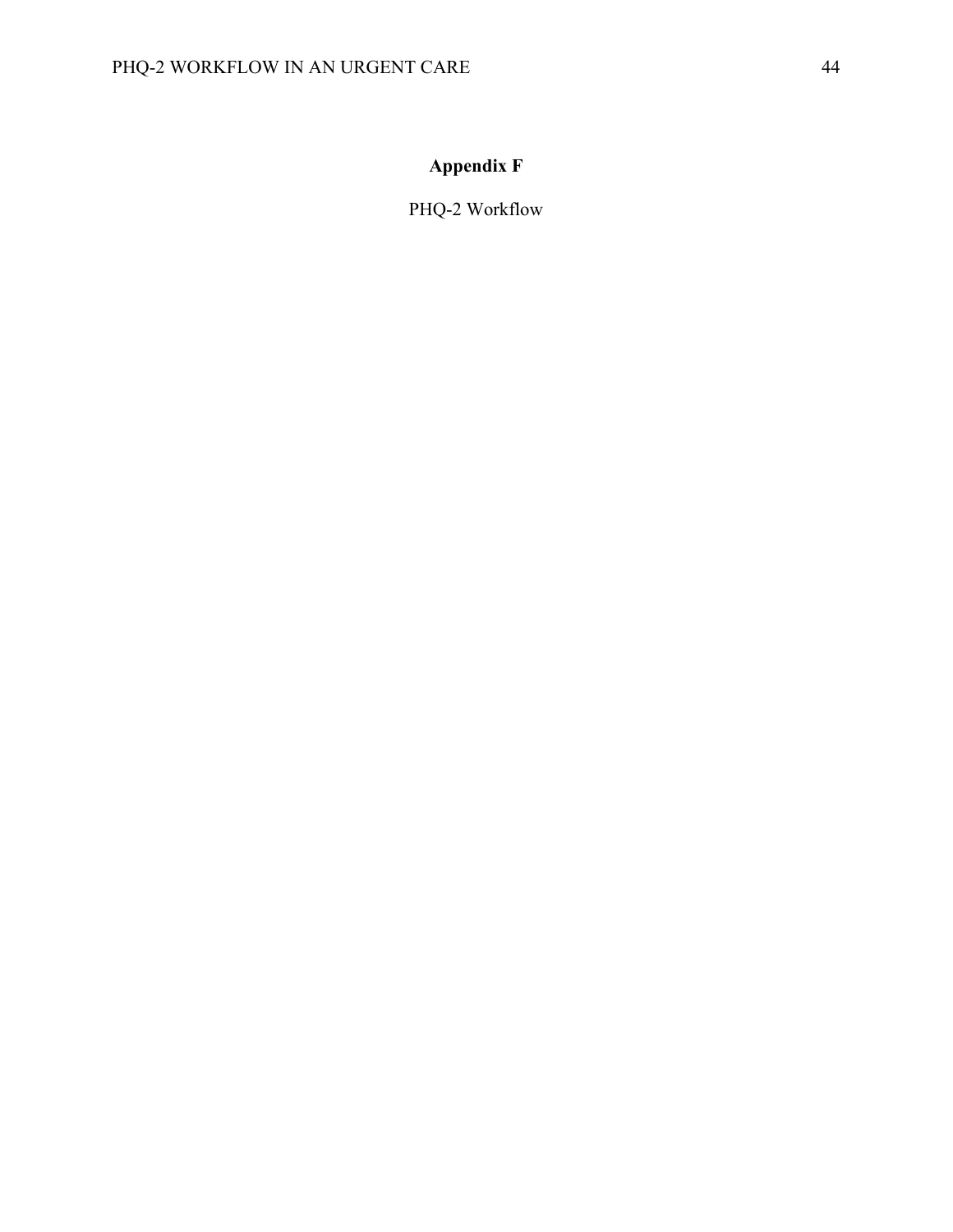No PHQ-2

Required



Talk to patient.

**Provide Self** 

Management

**Tools and Patient** 

**Education if** 

score is 5-9.

PHQ-2 Workflow

- Diagnosis:

- 5-9: Mild Depression

- 10-14: Major Depressive Disorder Mild

Talk to patient.

**Contact Social** 

Worker.

- 15-19: Major Depressive Disorder Moderate Severe

- 20-27: Severe Depression

. Call Social Worker and Send to Emergency Department if patient has Suicide Ideetion and/or a plan

### **Appendix G**

PHQ-9 score is 10 or more

#### GANTT Chart

NO

Medical

Assistant

locuments score

in Electronic

**Health Record**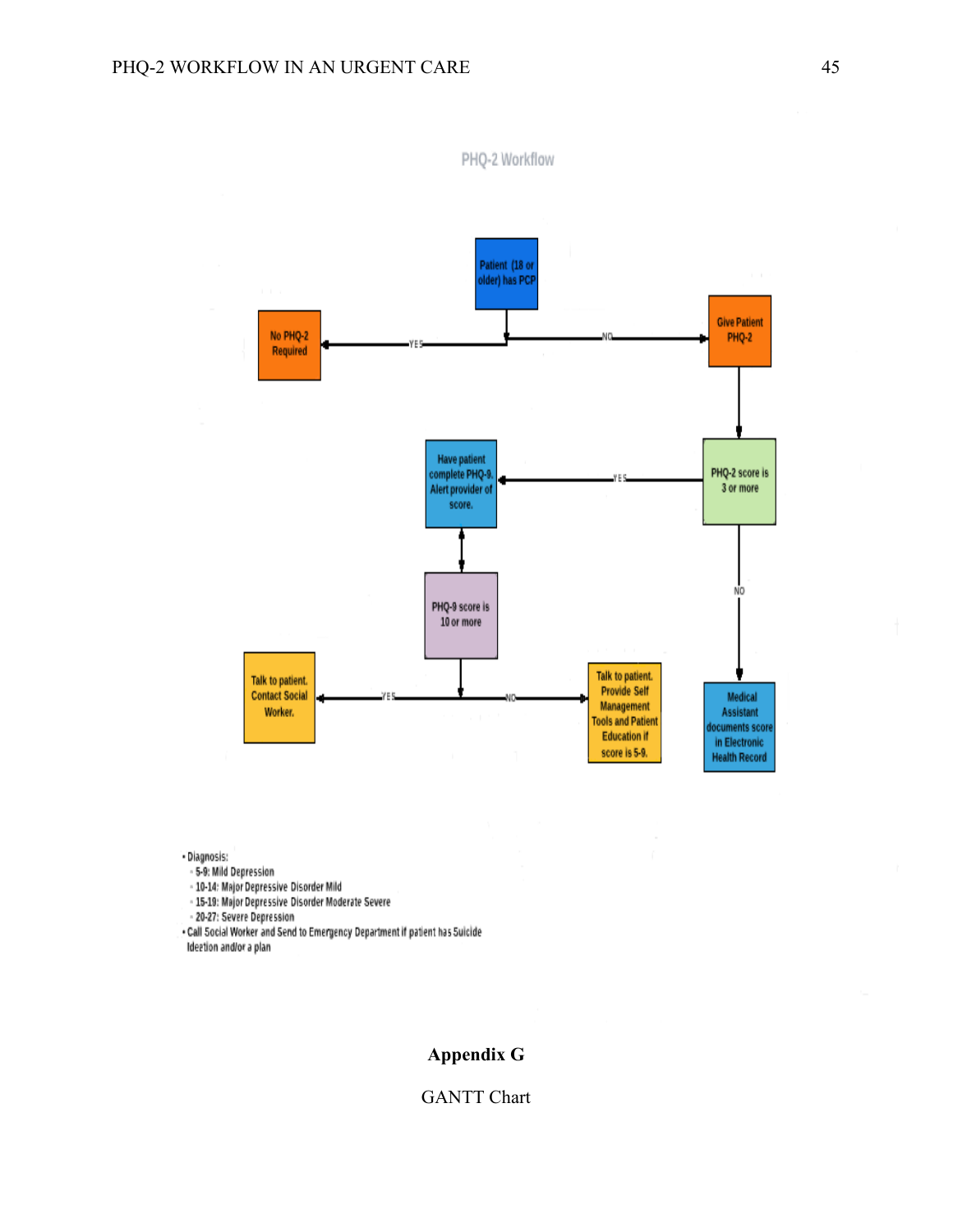

### **Appendix H**

Descriptive Statistics for the Process and Outcome Measures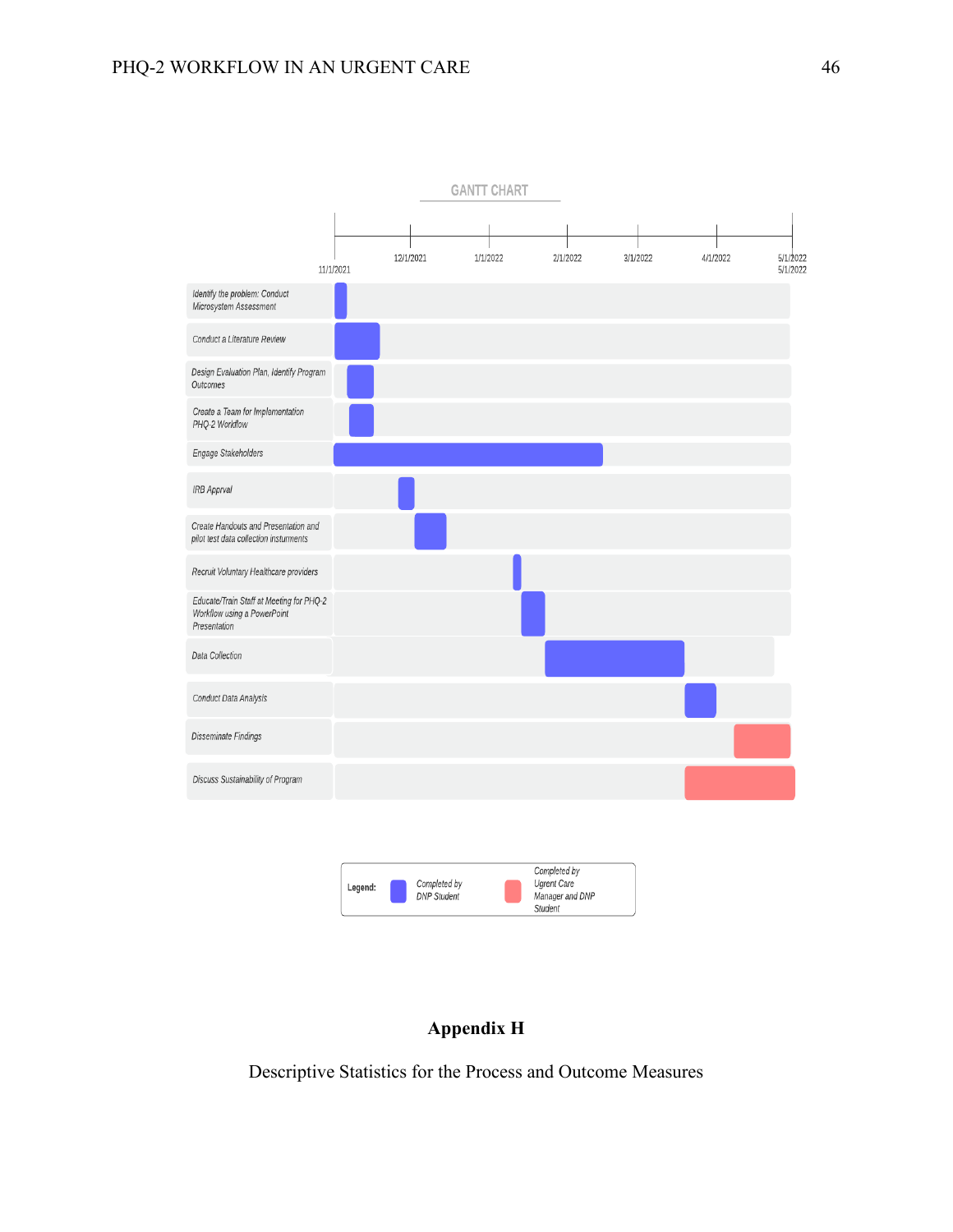| Process and Outcome Measures               | Total:         |
|--------------------------------------------|----------------|
| Number of Patients with a PCP over 18      | 616            |
| Number of Patients without a PCP over 18   | 165            |
| Number of PHQ-2 Questionnaires Completed   | 40             |
| Number of PHQ-2 Questionnaires with a 3 or | $\overline{4}$ |
| more                                       |                |
| Number of PHQ-9 Questionnaires Completed   | $\overline{3}$ |
| Number of PHQ-9 with a score 10 or more    | $\mathbf{1}$   |
| Number of Depression Diagnoses             | $\theta$       |
| Number of times a Social Worker was Called | $\overline{1}$ |
| with a PHQ-9 score 10 or more              |                |

# **Appendix I**

PHQ-2 Questionnaire Scores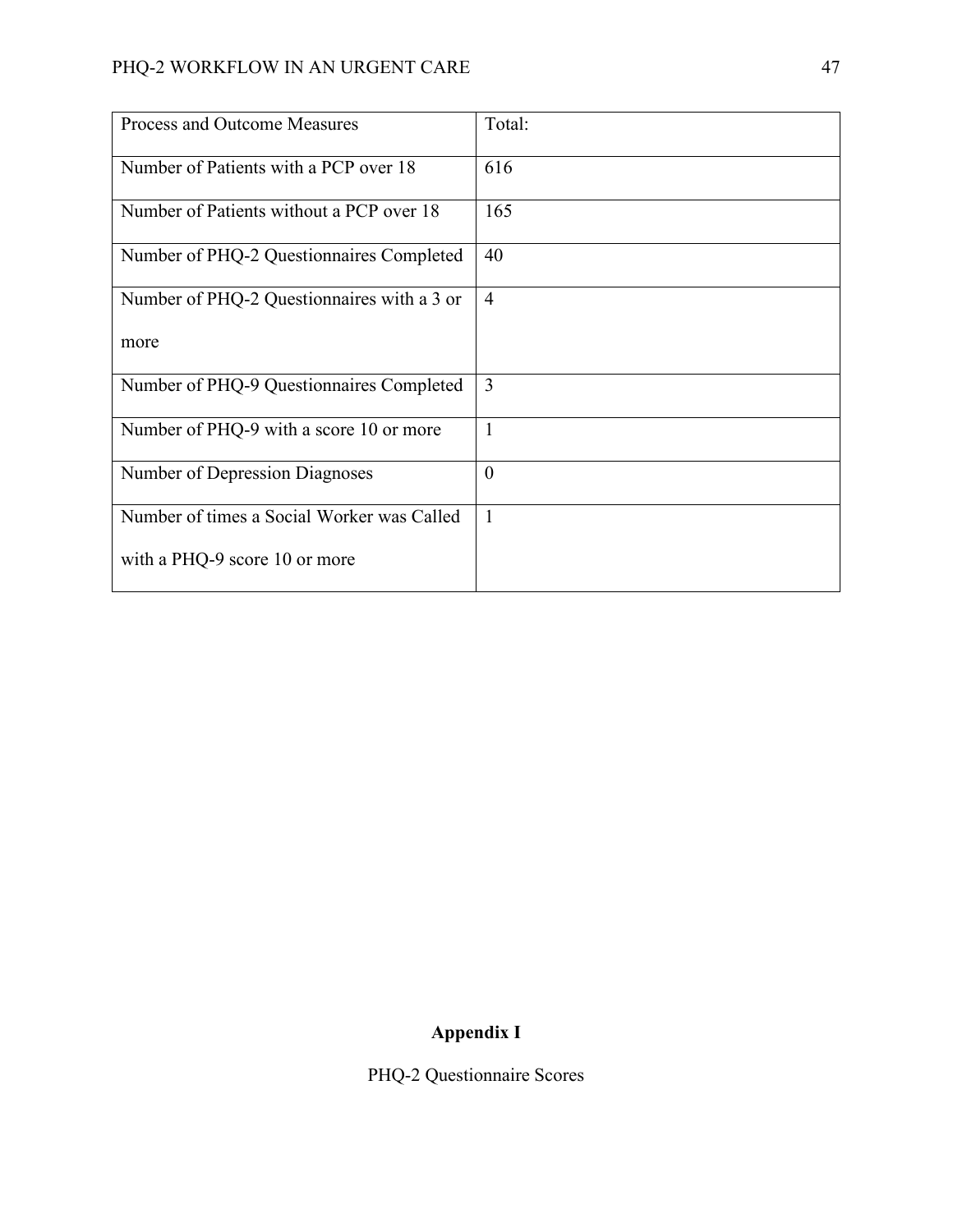# PHQ-2 WORKFLOW IN AN URGENT CARE 48

| Possible Scores | Number of PHQ-2 Scores |
|-----------------|------------------------|
| $\theta$        | 29                     |
| 1               | 3                      |
| $\overline{2}$  | $\overline{4}$         |
| $\overline{3}$  | $\overline{2}$         |
| $\overline{4}$  | $\overline{2}$         |
| 5               | $\boldsymbol{0}$       |
| 6               | $\theta$               |

# **Appendix J**

Pre and Post Presentation Survey Comparison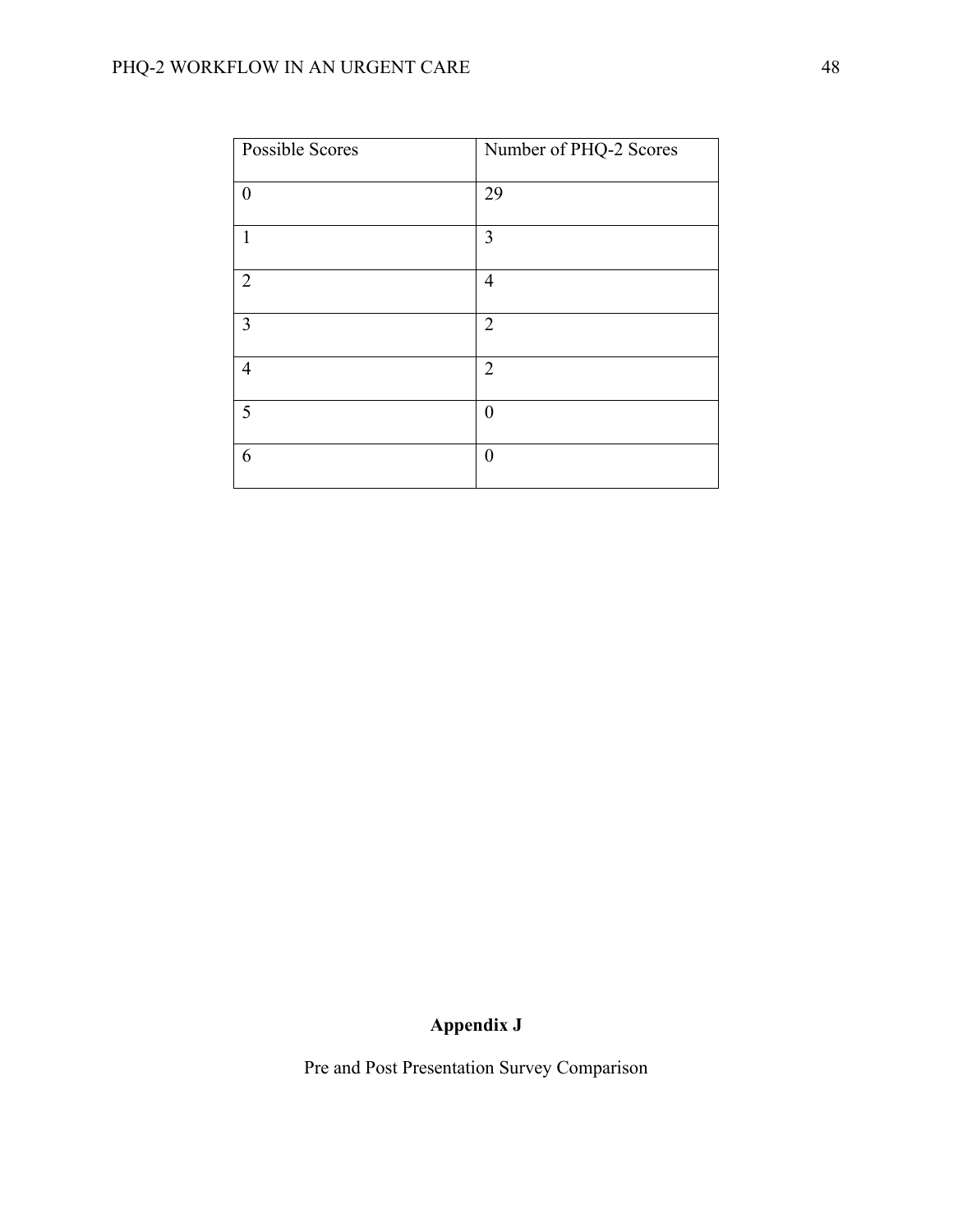

### **Appendix K**

Post-Implementation Survey